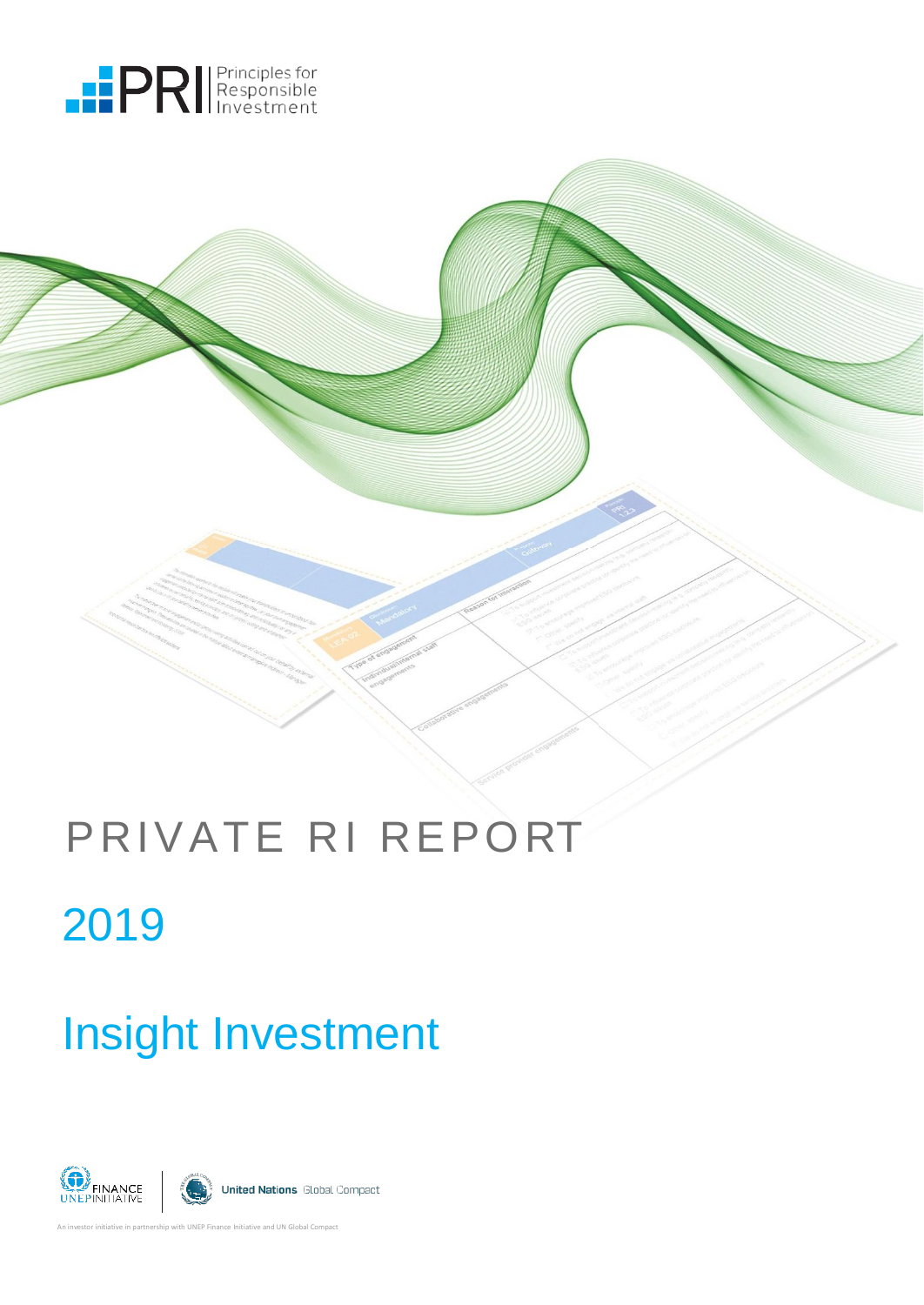## About this report

This report is an export of the individual Signatory organisation responses to the PRI Reporting Framework during the reporting period specified above. It shows your responses to all completed indicators, even those you chose to keep private. It is designed for your internal review  $or - if$  you wish - to share with your stakeholders. The PRI will **not publish** this report on its website. Instead, you will be able to access the public RI Transparency report of your organisation and that of other signatories on the [PRI website.](http://www.unpri.org/areas-of-work/reporting-and-assessment/reporting-outputs/)

The information is presented exactly as it was reported. Where an indicator offers a response option that is multiple-choice, all options that were available to the signatory to select are presented in this report. Presenting the information exactly as reported is a result of signatory feedback which suggested the PRI not summarise the information.

## Confidentiality and sharing via the Data Portal

Private RI Reports are confidential and only accessible to the reporting signatory via the Reporting Tool and on the Data Portal.

However, the Data Portal does facilitate signatories to share these reports bilaterally with other signatories.

To request access, use the "Find A Report" tab to search the relevant report, and click "Request access". To check pending requests on your own reports, go to "Settings and Requests" tab. Your nominated Data Portal Contact can approve or decline requests.

It is permitted to publish your Private RI Report outside of the Data Portal. Private RI and RI Transparency Reports are the intellectual property of PRI. In no case, can this report or any content of it be sold to other parties.

Third party organisations who have accessed Private RI reports outside of the Data Portal and intend to use those require the prior written consent of PRI (other than for internal use or research or for the sole benefit of the organisation whose report this refers to).

## PRI disclaimer

This document presents information reported directly by signatories. This information has not been audited by the PRI Secretariat or any other party acting on their behalf. While this information is believed to be reliable, no representations or warranties are made as to the accuracy of the information presented, and no responsibility or liability can be accepted for any error or omission.

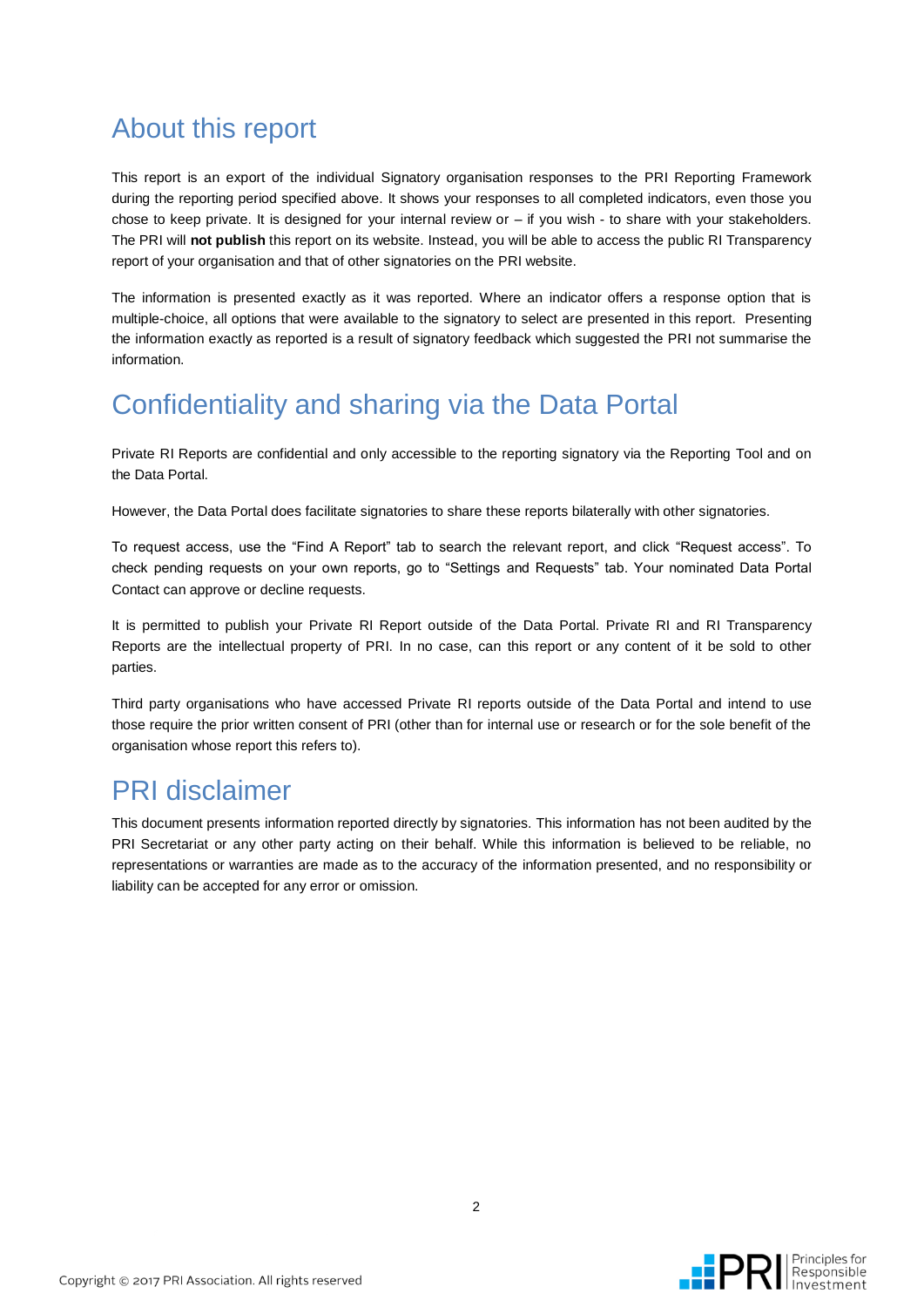| 00 01                              | Mandatory                                                                                                                                                                                                                                                                                                                                                                                                                                                                                                                                                                                                                                                                                                                   | Gateway/Peering                                                                                                   | General |
|------------------------------------|-----------------------------------------------------------------------------------------------------------------------------------------------------------------------------------------------------------------------------------------------------------------------------------------------------------------------------------------------------------------------------------------------------------------------------------------------------------------------------------------------------------------------------------------------------------------------------------------------------------------------------------------------------------------------------------------------------------------------------|-------------------------------------------------------------------------------------------------------------------|---------|
| 00 01.1                            | Select the services and funds you offer                                                                                                                                                                                                                                                                                                                                                                                                                                                                                                                                                                                                                                                                                     |                                                                                                                   |         |
|                                    | Select the services and funds you offer                                                                                                                                                                                                                                                                                                                                                                                                                                                                                                                                                                                                                                                                                     | % of asset under management (AUM) in ranges                                                                       |         |
|                                    |                                                                                                                                                                                                                                                                                                                                                                                                                                                                                                                                                                                                                                                                                                                             | $O$ 0%                                                                                                            |         |
|                                    |                                                                                                                                                                                                                                                                                                                                                                                                                                                                                                                                                                                                                                                                                                                             | $O$ <10%                                                                                                          |         |
|                                    | Fund management                                                                                                                                                                                                                                                                                                                                                                                                                                                                                                                                                                                                                                                                                                             | $O$ 10-50%                                                                                                        |         |
|                                    |                                                                                                                                                                                                                                                                                                                                                                                                                                                                                                                                                                                                                                                                                                                             | $\blacktriangleright$ 50%                                                                                         |         |
|                                    |                                                                                                                                                                                                                                                                                                                                                                                                                                                                                                                                                                                                                                                                                                                             |                                                                                                                   |         |
|                                    |                                                                                                                                                                                                                                                                                                                                                                                                                                                                                                                                                                                                                                                                                                                             | $\vee$ 0%                                                                                                         |         |
|                                    | Fund of funds, manager of managers, sub-advised products                                                                                                                                                                                                                                                                                                                                                                                                                                                                                                                                                                                                                                                                    | $O$ <10%                                                                                                          |         |
|                                    |                                                                                                                                                                                                                                                                                                                                                                                                                                                                                                                                                                                                                                                                                                                             | $O$ 10-50%                                                                                                        |         |
|                                    |                                                                                                                                                                                                                                                                                                                                                                                                                                                                                                                                                                                                                                                                                                                             | O > 50%                                                                                                           |         |
|                                    |                                                                                                                                                                                                                                                                                                                                                                                                                                                                                                                                                                                                                                                                                                                             | $\vee$ 0%                                                                                                         |         |
| Other                              |                                                                                                                                                                                                                                                                                                                                                                                                                                                                                                                                                                                                                                                                                                                             | $O$ <10%                                                                                                          |         |
|                                    |                                                                                                                                                                                                                                                                                                                                                                                                                                                                                                                                                                                                                                                                                                                             | $O$ 10-50%                                                                                                        |         |
|                                    |                                                                                                                                                                                                                                                                                                                                                                                                                                                                                                                                                                                                                                                                                                                             | O > 50%                                                                                                           |         |
| Total 100%                         |                                                                                                                                                                                                                                                                                                                                                                                                                                                                                                                                                                                                                                                                                                                             |                                                                                                                   |         |
| 00 01.2                            | <b>Additional information. [Optional]</b>                                                                                                                                                                                                                                                                                                                                                                                                                                                                                                                                                                                                                                                                                   |                                                                                                                   |         |
|                                    | Insight[1] is one of Europe's largest investment managers[2] responsible for £621bn[3] in assets under management (AUM) across fixed income, risk<br>management strategies including liability-driven investment (LDI) and currency risk management, absolute return and multi-asset capabilities. Based in<br>London, Insight is a specialist asset manager with a global network of operations in the UK, Germany, US, Japan and Australia. Our clients include pension<br>funds, corporates, local authorities, insurers, sovereign wealth funds, wealth managers, financial institutions and supranationals.                                                                                                            |                                                                                                                   |         |
|                                    | [1] Insight is the corporate brand for certain companies operated by Insight Investment Management Limited (IIML). Insight includes, among others, Insight<br>Investment Management (Global) Limited (IIMG), Insight Investment International Limited (IIIL) and Insight North America LLC (INA), each of which provides<br>asset management services.<br>[2] Source: IPE, 'Top 400 Asset Managers' survey, June 2018. Insight is ranked third out of the top 120 European institutional managers by total AUM for<br>external Europe-domiciled institutional clients.<br>[3] As at 31 December 2018. Assets under management (AUM) are represented by the value of cash securities and other economic exposure managed for |                                                                                                                   |         |
| 00 02                              | clients. Reflects the AUM of Insight, the corporate brand for certain companies as previously defined.<br>Mandatory                                                                                                                                                                                                                                                                                                                                                                                                                                                                                                                                                                                                         | Peering                                                                                                           | General |
|                                    |                                                                                                                                                                                                                                                                                                                                                                                                                                                                                                                                                                                                                                                                                                                             |                                                                                                                   |         |
| 00 02.1<br>United Kingdom          | Select the location of your organisation's headquarters.                                                                                                                                                                                                                                                                                                                                                                                                                                                                                                                                                                                                                                                                    |                                                                                                                   |         |
| 00 02.2                            |                                                                                                                                                                                                                                                                                                                                                                                                                                                                                                                                                                                                                                                                                                                             | Indicate the number of countries in which you have offices (including your headquarters).                         |         |
| O <sub>1</sub>                     |                                                                                                                                                                                                                                                                                                                                                                                                                                                                                                                                                                                                                                                                                                                             |                                                                                                                   |         |
| $\vee$ 2-5                         |                                                                                                                                                                                                                                                                                                                                                                                                                                                                                                                                                                                                                                                                                                                             |                                                                                                                   |         |
| $O$ 6-10                           |                                                                                                                                                                                                                                                                                                                                                                                                                                                                                                                                                                                                                                                                                                                             |                                                                                                                   |         |
| O > 10                             |                                                                                                                                                                                                                                                                                                                                                                                                                                                                                                                                                                                                                                                                                                                             |                                                                                                                   |         |
| 00 02.3                            |                                                                                                                                                                                                                                                                                                                                                                                                                                                                                                                                                                                                                                                                                                                             | Indicate the approximate number of staff in your organisation in full-time equivalents (FTE).                     |         |
| 858                                |                                                                                                                                                                                                                                                                                                                                                                                                                                                                                                                                                                                                                                                                                                                             |                                                                                                                   |         |
| 00 02.4                            | <b>Additional information. [Optional]</b>                                                                                                                                                                                                                                                                                                                                                                                                                                                                                                                                                                                                                                                                                   |                                                                                                                   |         |
|                                    | Data for FTE is provided as at 31 December 2018.                                                                                                                                                                                                                                                                                                                                                                                                                                                                                                                                                                                                                                                                            |                                                                                                                   |         |
| by IIML.                           | Includes employees of our affiliate INA, which provides asset management services as part of Insight, the corporate brand for certain companies operated                                                                                                                                                                                                                                                                                                                                                                                                                                                                                                                                                                    |                                                                                                                   |         |
| 00 03                              | Mandatory                                                                                                                                                                                                                                                                                                                                                                                                                                                                                                                                                                                                                                                                                                                   | Descriptive                                                                                                       | General |
| 00 03.1                            |                                                                                                                                                                                                                                                                                                                                                                                                                                                                                                                                                                                                                                                                                                                             |                                                                                                                   |         |
|                                    |                                                                                                                                                                                                                                                                                                                                                                                                                                                                                                                                                                                                                                                                                                                             | Indicate whether you have subsidiaries within your organisation that are also PRI signatories in their own right. |         |
|                                    |                                                                                                                                                                                                                                                                                                                                                                                                                                                                                                                                                                                                                                                                                                                             |                                                                                                                   |         |
| $O$ Yes<br>$\blacktriangledown$ No |                                                                                                                                                                                                                                                                                                                                                                                                                                                                                                                                                                                                                                                                                                                             |                                                                                                                   |         |
|                                    |                                                                                                                                                                                                                                                                                                                                                                                                                                                                                                                                                                                                                                                                                                                             |                                                                                                                   | General |
| 00 04<br>00 04.1                   | Mandatory<br>Indicate the year end date for your reporting year.                                                                                                                                                                                                                                                                                                                                                                                                                                                                                                                                                                                                                                                            | Gateway/Peering                                                                                                   |         |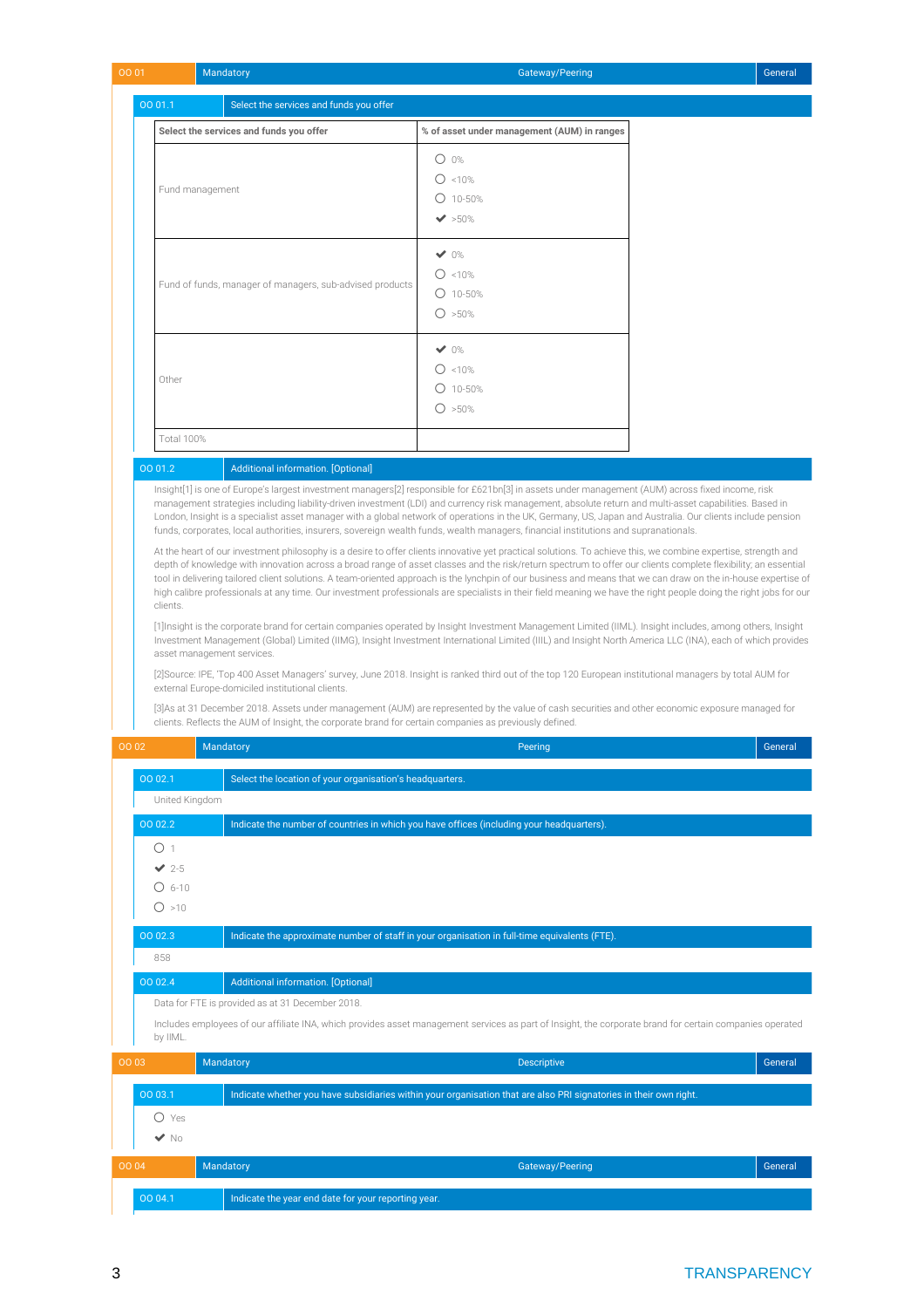| 31/12/2018                                                                                                    |                                                             |                                                                                        |                                                                                                                                                        |         |
|---------------------------------------------------------------------------------------------------------------|-------------------------------------------------------------|----------------------------------------------------------------------------------------|--------------------------------------------------------------------------------------------------------------------------------------------------------|---------|
| 00 04.2                                                                                                       | Indicate your total AUM at the end of your reporting year.  |                                                                                        |                                                                                                                                                        |         |
| <b>Total AUM</b><br>620,843,864,119 GBP                                                                       |                                                             |                                                                                        |                                                                                                                                                        |         |
| 795,296,427,437 USD                                                                                           |                                                             |                                                                                        |                                                                                                                                                        |         |
|                                                                                                               |                                                             |                                                                                        |                                                                                                                                                        |         |
| 00 04.4                                                                                                       |                                                             |                                                                                        | Indicate the total assets at the end of your reporting year subject to an execution and/or advisory approach.                                          |         |
|                                                                                                               |                                                             | ■ Not applicable as we do not have any assets under execution and/or advisory approach |                                                                                                                                                        |         |
| 00 04.5                                                                                                       | Additional information. [Optional]                          |                                                                                        |                                                                                                                                                        |         |
|                                                                                                               |                                                             |                                                                                        | Represents the AUM of Insight as defined earlier. AUM are represented by the value of cash securities and other economic exposure managed for clients. |         |
| 00 05                                                                                                         | Mandatory to Report, Voluntary to Disclose                  |                                                                                        | Gateway                                                                                                                                                | General |
| 00 05.1                                                                                                       | investment strategies:                                      |                                                                                        | Provide an approximate percentage breakdown of your AUM at the end of your reporting year using the following asset classes and                        |         |
|                                                                                                               | Internally managed (%)                                      | Externally managed (%)                                                                 |                                                                                                                                                        |         |
| Listed equity                                                                                                 | <10%                                                        | $\circ$                                                                                |                                                                                                                                                        |         |
| Fixed income                                                                                                  | 10-50%                                                      | $\circ$                                                                                |                                                                                                                                                        |         |
| Private equity                                                                                                | $\circ$                                                     | $\circ$                                                                                |                                                                                                                                                        |         |
| Property                                                                                                      | $\circ$                                                     | $\circ$                                                                                |                                                                                                                                                        |         |
| Infrastructure                                                                                                | $\circ$                                                     | $\circ$                                                                                |                                                                                                                                                        |         |
| Commodities                                                                                                   | $\circ$                                                     | $\circ$                                                                                |                                                                                                                                                        |         |
| Hedge funds                                                                                                   | $\circ$                                                     | $\circ$                                                                                |                                                                                                                                                        |         |
| Fund of hedge funds                                                                                           | $\circ$                                                     | $\circ$                                                                                |                                                                                                                                                        |         |
|                                                                                                               |                                                             |                                                                                        |                                                                                                                                                        |         |
| Forestry                                                                                                      | $\circ$                                                     | $\circ$                                                                                |                                                                                                                                                        |         |
| Farmland                                                                                                      | <10%                                                        | $\circ$                                                                                |                                                                                                                                                        |         |
| Inclusive finance                                                                                             | $\circ$                                                     | $\circ$                                                                                |                                                                                                                                                        |         |
| Cash                                                                                                          | $\mathbb O$                                                 | $\mathbb O$                                                                            |                                                                                                                                                        |         |
| Money market instruments                                                                                      | <10%                                                        | $\mathbb O$                                                                            |                                                                                                                                                        |         |
| Other (1), specify                                                                                            | $>50\%$                                                     | $\mathbb O$                                                                            |                                                                                                                                                        |         |
| Other (2), specify                                                                                            | $\circledcirc$                                              | $\mathbb O$                                                                            |                                                                                                                                                        |         |
|                                                                                                               | Internally managed 'Other (1)' description                  |                                                                                        |                                                                                                                                                        |         |
| Other includes financial solutions (LDI), currency risk management and multi-asset portfolios.                |                                                             |                                                                                        |                                                                                                                                                        |         |
| 00 06<br>Mandatory                                                                                            |                                                             |                                                                                        | <b>Descriptive</b>                                                                                                                                     | General |
| 00 06.1                                                                                                       | Select how you would like to disclose your asset class mix. |                                                                                        |                                                                                                                                                        |         |
| O as percentage breakdown                                                                                     |                                                             |                                                                                        |                                                                                                                                                        |         |
| ◆ as broad ranges                                                                                             |                                                             |                                                                                        |                                                                                                                                                        |         |
| 00 06.2                                                                                                       | Publish asset class mix as per attached image [Optional].   |                                                                                        |                                                                                                                                                        |         |
| $\Box$                                                                                                        |                                                             |                                                                                        |                                                                                                                                                        |         |
| 00 06.3                                                                                                       |                                                             | Indicate whether your organisation has any off-balance sheet assets [Optional].        |                                                                                                                                                        |         |
| $O$ Yes<br>$\blacktriangledown$ No                                                                            |                                                             |                                                                                        |                                                                                                                                                        |         |
| 00 06.5                                                                                                       | Indicate whether your organisation uses fiduciary managers. |                                                                                        |                                                                                                                                                        |         |
| O Yes, we use a fiduciary manager and our response to 00 5.1 is reflective of their management of our assets. |                                                             |                                                                                        |                                                                                                                                                        |         |
| No, we do not use fiduciary managers.                                                                         |                                                             |                                                                                        |                                                                                                                                                        |         |
| 00 07                                                                                                         | Mandatory to Report, Voluntary to Disclose                  |                                                                                        | Gateway                                                                                                                                                | General |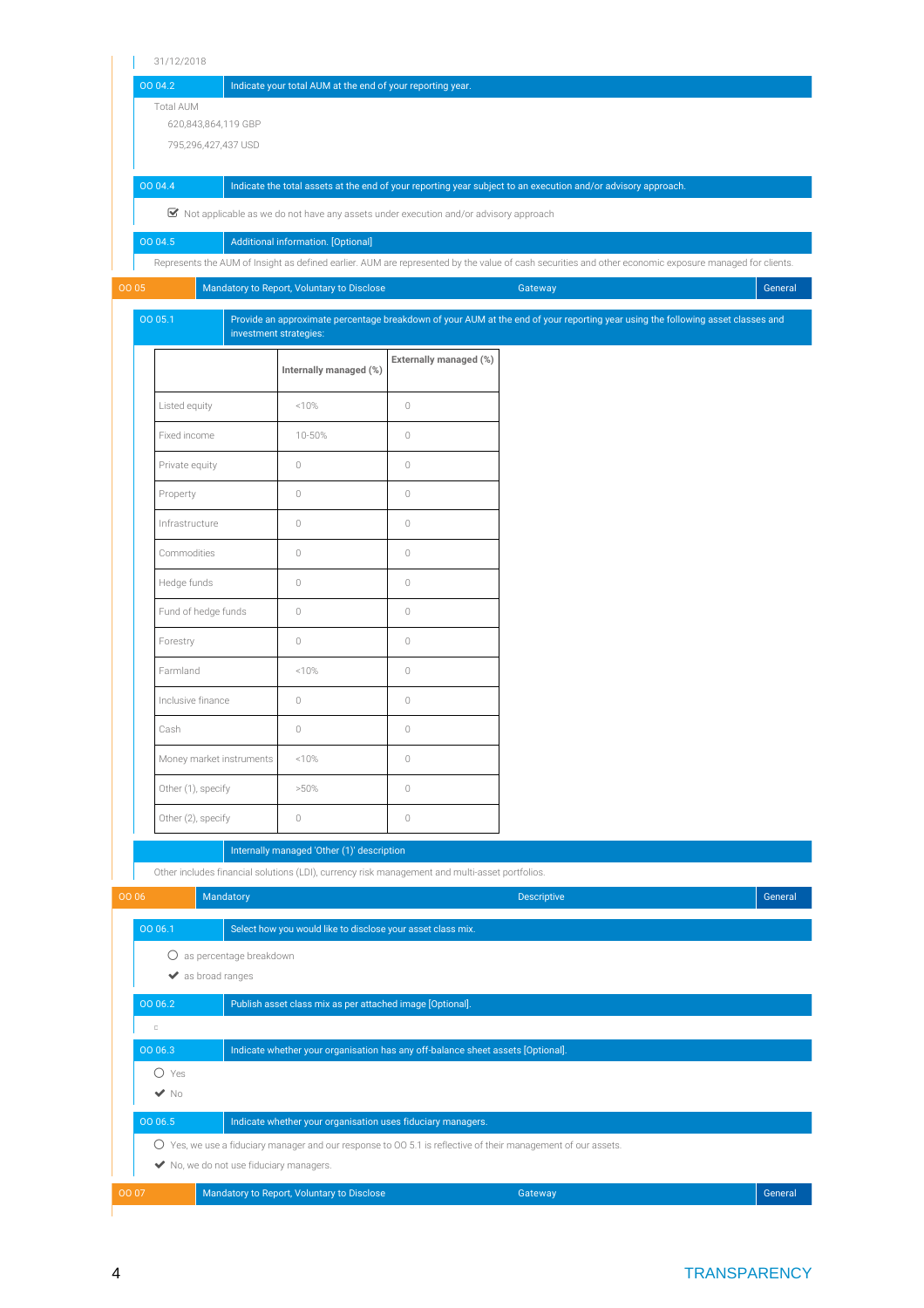

OO 10 Mandatory Gateway Gateway Gateway Gateway Gateway Gateway General Control of General Control of General

OO 10.1 Select the active ownership activities your organisation implemented in the reporting year.

### Listed equity – engagement

We engage with companies on ESG factors via our staff, collaborations or service providers.

 $\Box$  We do not engage directly and do not require external managers to engage with companies on ESG factors.

### Listed equity – voting

 $\blacktriangleright$  We cast our (proxy) votes directly or via dedicated voting providers

We do not cast our (proxy) votes directly and do not require external managers to vote on our behalf

### Fixed income SSA – engagement

We engage with SSA bond issuers on ESG factors via our staff, collaborations or service providers.

 We do not engage directly and do not require external managers to engage with SSA bond issuers on ESG factors. Please explain why you do not.

### Fixed income Corporate (financial) – engagement

We engage with companies on ESG factors via our staff, collaborations or service providers.

We do not engage directly and do not require external managers to engage with companies on ESG factors. Please explain why you do not.

### Fixed income Corporate (non-financial) – engagement

We engage with companies on ESG factors via our staff, collaborations or service providers.

We do not engage directly and do not require external managers to engage with companies on ESG factors. Please explain why you do not.

### Fixed income Corporate (securitised) – engagement

We engage with companies on ESG factors via our staff, collaborations or service providers.

We do not engage directly and do not require external managers to engage with companies on ESG factors. Please explain why you do not.

| 00 11 |         | Mandatory |  |                                                                                                                                                                                            | Gateway | General |
|-------|---------|-----------|--|--------------------------------------------------------------------------------------------------------------------------------------------------------------------------------------------|---------|---------|
|       | 00 11.1 |           |  | Select the internally managed asset classes in which you addressed ESG incorporation into your investment decisions and/or your<br>active ownership practices (during the reporting year). |         |         |
|       |         |           |  | <b>Listed equity</b>                                                                                                                                                                       |         |         |
|       |         |           |  | ◆ We address ESG incorporation.<br>$\bigcirc$ We do not do ESG incorporation.                                                                                                              |         |         |
|       |         |           |  | <b>Fixed income - SSA</b>                                                                                                                                                                  |         |         |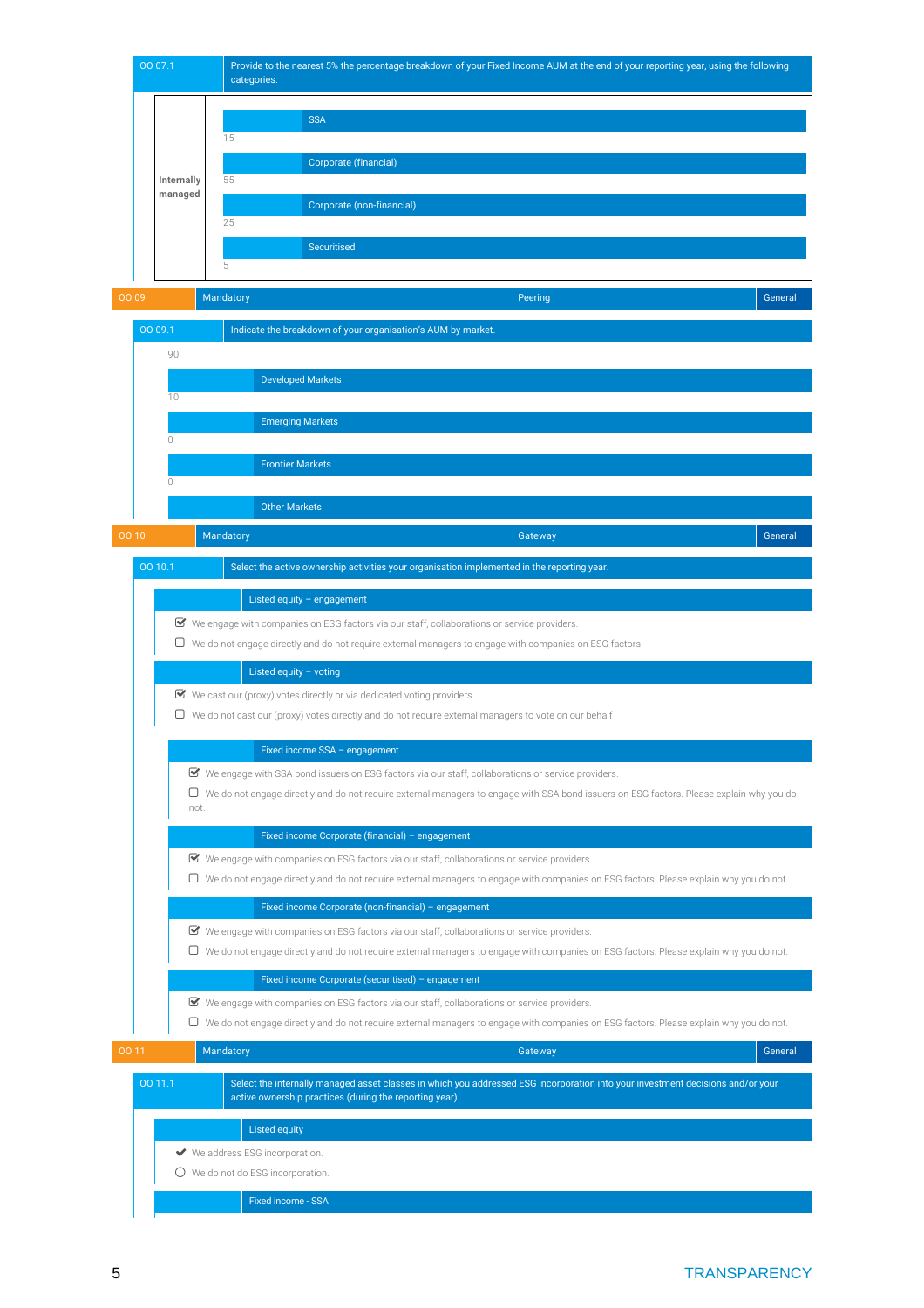|                  | ◆ We address ESG incorporation. |                                                                            |                                                                                                                                           |                                                                                                             |         |
|------------------|---------------------------------|----------------------------------------------------------------------------|-------------------------------------------------------------------------------------------------------------------------------------------|-------------------------------------------------------------------------------------------------------------|---------|
|                  |                                 | O We do not do ESG incorporation.                                          |                                                                                                                                           |                                                                                                             |         |
|                  |                                 | Fixed income - corporate (financial)                                       |                                                                                                                                           |                                                                                                             |         |
|                  |                                 | ◆ We address ESG incorporation.                                            |                                                                                                                                           |                                                                                                             |         |
|                  |                                 | O We do not do ESG incorporation.                                          |                                                                                                                                           |                                                                                                             |         |
|                  |                                 |                                                                            |                                                                                                                                           |                                                                                                             |         |
|                  |                                 |                                                                            | Fixed income - corporate (non-financial)                                                                                                  |                                                                                                             |         |
|                  |                                 | ◆ We address ESG incorporation.                                            |                                                                                                                                           |                                                                                                             |         |
|                  |                                 | O We do not do ESG incorporation.                                          |                                                                                                                                           |                                                                                                             |         |
|                  |                                 | Fixed income - securitised                                                 |                                                                                                                                           |                                                                                                             |         |
|                  |                                 | ◆ We address ESG incorporation.                                            |                                                                                                                                           |                                                                                                             |         |
|                  |                                 | O We do not do ESG incorporation.                                          |                                                                                                                                           |                                                                                                             |         |
|                  |                                 | Farmland                                                                   |                                                                                                                                           |                                                                                                             |         |
|                  |                                 | ◆ We address ESG incorporation.                                            |                                                                                                                                           |                                                                                                             |         |
|                  |                                 | O We do not do ESG incorporation.                                          |                                                                                                                                           |                                                                                                             |         |
|                  |                                 |                                                                            |                                                                                                                                           |                                                                                                             |         |
|                  |                                 | Money market instruments                                                   |                                                                                                                                           |                                                                                                             |         |
|                  |                                 | ◆ We address ESG incorporation.                                            |                                                                                                                                           |                                                                                                             |         |
|                  |                                 | O We do not do ESG incorporation.                                          |                                                                                                                                           |                                                                                                             |         |
|                  |                                 | Other $(1)$                                                                |                                                                                                                                           |                                                                                                             |         |
|                  |                                 | ◆ We address ESG incorporation.                                            |                                                                                                                                           |                                                                                                             |         |
|                  |                                 | O We do not do ESG incorporation.                                          |                                                                                                                                           |                                                                                                             |         |
|                  |                                 | 'Other (1)' [as defined in OO 05]                                          |                                                                                                                                           |                                                                                                             |         |
|                  |                                 |                                                                            |                                                                                                                                           |                                                                                                             |         |
|                  |                                 |                                                                            |                                                                                                                                           |                                                                                                             |         |
|                  |                                 |                                                                            |                                                                                                                                           | Other includes financial solutions (LDI) and multi-asset portfolios, but excludes currency risk management. |         |
| 00 12<br>00 12.1 | Mandatory                       |                                                                            | Below are all applicable modules or sections you may report on. Those which are mandatory to report (asset classes representing 10%       | Gateway                                                                                                     | General |
|                  |                                 |                                                                            | or more of your AUM) are already ticked and read-only. Those which are voluntary to report on can be opted into by ticking the box.       |                                                                                                             |         |
|                  |                                 | Core modules                                                               |                                                                                                                                           |                                                                                                             |         |
|                  | ■ Organisational Overview       |                                                                            |                                                                                                                                           |                                                                                                             |         |
|                  | Strategy and Governance         |                                                                            |                                                                                                                                           |                                                                                                             |         |
|                  |                                 |                                                                            | RI implementation directly or via service providers                                                                                       |                                                                                                             |         |
|                  |                                 |                                                                            |                                                                                                                                           |                                                                                                             |         |
|                  |                                 |                                                                            | <b>Direct - Listed Equity incorporation</b>                                                                                               |                                                                                                             |         |
|                  |                                 | $\Box$ Listed Equity incorporation                                         |                                                                                                                                           |                                                                                                             |         |
|                  |                                 |                                                                            | Direct - Listed Equity active ownership                                                                                                   |                                                                                                             |         |
|                  | $\Box$ Engagements              |                                                                            |                                                                                                                                           |                                                                                                             |         |
|                  | $\Box$ (Proxy) voting           |                                                                            |                                                                                                                                           |                                                                                                             |         |
|                  |                                 | Direct - Fixed Income                                                      |                                                                                                                                           |                                                                                                             |         |
|                  |                                 | Fixed income - SSA                                                         |                                                                                                                                           |                                                                                                             |         |
|                  |                                 |                                                                            |                                                                                                                                           |                                                                                                             |         |
|                  |                                 | ■ Fixed income - Corporate (financial)                                     |                                                                                                                                           |                                                                                                             |         |
|                  |                                 | ■ Fixed income - Corporate (non-financial)<br>■ Fixed income - Securitised |                                                                                                                                           |                                                                                                             |         |
|                  |                                 |                                                                            |                                                                                                                                           |                                                                                                             |         |
|                  |                                 | Closing module                                                             |                                                                                                                                           |                                                                                                             |         |
|                  | $\triangleright$ Closing module |                                                                            |                                                                                                                                           |                                                                                                             |         |
| <b>OO LE 01</b>  | Mandatory                       |                                                                            |                                                                                                                                           | Gateway                                                                                                     | General |
|                  |                                 |                                                                            |                                                                                                                                           |                                                                                                             |         |
| OO LE 01.1       |                                 | - other strategies.                                                        | Provide a breakdown of your internally managed listed equities by passive, active - quantitative (quant), active - fundamental and active |                                                                                                             |         |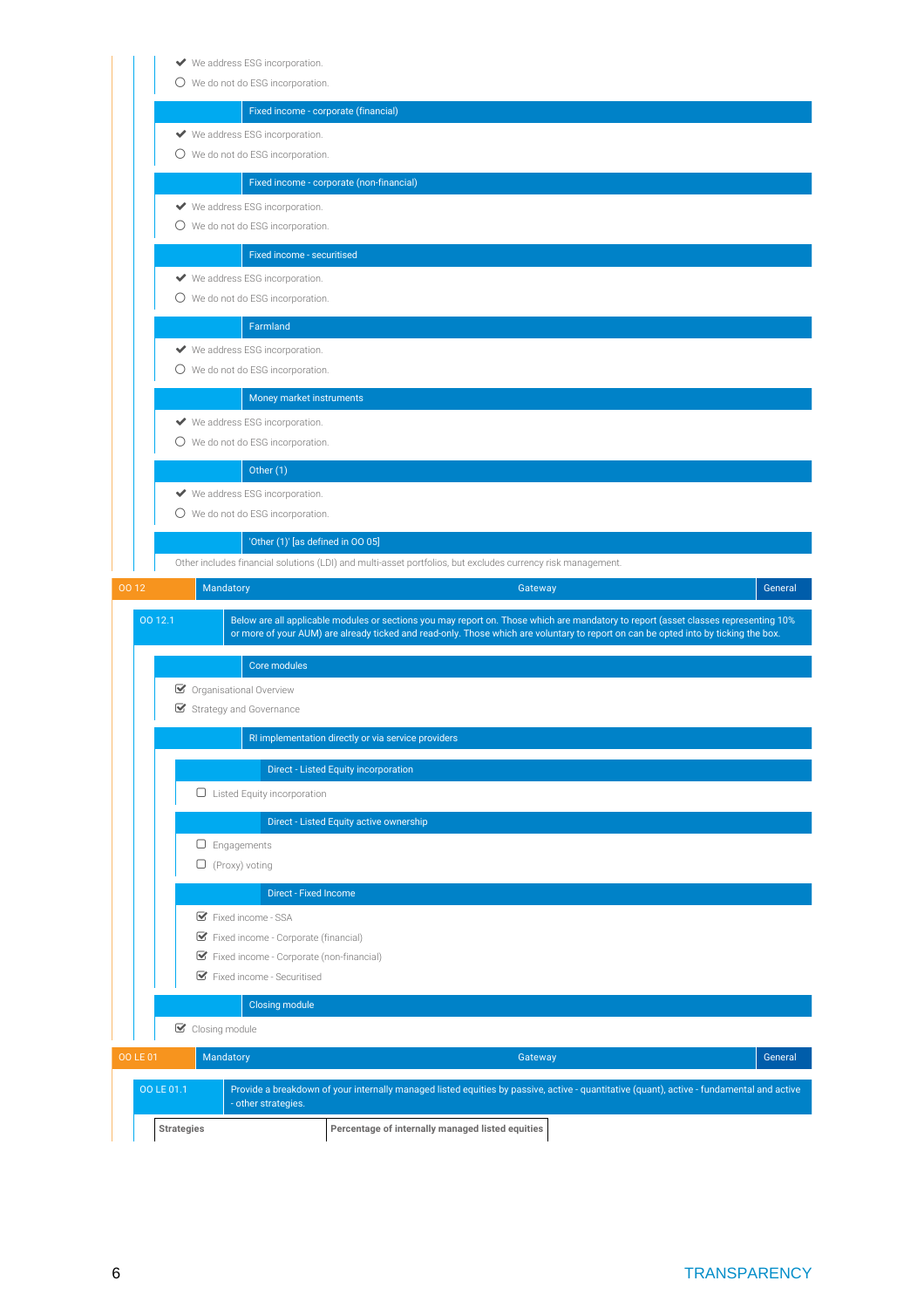| Passive                                 | O > 50%<br>$O$ 10-50%<br>$O$ <10%<br>$\vee$ 0%                |  |  |
|-----------------------------------------|---------------------------------------------------------------|--|--|
| Active - quantitative (quant)           | O > 50%<br>$O$ 10-50%<br>$O$ <10%<br>$\vee$ 0%                |  |  |
| Active - fundamental and active - other | $\blacktriangledown$ >50%<br>$O$ 10-50%<br>$O$ <10%<br>$O$ 0% |  |  |
| <b>Total 100%</b>                       |                                                               |  |  |

### OO FI 01 Mandatory Gateway Gateway Gateway Gateway Gateway Gateway General General General General G

| Type                      | Passive    |            |                           | Active - quantitative Active - fundamental & others   Total internally managed fixed income security |
|---------------------------|------------|------------|---------------------------|------------------------------------------------------------------------------------------------------|
|                           | O > 50%    | O > 50%    | $\blacktriangledown$ >50% |                                                                                                      |
| <b>SSA</b>                | $O$ 10-50% | $O$ 10-50% | $O$ 10-50%                | 100%                                                                                                 |
|                           | $O$ <10%   | $O$ <10%   | $O$ <10%                  |                                                                                                      |
|                           | $\vee$ 0%  | $\vee$ 0%  | $O$ 0%                    |                                                                                                      |
|                           | O > 50%    | O > 50%    | $\blacktriangleright$ 50% |                                                                                                      |
|                           | $O$ 10-50% | $O$ 10-50% | $O$ 10-50%                |                                                                                                      |
| Corporate (financial)     | $O$ <10%   | $O$ <10%   | $O$ <10%                  | 100%                                                                                                 |
|                           | $\vee$ 0%  | $\vee$ 0%  | $O$ 0%                    |                                                                                                      |
|                           | O > 50%    | O > 50%    | $\blacktriangleright$ 50% |                                                                                                      |
|                           | $O$ 10-50% | $O$ 10-50% | $O$ 10-50%                |                                                                                                      |
| Corporate (non-financial) | $O$ <10%   | $O$ <10%   | $O$ <10%                  | 100%                                                                                                 |
|                           | $\vee$ 0%  | $\vee$ 0%  | $O$ 0%                    |                                                                                                      |
|                           | O > 50%    | O > 50%    | $\blacktriangledown$ >50% |                                                                                                      |
|                           | $O$ 10-50% | $O$ 10-50% | $O$ 10-50%                |                                                                                                      |
| Securitised               | $O$ <10%   | $O$ <10%   | $O$ <10%                  | 100%                                                                                                 |
|                           | $\vee$ 0%  | $\vee$ 0%  | $O$ 0%                    |                                                                                                      |

|  | Mandatory<br><b>OO FI 03</b> |             |    |                                                                                                                 |                           | <b>Descriptive</b>    |                                 | General                                                                                                                     |  |  |
|--|------------------------------|-------------|----|-----------------------------------------------------------------------------------------------------------------|---------------------------|-----------------------|---------------------------------|-----------------------------------------------------------------------------------------------------------------------------|--|--|
|  |                              | OO FI 03.1  |    | Indicate the approximate (+/- 5%) breakdown of your SSA investments, by developed markets and emerging markets. |                           |                       |                                 |                                                                                                                             |  |  |
|  |                              | <b>SSA</b>  | 99 |                                                                                                                 | Developed markets         |                       |                                 |                                                                                                                             |  |  |
|  |                              |             |    |                                                                                                                 | <b>Emerging markets</b>   |                       |                                 |                                                                                                                             |  |  |
|  |                              | OO FI 03.2  |    | securities.                                                                                                     |                           |                       |                                 | Indicate the approximate (+/- 5%) breakdown of your corporate and securitised investments by investment grade or high-yield |  |  |
|  |                              | <b>Type</b> |    |                                                                                                                 | Investment grade (+/- 5%) | High-yield $(+/- 5%)$ | <b>Total internally managed</b> |                                                                                                                             |  |  |
|  |                              |             |    |                                                                                                                 | $\blacktriangleright$ 50% | ◯<br>$>50\%$          |                                 |                                                                                                                             |  |  |
|  | Corporate (financial)        |             |    |                                                                                                                 | 10-50%                    | 10-50%                | 100%                            |                                                                                                                             |  |  |
|  |                              |             |    | <10%<br>O                                                                                                       | $\blacktriangledown$ <10% |                       |                                 |                                                                                                                             |  |  |

0%

 $\mathbf{I}$ 

0%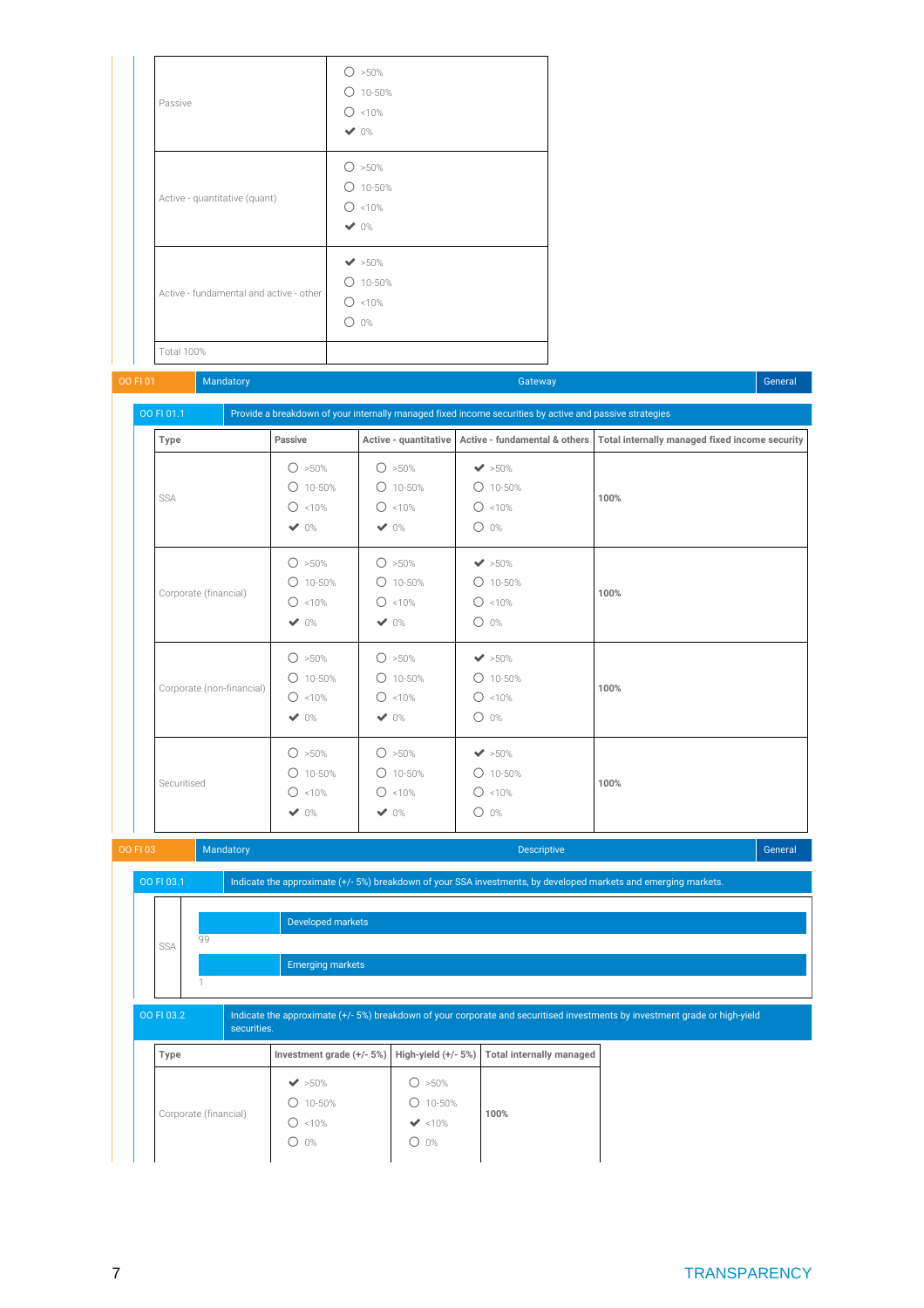| Corporate (non-financial) | $\blacktriangleright$ 50%<br>$O$ 10-50%<br>∩<br>< 10%<br>$O$ 0%    | O > 50%<br>$O$ 10-50%<br>$\blacktriangleright$ <10%<br>$O$ 0%  | 100% |
|---------------------------|--------------------------------------------------------------------|----------------------------------------------------------------|------|
| Securitised               | $\blacktriangleright$ 50%<br>$O$ 10-50%<br>∩<br><10%<br>$0\%$<br>∩ | O > 50%<br>$O$ 10-50%<br>$\blacktriangleright$ <10%<br>0%<br>∩ | 100% |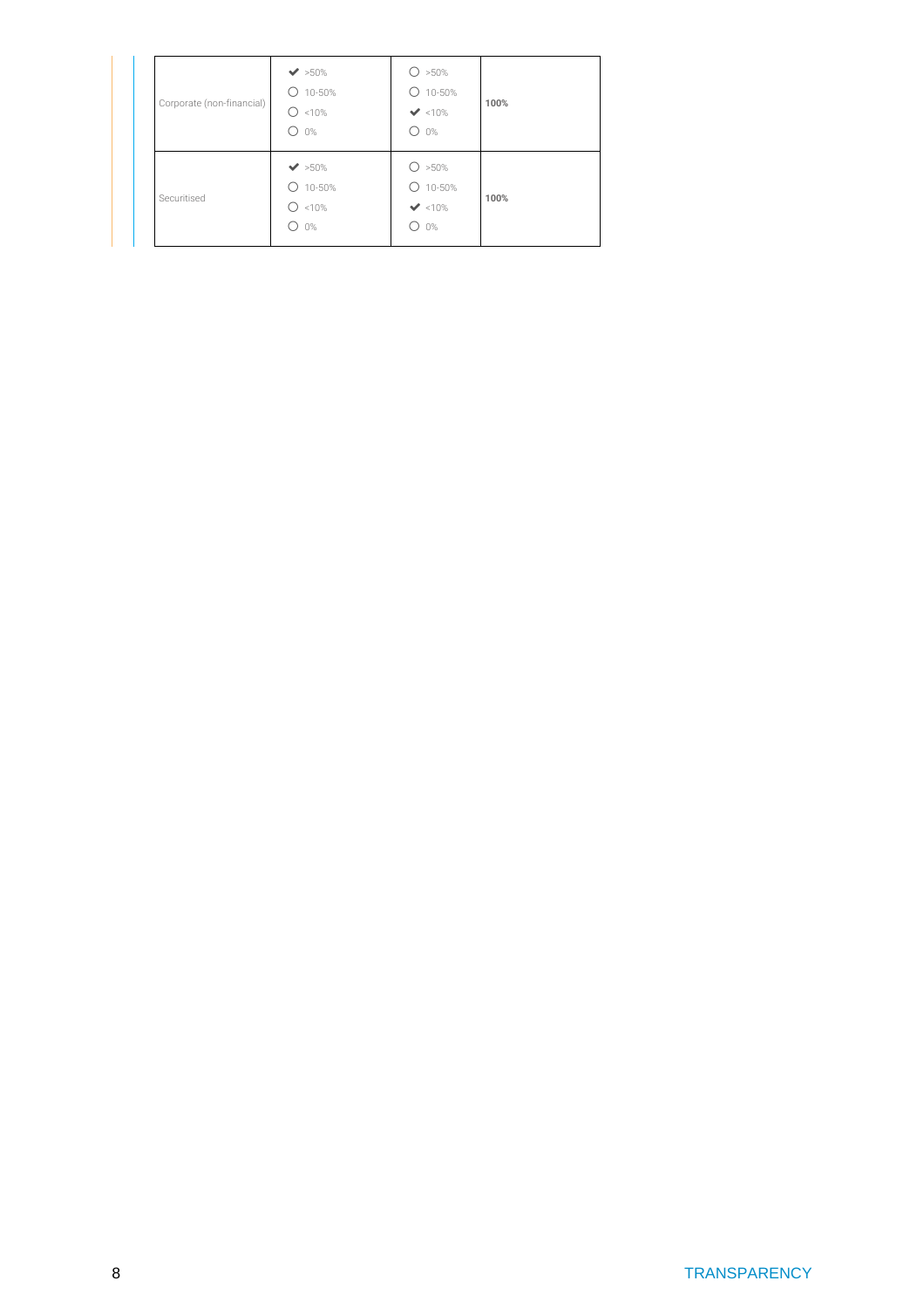| SG 01.1                  |                                                                                        | Indicate if you have an investment policy that covers your responsible investment approach.                                        |                                                                                                                                                                                                                                                                                                                                                                                                                                           |         |  |  |  |
|--------------------------|----------------------------------------------------------------------------------------|------------------------------------------------------------------------------------------------------------------------------------|-------------------------------------------------------------------------------------------------------------------------------------------------------------------------------------------------------------------------------------------------------------------------------------------------------------------------------------------------------------------------------------------------------------------------------------------|---------|--|--|--|
|                          |                                                                                        |                                                                                                                                    |                                                                                                                                                                                                                                                                                                                                                                                                                                           |         |  |  |  |
| $\blacktriangledown$ Yes |                                                                                        |                                                                                                                                    |                                                                                                                                                                                                                                                                                                                                                                                                                                           |         |  |  |  |
|                          | SG 01.2<br>Indicate the components/types and coverage of your policy.                  |                                                                                                                                    |                                                                                                                                                                                                                                                                                                                                                                                                                                           |         |  |  |  |
|                          | <b>Policy components/types</b>                                                         |                                                                                                                                    | <b>Coverage by AUM</b>                                                                                                                                                                                                                                                                                                                                                                                                                    |         |  |  |  |
|                          |                                                                                        |                                                                                                                                    |                                                                                                                                                                                                                                                                                                                                                                                                                                           |         |  |  |  |
|                          |                                                                                        | ■ Policy setting out your overall approach                                                                                         |                                                                                                                                                                                                                                                                                                                                                                                                                                           |         |  |  |  |
|                          |                                                                                        | $\Box$ Formalised guidelines on environmental factors                                                                              |                                                                                                                                                                                                                                                                                                                                                                                                                                           |         |  |  |  |
|                          |                                                                                        | $\Box$ Formalised guidelines on social factors                                                                                     |                                                                                                                                                                                                                                                                                                                                                                                                                                           |         |  |  |  |
|                          |                                                                                        | $\Box$ Formalised guidelines on corporate governance factors                                                                       |                                                                                                                                                                                                                                                                                                                                                                                                                                           |         |  |  |  |
|                          |                                                                                        | $\Box$ Fiduciary (or equivalent) duties<br>$\Box$ Asset class-specific RI guidelines                                               | ◆ Applicable policies cover all AUM                                                                                                                                                                                                                                                                                                                                                                                                       |         |  |  |  |
|                          |                                                                                        | $\Box$ Sector specific RI guidelines                                                                                               | $\bigcirc$ Applicable policies cover a majority of AUM                                                                                                                                                                                                                                                                                                                                                                                    |         |  |  |  |
|                          |                                                                                        | Screening / exclusions policy                                                                                                      | O Applicable policies cover a minority of AUM                                                                                                                                                                                                                                                                                                                                                                                             |         |  |  |  |
|                          |                                                                                        | $\Box$ Engagement policy                                                                                                           |                                                                                                                                                                                                                                                                                                                                                                                                                                           |         |  |  |  |
|                          |                                                                                        | $\blacktriangleright$ (Proxy) voting policy                                                                                        |                                                                                                                                                                                                                                                                                                                                                                                                                                           |         |  |  |  |
|                          |                                                                                        | $\Box$ Other, specify (1)                                                                                                          |                                                                                                                                                                                                                                                                                                                                                                                                                                           |         |  |  |  |
|                          |                                                                                        | $\Box$ Other, specify(2)                                                                                                           |                                                                                                                                                                                                                                                                                                                                                                                                                                           |         |  |  |  |
|                          |                                                                                        |                                                                                                                                    |                                                                                                                                                                                                                                                                                                                                                                                                                                           |         |  |  |  |
|                          | SG 01.3                                                                                | Indicate if the investment policy covers any of the following                                                                      |                                                                                                                                                                                                                                                                                                                                                                                                                                           |         |  |  |  |
|                          |                                                                                        | ■ Your organisation's definition of ESG and/or responsible investment and it's relation to investments                             |                                                                                                                                                                                                                                                                                                                                                                                                                                           |         |  |  |  |
|                          |                                                                                        | ■ Your investment objectives that take ESG factors/real economy influence into account                                             |                                                                                                                                                                                                                                                                                                                                                                                                                                           |         |  |  |  |
|                          | Time horizon of your investment                                                        |                                                                                                                                    |                                                                                                                                                                                                                                                                                                                                                                                                                                           |         |  |  |  |
|                          | ■ Governance structure of organisational ESG responsibilities                          |                                                                                                                                    |                                                                                                                                                                                                                                                                                                                                                                                                                                           |         |  |  |  |
|                          |                                                                                        | $\blacktriangleright$ ESG incorporation approaches                                                                                 |                                                                                                                                                                                                                                                                                                                                                                                                                                           |         |  |  |  |
|                          | Active ownership approaches                                                            |                                                                                                                                    |                                                                                                                                                                                                                                                                                                                                                                                                                                           |         |  |  |  |
|                          | $\Box$ Reporting                                                                       |                                                                                                                                    |                                                                                                                                                                                                                                                                                                                                                                                                                                           |         |  |  |  |
|                          | $\triangleright$ Climate change                                                        |                                                                                                                                    |                                                                                                                                                                                                                                                                                                                                                                                                                                           |         |  |  |  |
|                          | $\Box$ Understanding and incorporating client / beneficiary sustainability preferences |                                                                                                                                    |                                                                                                                                                                                                                                                                                                                                                                                                                                           |         |  |  |  |
|                          |                                                                                        |                                                                                                                                    |                                                                                                                                                                                                                                                                                                                                                                                                                                           |         |  |  |  |
|                          |                                                                                        | $\Box$ Other RI considerations, specify (1)                                                                                        |                                                                                                                                                                                                                                                                                                                                                                                                                                           |         |  |  |  |
|                          |                                                                                        | $\Box$ Other RI considerations, specify (2)                                                                                        |                                                                                                                                                                                                                                                                                                                                                                                                                                           |         |  |  |  |
|                          | SG 01.4                                                                                |                                                                                                                                    | Describe your organisation's investment principles and overall investment strategy, interpretation of fiduciary (or equivalent)                                                                                                                                                                                                                                                                                                           |         |  |  |  |
|                          |                                                                                        | duties, and how they consider ESG factors and real economy impact.                                                                 |                                                                                                                                                                                                                                                                                                                                                                                                                                           |         |  |  |  |
|                          |                                                                                        | stable and transparent social, environmental and economic systems.                                                                 | We believe strong governance practices and management of environmental and social risks are important drivers of investment value over the short<br>and long term. We also believe that delivering sustainable investment returns is dependent on efficient and well-managed financial markets, and                                                                                                                                       |         |  |  |  |
|                          |                                                                                        |                                                                                                                                    | Our objective is to achieve superior investment returns over clients' expected time horizons. We consider responsible investment to contribute<br>towards this goal through providing investment solutions that deliver quality and excellence; managing financial and non-financial risks for our                                                                                                                                        |         |  |  |  |
|                          |                                                                                        | clients; and operating to high ethical and professional standards.                                                                 | We consider responsible investment as central to our investment activities, to our culture, to relationship with clients and to interaction with                                                                                                                                                                                                                                                                                          |         |  |  |  |
|                          | stakeholders.                                                                          |                                                                                                                                    |                                                                                                                                                                                                                                                                                                                                                                                                                                           |         |  |  |  |
|                          |                                                                                        | To deliver on our objectives, we:                                                                                                  |                                                                                                                                                                                                                                                                                                                                                                                                                                           |         |  |  |  |
|                          |                                                                                        | factors may include ESG issues.<br>opportunities and reduce investment risk.<br>development and health of the natural environment. | • Take account of financially material short and long-term risk factors in our investment research and decision-making processes. These risk<br>• Exercise our stewardship role in the companies and other entities in which we invest. We believe that good stewardship can create investment<br>• Support efforts that seek to improve the operation, resilience and stability of financial markets. This includes sustainable economic |         |  |  |  |
| O No                     |                                                                                        |                                                                                                                                    |                                                                                                                                                                                                                                                                                                                                                                                                                                           |         |  |  |  |
|                          |                                                                                        |                                                                                                                                    |                                                                                                                                                                                                                                                                                                                                                                                                                                           |         |  |  |  |
| <b>SG 01 CC</b>          | Voluntary                                                                              |                                                                                                                                    | <b>Descriptive</b>                                                                                                                                                                                                                                                                                                                                                                                                                        |         |  |  |  |
| SG 01.7 CC               |                                                                                        | Indicate whether the organisation has assessed the likelihood and impact of these climate risks?                                   |                                                                                                                                                                                                                                                                                                                                                                                                                                           |         |  |  |  |
| $O$ Yes                  |                                                                                        |                                                                                                                                    |                                                                                                                                                                                                                                                                                                                                                                                                                                           |         |  |  |  |
| $\blacktriangledown$ No  |                                                                                        |                                                                                                                                    |                                                                                                                                                                                                                                                                                                                                                                                                                                           |         |  |  |  |
| SG 01.9 CC               |                                                                                        | Indicate whether the organisation publicly supports the TCFD?                                                                      |                                                                                                                                                                                                                                                                                                                                                                                                                                           |         |  |  |  |
| $\blacktriangledown$ Yes |                                                                                        |                                                                                                                                    |                                                                                                                                                                                                                                                                                                                                                                                                                                           |         |  |  |  |
| O No                     |                                                                                        |                                                                                                                                    |                                                                                                                                                                                                                                                                                                                                                                                                                                           | General |  |  |  |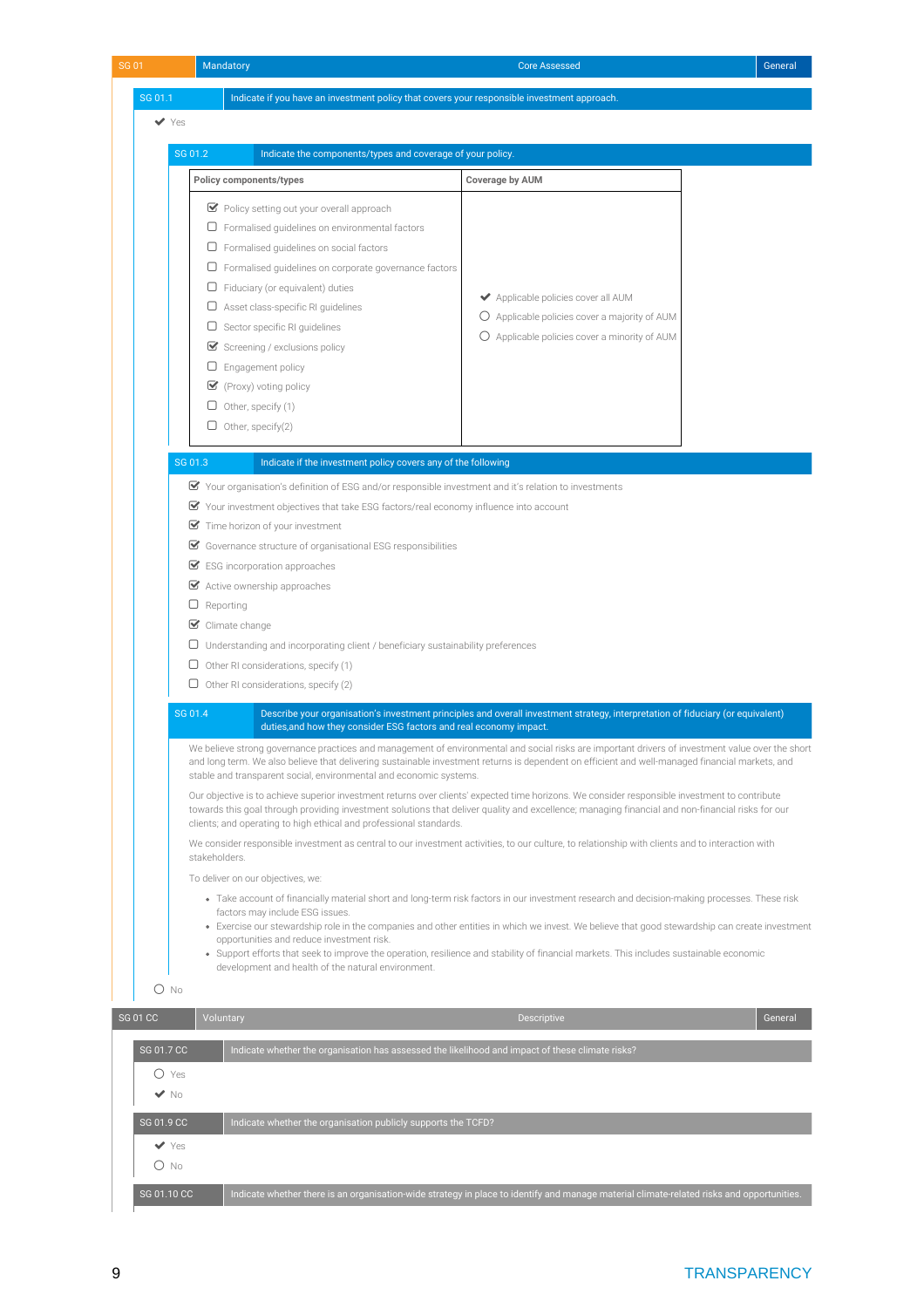Yes Describe **Insight's climate risk model: a summary** Our climate risk model is what we believe to be the investment industry's first comprehensive ranking of how fixed income corporate credit issuers manage their climate change-related risks and opportunities, and how are they are positioning themselves for the transition to a low-carbon economy. The model is designed to be used by institutional investors looking to assess risks and opportunities in their investment portfolios related to climate change. It provides a wide-ranging assessment of how nearly 1,900 corporate fixed income issuers - investment grade and high yield - are managing the risks and opportunities presented by climate change. It aims to help manage risk, accounting for the risk characteristics of specific sectors and for the carbon impact of individual issuers. It aims to help investors identify the issuers most at risk from a transition to a low-carbon world. It also allows investors to identify issuers that are managing these risks effectively and those that are not. • It helps users monitor risks in line with TCFD guidelines. The model's framework and methodology are aligned with the requirements of the TCFD, with companies assessed against objectively assessable indicators across the four TCFD themes: governance, strategy, risk management, and metrics and targets. It is based on independent data sourced from the Carbon Disclosure Project (CDP), MSCI and Bloomberg **How Insight uses the model** At Insight, we use the model in a number of different ways, making it an integral part of our investment practices and processes: To highlight companies to consider for engagement: Engagement or active ownership is an integral part of our investment process, and we use the model to prioritise companies for engagement on environmental factors. We focus on the issuers in which we have, or intend to have, credit exposure. Among these issuers, we focus on those where we have strong relationships or in situations where we can work in collaboration with other investors or stakeholders - as we believe we are most likely to instigate change through such engagement. This helps to ensure that our engagement is more likely to have a significant impact. To inform our credit analysis: Insight's credit analysts have incorporated environmental risks into credit analysis for over a decade. Our process involves using third-party analysis, including research and ratings, to identify companies potentially showing elevated risk levels. O No SG 1.12 CC Indicate the documents and/or communications the organisation uses to publish TCFD disclosures. **D** Public PRI Climate Transparency Report  $\Box$  Annual financial filings Regular client reporting  $\square$  Member communications  $\Box$  Other es and the Mandatory of the Core assessed Core Assessed PRI 6 SG 02.1 Indicate which of your investment policy documents (if any) are publicly available. Provide a URL and an attachment of the document. **Policy setting out your overall approach** URL/Attachment  $\nabla$  IDI <https://www.insightinvestment.com/uk/responsible-investment/insights-ri-policy/> Attachment (will be made public) [Responsible Investment Policy.pdf](https://reporting.unpri.org/Download.aspx?id=9213D89B-180F-49B2-AC44-2D45EEDB9865)  $\triangleright$  Screening / exclusions policy URL/Attachment  $\nabla$  IDI [https://www.insightinvestment.com/globalassets/documents/responsible-investment/cluster-munitions-and-landmines](https://www.insightinvestment.com/globalassets/documents/responsible-investment/cluster-munitions-and-landmines-policy/glo_cluster_munitions_and_landmines_investment_policy-2017.pdf)policy/glo\_cluster\_munitions\_and\_landmines\_investment\_policy-2017.pdf  $\blacktriangleright$  Attachment (will be made public) [Cluster Munitions and Landmines Investment Policy.pdf](https://reporting.unpri.org/Download.aspx?id=7F8C001A-1B98-49A1-BAF1-C4192290F6F1) (Proxy) voting policy URL/Attachment  $\nabla$  IRL [https://inin01masterjo62tprod.dxcloud.episerver.net/globalassets/documents/responsible-investment/voting-policy-and-data/uk-voting](https://inin01masterjo62tprod.dxcloud.episerver.net/globalassets/documents/responsible-investment/voting-policy-and-data/uk-voting-commitment.pdf)commitment.pdf Attachment (will be made public) [US Proxy Policy.pdf](https://reporting.unpri.org/Download.aspx?id=6BC04E3F-6E03-4F79-968A-DFADAB913B22) [Voting Commitment.pdf](https://reporting.unpri.org/Download.aspx?id=D4D36B5C-53C8-4F73-B263-492A6BC26480)  $\Box$  We do not publicly disclose our investment policy documents SG 02.2 Indicate if any of your investment policy components are publicly available. Provide URL and an attachment of the document. Your organisation's definition of ESG and/or responsible investment and it's relation to investments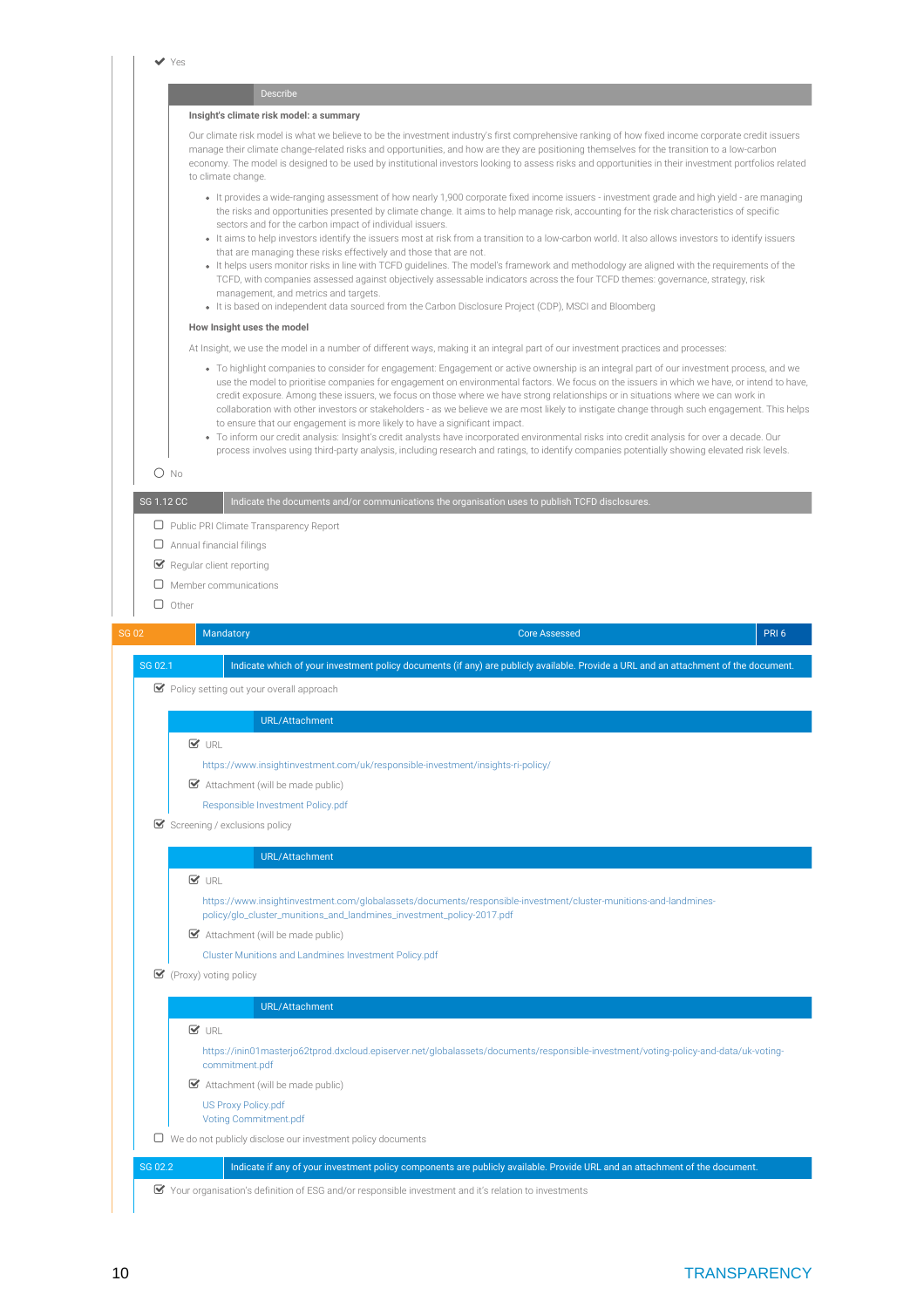### URL/Attachment

### $\overline{\mathbf{V}}$  URL

<https://www.insightinvestment.com/uk/responsible-investment/qa-what-is-responsible-investment-and-why-is-interest-growing/>

■ Attachment

[Page 7 - Putting Principles into Practice 2018.pdf](https://reporting.unpri.org/Download.aspx?id=5F5C84AC-8579-4F62-8468-35E3AA0413A9)

Your investment objectives that take ESG factors/real economy influence into account

URL/Attachment

**V** URL

<https://www.insightinvestment.com/uk/responsible-investment/leading-our-responsible-investment-programme/>

■ Attachment

[Appendix III - page 60 - Putting Principles into Practice 2018.pdf](https://reporting.unpri.org/Download.aspx?id=CF25C7F6-36B3-4F5E-B42E-DB3143809135)

Time horizon of your investment

### URL/Attachment

### **V** URL

<https://www.insightinvestment.com/uk/responsible-investment/insights-ri-policy/>

■ Attachment

[Responsible Investment Policy.pdf](https://reporting.unpri.org/Download.aspx?id=56ECBDA3-940A-447D-A20A-4A6421923174)

Governance structure of organisational ESG responsibilities

### URL/Attachment

### **V** URL

<https://www.insightinvestment.com/uk/responsible-investment/leading-our-responsible-investment-programme/>

■ Attachment

[Appendix III - page 60 - Putting Principles into Practice 2018.pdf](https://reporting.unpri.org/Download.aspx?id=A3FB472B-60E9-4C4E-AEA8-DFD64B73489F)

■ ESG incorporation approaches

### URL/Attachment

 $\nabla$  URL

<https://www.insightinvestment.com/uk/responsible-investment/ri-not-an-optional-extra/>

■ Attachment

[Page 5 Foreword - Putting Principles into Practice 2018.pdf](https://reporting.unpri.org/Download.aspx?id=AF681574-DEAF-4F58-8CC1-E5F9F4CCF18B)

Active ownership approaches

### URL/Attachment

 $\mathbf{V}$  URL

<https://www.insightinvestment.com/uk/responsible-investment/stewardship-essentials/>

Attachment

 $\mathcal G$  Climate change

### URL/Attachment

### **V** URL

<https://www.insightinvestment.com/uk/responsible-investment/a-new-climate-risk-model/summary/>

■ Attachment

[Page 12 - Putting Principles into Practice 2018.pdf](https://reporting.unpri.org/Download.aspx?id=D4063FD5-5257-412B-8479-9175136DB64A)

 $\Box$  We do not publicly disclose any investment policy components

### SG 02.3 **Additional information [Optional]**

Insight publically discloses all documents as outlined above. For completeness, we have provided both the links to these documents (directly to the relevant page on our website) as well as our annual responsible investment report, Putting Principles into Practice, which outlines each of these components. This report is also available directly on our website at the following address:<https://www.insightinvestment.com/uk/responsible-investment/>

| SG 03 |         | Mandatory |                                                                                                                     | <b>Core Assessed</b> | General |
|-------|---------|-----------|---------------------------------------------------------------------------------------------------------------------|----------------------|---------|
|       | SG 03.1 |           | I Indicate if your organisation has a policy on managing potential conflicts of interest in the investment process. |                      |         |
|       | 'Yes    |           |                                                                                                                     |                      |         |

### SG 03.2 **Describe your policy on managing potential conflicts of interest in the investment process.**

Insight believes it has a duty to protect its clients against any potential conflicts of interest and manages any that arise fairly and in accordance with the Financial Conduct Authority (FCA) Rules and Principles.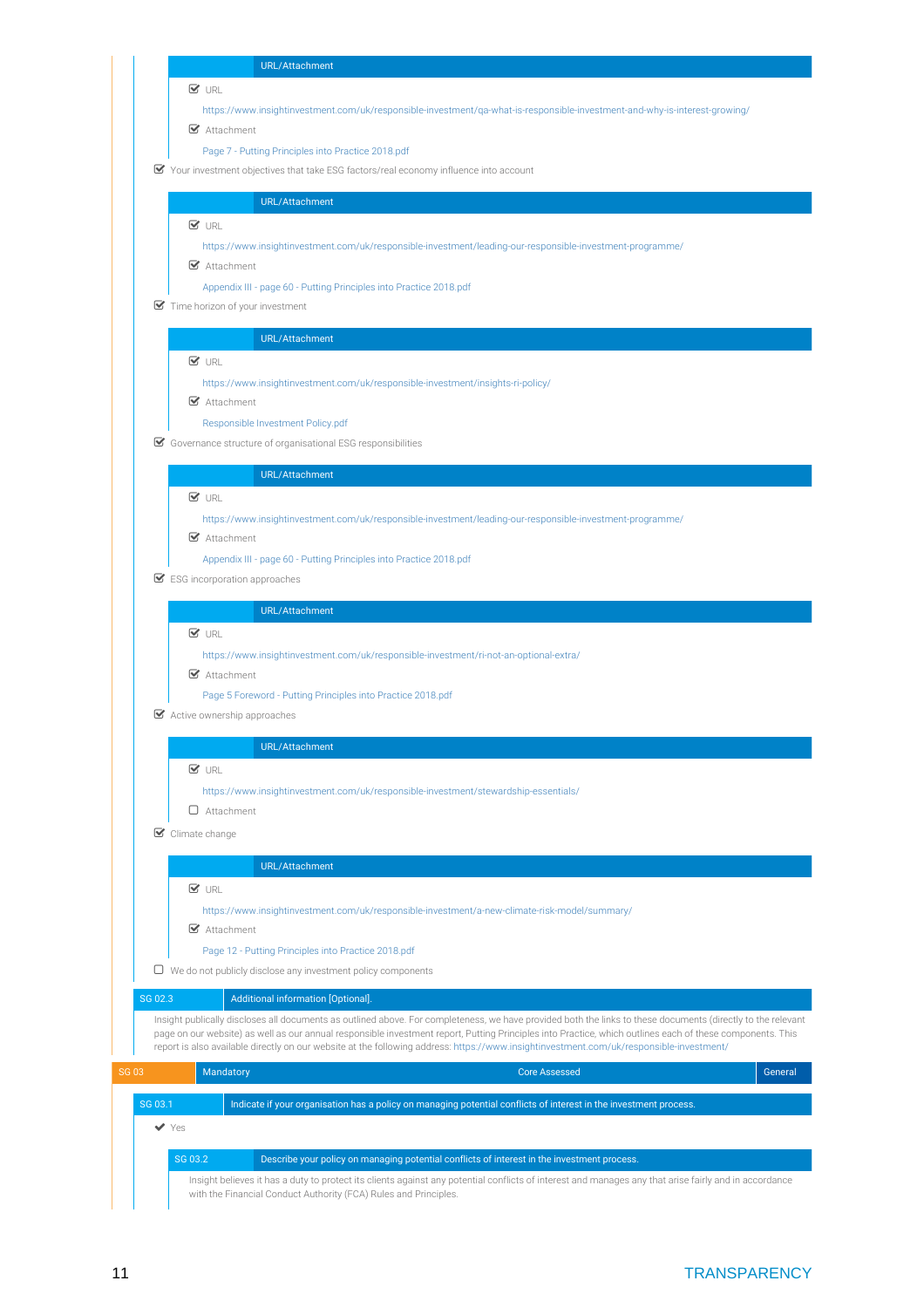We have a conflicts of interest policy that details the processes in place to reduce the possibility of conflicts arising and, if they do, the guiding principles which should be used in their resolution. Furthermore, Insight has no connection with any market-making organisation, nor does it participate in providing advice on corporate finance or underwriting or any other activities which would give rise to a conflict of interest within the organisation.

Insight does not place its own interests unfairly above those of its customers. Where potential conflicts arise, Insight will not enter into a transaction until it has ensured the fair treatment for all customers.

Insight staff are required to adhere to the Personal Account Dealing, Gift and Entertainment and Chinese Walls policies, all of which are available to staff within the Insight Compliance Manual.

 $\bigcap$  No

| <b>SG 04</b> |                | Voluntary                                                        |                                                                                                           | <b>Descriptive</b>                                                                                                                                                                                                                                                                                                                                                                                                                                                                                                                                                                                                                                                                                                                                                                                                                                                                                                                                                         | General |
|--------------|----------------|------------------------------------------------------------------|-----------------------------------------------------------------------------------------------------------|----------------------------------------------------------------------------------------------------------------------------------------------------------------------------------------------------------------------------------------------------------------------------------------------------------------------------------------------------------------------------------------------------------------------------------------------------------------------------------------------------------------------------------------------------------------------------------------------------------------------------------------------------------------------------------------------------------------------------------------------------------------------------------------------------------------------------------------------------------------------------------------------------------------------------------------------------------------------------|---------|
|              | SG 04.1        |                                                                  |                                                                                                           | Indicate if your organisation has a process for identifying and managing incidents that occur within portfolio companies.                                                                                                                                                                                                                                                                                                                                                                                                                                                                                                                                                                                                                                                                                                                                                                                                                                                  |         |
|              | $\vee$ Yes     |                                                                  |                                                                                                           |                                                                                                                                                                                                                                                                                                                                                                                                                                                                                                                                                                                                                                                                                                                                                                                                                                                                                                                                                                            |         |
|              | $O$ No         |                                                                  |                                                                                                           |                                                                                                                                                                                                                                                                                                                                                                                                                                                                                                                                                                                                                                                                                                                                                                                                                                                                                                                                                                            |         |
|              | SG 04.2        | Describe your process on managing incidents                      |                                                                                                           |                                                                                                                                                                                                                                                                                                                                                                                                                                                                                                                                                                                                                                                                                                                                                                                                                                                                                                                                                                            |         |
|              |                | with the company's broker or, if appropriate, the chairman.      |                                                                                                           | Our regular engagement with issuers gives us access to information pertaining to companies' ESG and financial risks and how they are responding to them.<br>We use this access plus environmental data and ratings to assess the risks from owning bonds for client portfolios. Our risk monitoring procedures help our<br>investment teams identify areas of concern, including issues of corporate governance or matters relating to the environmental and social aspects of an<br>investee company's activities. Meetings with company management provide the most effective and timely opportunity to raise these issues. If Insight does<br>not already have regular meetings with a company's management, our investment teams are encouraged, in the first instance, to request a meeting with<br>them. Where this is not possible, or additional action is deemed appropriate in order to further the interests of our clients, we may consider raising the issues |         |
| <b>SG 05</b> |                | Mandatory                                                        |                                                                                                           | <b>Gateway/Core Assessed</b>                                                                                                                                                                                                                                                                                                                                                                                                                                                                                                                                                                                                                                                                                                                                                                                                                                                                                                                                               | General |
|              | SG 05.1        |                                                                  |                                                                                                           | Indicate if and how frequently your organisation sets and reviews objectives for its responsible investment activities.                                                                                                                                                                                                                                                                                                                                                                                                                                                                                                                                                                                                                                                                                                                                                                                                                                                    |         |
|              |                | $\bigcirc$ Quarterly or more frequently                          |                                                                                                           |                                                                                                                                                                                                                                                                                                                                                                                                                                                                                                                                                                                                                                                                                                                                                                                                                                                                                                                                                                            |         |
|              | O Biannually   |                                                                  |                                                                                                           |                                                                                                                                                                                                                                                                                                                                                                                                                                                                                                                                                                                                                                                                                                                                                                                                                                                                                                                                                                            |         |
|              | ◆ Annually     |                                                                  |                                                                                                           |                                                                                                                                                                                                                                                                                                                                                                                                                                                                                                                                                                                                                                                                                                                                                                                                                                                                                                                                                                            |         |
|              |                | $\bigcirc$ Less frequently than annually                         |                                                                                                           |                                                                                                                                                                                                                                                                                                                                                                                                                                                                                                                                                                                                                                                                                                                                                                                                                                                                                                                                                                            |         |
|              | O Ad-hoc basis | $\bigcirc$ It is not set/reviewed                                |                                                                                                           |                                                                                                                                                                                                                                                                                                                                                                                                                                                                                                                                                                                                                                                                                                                                                                                                                                                                                                                                                                            |         |
|              | SG 05.2        | Additional information. [Optional]                               |                                                                                                           |                                                                                                                                                                                                                                                                                                                                                                                                                                                                                                                                                                                                                                                                                                                                                                                                                                                                                                                                                                            |         |
|              |                |                                                                  |                                                                                                           | While Insight reviews its responsible investment policy annually and reports on its activities in an annual responsible investment report, on a quarterly, or<br>more frequent basis, Insight operates an ESG Working Group with responsibility for reviewing key ESG issues. The ESG Working Group contains investment<br>and risk professionals, responsible investment advisor and ESG analyst supporting key information through the committee for discussion and action. We                                                                                                                                                                                                                                                                                                                                                                                                                                                                                           |         |
|              |                | clients, consultants and other stakeholders.                     |                                                                                                           | inform ourselves of important developments by participating in industry initiatives, subscribing to news services and discussing issues directly with our                                                                                                                                                                                                                                                                                                                                                                                                                                                                                                                                                                                                                                                                                                                                                                                                                  |         |
|              |                | Further information can be found at the following link:          |                                                                                                           |                                                                                                                                                                                                                                                                                                                                                                                                                                                                                                                                                                                                                                                                                                                                                                                                                                                                                                                                                                            |         |
|              |                |                                                                  | https://www.insightinvestment.com/uk/responsible-investment/leading-our-responsible-investment-programme/ |                                                                                                                                                                                                                                                                                                                                                                                                                                                                                                                                                                                                                                                                                                                                                                                                                                                                                                                                                                            |         |
| <b>SG 06</b> |                | Voluntary                                                        |                                                                                                           | <b>Descriptive</b>                                                                                                                                                                                                                                                                                                                                                                                                                                                                                                                                                                                                                                                                                                                                                                                                                                                                                                                                                         | Genera  |
|              | SG 06.1        |                                                                  | List the main responsible investment objectives that your organisation set for the reporting year.        |                                                                                                                                                                                                                                                                                                                                                                                                                                                                                                                                                                                                                                                                                                                                                                                                                                                                                                                                                                            |         |
|              |                | Responsible investment processes                                 |                                                                                                           |                                                                                                                                                                                                                                                                                                                                                                                                                                                                                                                                                                                                                                                                                                                                                                                                                                                                                                                                                                            |         |
|              |                | ■ Provide training on ESG incorporation                          |                                                                                                           |                                                                                                                                                                                                                                                                                                                                                                                                                                                                                                                                                                                                                                                                                                                                                                                                                                                                                                                                                                            |         |
|              |                |                                                                  |                                                                                                           |                                                                                                                                                                                                                                                                                                                                                                                                                                                                                                                                                                                                                                                                                                                                                                                                                                                                                                                                                                            |         |
|              |                |                                                                  | Key performance indicator                                                                                 | All new credit analysts receive ESG training in a structured way with our ESG analyst, covering topics including ESG research and stewardship                                                                                                                                                                                                                                                                                                                                                                                                                                                                                                                                                                                                                                                                                                                                                                                                                              |         |
|              |                | activities.                                                      |                                                                                                           |                                                                                                                                                                                                                                                                                                                                                                                                                                                                                                                                                                                                                                                                                                                                                                                                                                                                                                                                                                            |         |
|              |                | Progress achieved                                                |                                                                                                           |                                                                                                                                                                                                                                                                                                                                                                                                                                                                                                                                                                                                                                                                                                                                                                                                                                                                                                                                                                            |         |
|              |                |                                                                  | All new analysts are provided with formal training on joining Insight.                                    |                                                                                                                                                                                                                                                                                                                                                                                                                                                                                                                                                                                                                                                                                                                                                                                                                                                                                                                                                                            |         |
|              |                | ■ Provide training on ESG engagement                             |                                                                                                           |                                                                                                                                                                                                                                                                                                                                                                                                                                                                                                                                                                                                                                                                                                                                                                                                                                                                                                                                                                            |         |
|              |                |                                                                  | Key performance indicator                                                                                 |                                                                                                                                                                                                                                                                                                                                                                                                                                                                                                                                                                                                                                                                                                                                                                                                                                                                                                                                                                            |         |
|              |                | activities.                                                      |                                                                                                           | All new credit analysts receive ESG training in a structured way with our ESG analyst, covering topics including ESG research and stewardship                                                                                                                                                                                                                                                                                                                                                                                                                                                                                                                                                                                                                                                                                                                                                                                                                              |         |
|              |                | Progress achieved                                                |                                                                                                           |                                                                                                                                                                                                                                                                                                                                                                                                                                                                                                                                                                                                                                                                                                                                                                                                                                                                                                                                                                            |         |
|              |                | issued or are about to issue.                                    |                                                                                                           | During 2018, there were 1,300 separate engagements. Insight's analysts meet all companies before investing in any bonds or loans they have                                                                                                                                                                                                                                                                                                                                                                                                                                                                                                                                                                                                                                                                                                                                                                                                                                 |         |
|              |                |                                                                  |                                                                                                           | We hold regular conversations with companies through a variety of methods, include face-to-face meetings, investor conferences, conference<br>calls, emails and letter-writing. The frequency of our communication with issuers depends on the risks identified during our research process.                                                                                                                                                                                                                                                                                                                                                                                                                                                                                                                                                                                                                                                                               |         |
|              |                | Improved communication of ESG activities within the organisation |                                                                                                           |                                                                                                                                                                                                                                                                                                                                                                                                                                                                                                                                                                                                                                                                                                                                                                                                                                                                                                                                                                            |         |
|              |                |                                                                  |                                                                                                           |                                                                                                                                                                                                                                                                                                                                                                                                                                                                                                                                                                                                                                                                                                                                                                                                                                                                                                                                                                            |         |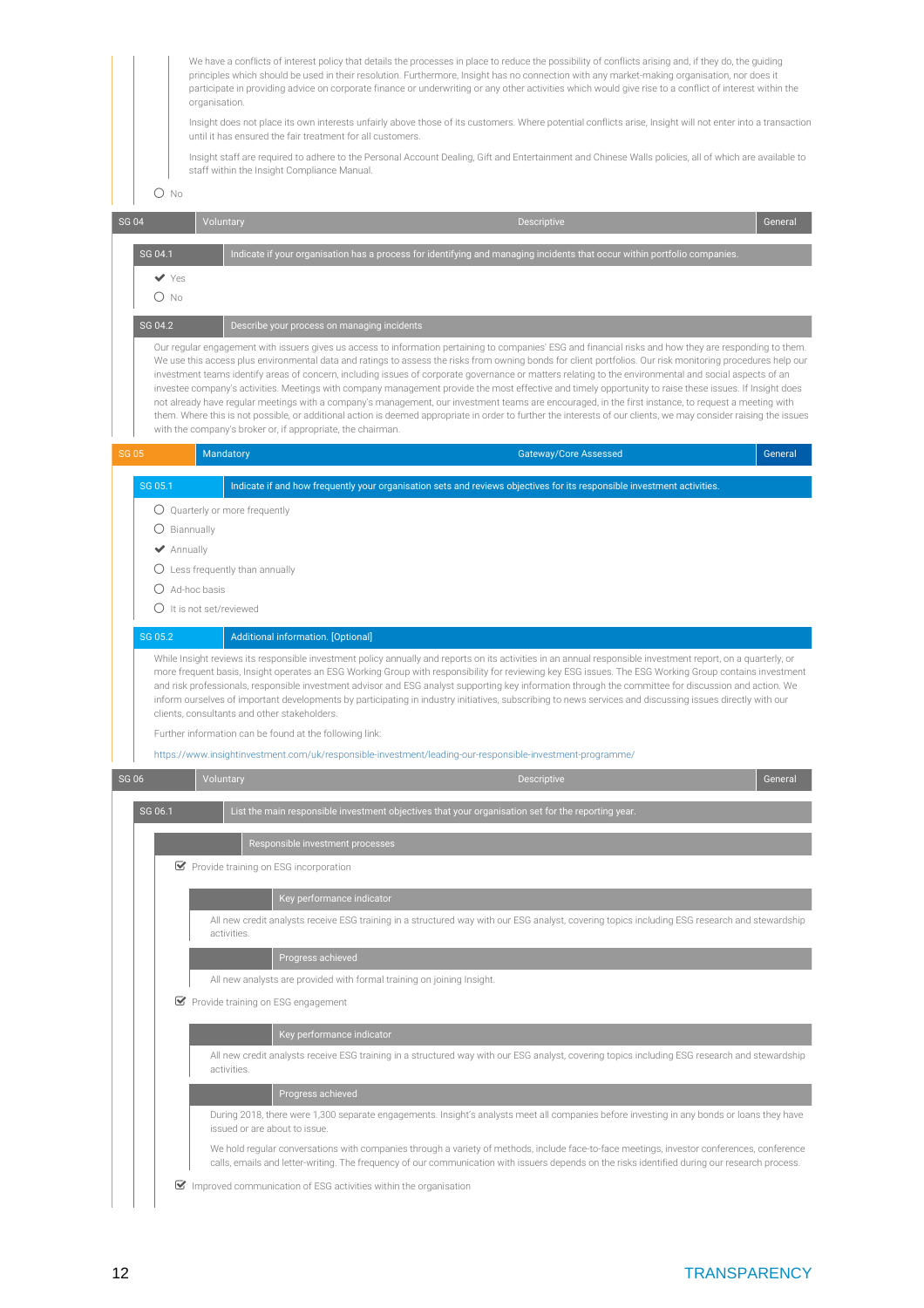| l  Key performance indicator, |
|-------------------------------|
|                               |

Our ESG Working Group monitors the implementation of responsible investment

### Progress achieved

Our responsible investment activities are overseen by the ESG Working Group, which consists of senior managers from across the business, representing investment management, risk, human resources and communications departments.

The ESG Working Group sets, reviews and monitors the implementation of responsible investment. It focuses particularly on the following:

- Identifying new/emerging ESG issues
- Prioritising issues that require further action
- Ensuring that agreed actions are implemented.

The ESG Working Group reports twice a year to the Business Management Forum, a senior management group of Insight executives and employees chaired by Insight's Chief Executive Officer. Over the course of the year, the ESG Working Group's efforts have resulted in continued new developments, including:

- We developed what we believe to be the investment industry's first comprehensive ranking of how corporate fixed income issuers manage their climate changerelated risks and opportunities
- We built on our wide-ranging expertise and experience of responsible investment to develop a new sustainable euro corporate bond strategy
- We created a framework to help our credit analysts assess sustainable bonds
- We met with the Insight Board and Executive Management Committee

 $\triangledown$  Improved engagement to encourage change with regards to management of ESG issues

### Key performance indicator

Holding regular conversations with companies through a variety of methods, including face-to-face meetings, investor conferences, conference calls, emails and letter-writing

Progress achieved

During 2018, c.650 engagements took place where ESG issues were discussed directly.

 $\triangledown$  Improved ESG incorporation into investment decision making processes

Insight has continued to develop its ESG self-assessment survey and our sustainability bond assessment framework.

### Progress achieved

### **Self assessment survey**

Credit analysts follow a process to generate ESG ratings where we cannot source independent ESG analysis from our market data providers. The process is outlined below:

- 1. Credit analysts identify companies with no ESG ratings but where the company is, or may be, issuing bonds that may be suitable for Insight's credit portfolios
- 2. Credit analysts work with the ESG Analyst to develop a custom ESG self-assessment tool that reflects the sector-specific risk issues relevant to the issuer
- 3. Company management is contacted to complete the self-assessment
- 4. Insight generates an ESG scorecard based on the self-assessment response
- 5. Insight credit analysts follow up with any risk issues identified

### **Sustainability bond assessment framework**

We have developed a framework to assess companies' sustainable bond issuance, led by Insight's ESG Analysts. The traffic-light output from the framework is then used by our credit analysts and is an additional input into our process when considering bonds for all insight's investment portfolios.

 $\Box$  Other, specify (1)

- $\Box$  Other, specify (2)
- $\Box$  Other, specify (3)

 $\Box$  None of the above

 $\blacktriangleright$  Increase portfolio performance by consideration of ESG factors

Measuring overall ESG scores, engagement, carbon intensity and alignment with UN Sustainable Development Goals (SDG).

### Progress achieved

Insight has launched a sustainable pooled fund which targets better overall ESG scores, lower carbon intensity versus benchmark, positive impact and alignment with the UN SDG. The fund has continued to meet the standards set out in the fund prospectus during 2018. We also report the ESG performance of the Fund versus benchmark on a regular basis to investors int he fund.

- $\Box$  Other, specify (1)
- $\Box$  Other, specify (2)
- $\Box$  Other, specify (3)
- $\Box$  None of the above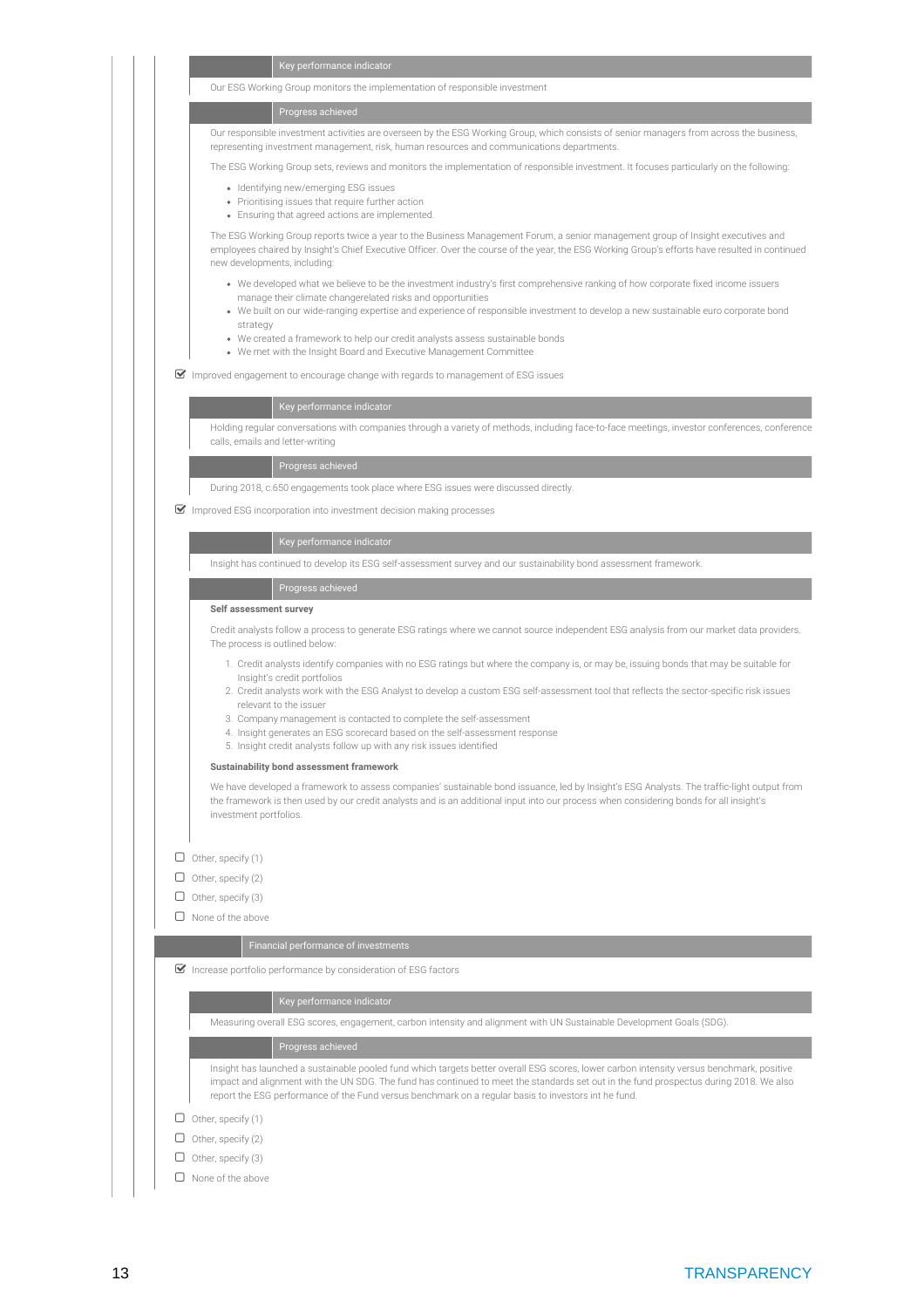|   | <b>ESG</b> characteristics of investments                                                                                                                                                                                                                                                                                                                                                                                                                                                                                                                                                                                                                                                                                                                                                                                                                                                                                                |
|---|------------------------------------------------------------------------------------------------------------------------------------------------------------------------------------------------------------------------------------------------------------------------------------------------------------------------------------------------------------------------------------------------------------------------------------------------------------------------------------------------------------------------------------------------------------------------------------------------------------------------------------------------------------------------------------------------------------------------------------------------------------------------------------------------------------------------------------------------------------------------------------------------------------------------------------------|
|   | ■ Over or underweight companies based on ESG characteristics                                                                                                                                                                                                                                                                                                                                                                                                                                                                                                                                                                                                                                                                                                                                                                                                                                                                             |
|   | Key performance indicator                                                                                                                                                                                                                                                                                                                                                                                                                                                                                                                                                                                                                                                                                                                                                                                                                                                                                                                |
|   | No relevant KPI within credit. Please note that this is integrated into our decision-making processes.                                                                                                                                                                                                                                                                                                                                                                                                                                                                                                                                                                                                                                                                                                                                                                                                                                   |
|   | Progress achieved                                                                                                                                                                                                                                                                                                                                                                                                                                                                                                                                                                                                                                                                                                                                                                                                                                                                                                                        |
|   | Based on individual company characteristics portfolio managers will under and overweight positions based on ESG characteristics.                                                                                                                                                                                                                                                                                                                                                                                                                                                                                                                                                                                                                                                                                                                                                                                                         |
|   | $\blacktriangleright$ Improve ESG ratings of portfolio                                                                                                                                                                                                                                                                                                                                                                                                                                                                                                                                                                                                                                                                                                                                                                                                                                                                                   |
|   | Key performance indicator                                                                                                                                                                                                                                                                                                                                                                                                                                                                                                                                                                                                                                                                                                                                                                                                                                                                                                                |
|   | Manage segregated portfolios in accordance with client's guidelines and objectives.                                                                                                                                                                                                                                                                                                                                                                                                                                                                                                                                                                                                                                                                                                                                                                                                                                                      |
|   | Progress achieved                                                                                                                                                                                                                                                                                                                                                                                                                                                                                                                                                                                                                                                                                                                                                                                                                                                                                                                        |
|   | Insight currently manages four segregated portfolios where the mandates require us to achieve an ESG score that is greater (lower) than the<br>benchmark.                                                                                                                                                                                                                                                                                                                                                                                                                                                                                                                                                                                                                                                                                                                                                                                |
|   | Setting carbon reduction targets for portfolio                                                                                                                                                                                                                                                                                                                                                                                                                                                                                                                                                                                                                                                                                                                                                                                                                                                                                           |
|   | Key performance indicator                                                                                                                                                                                                                                                                                                                                                                                                                                                                                                                                                                                                                                                                                                                                                                                                                                                                                                                |
|   | Developing a climate risk model                                                                                                                                                                                                                                                                                                                                                                                                                                                                                                                                                                                                                                                                                                                                                                                                                                                                                                          |
|   | Progress achieved                                                                                                                                                                                                                                                                                                                                                                                                                                                                                                                                                                                                                                                                                                                                                                                                                                                                                                                        |
|   | We believe Insight's climate risk model is the investment industry's first comprehensive ranking of how fixed income corporate credit issuers<br>manage climate change-related risks and opportunities, and how are they are positioning themselves for transition to a low-carbon economy.<br>The model is designed to be used by institutional investors looking to assess risks and opportunities in their investment portfolios related to<br>climate change. The model:                                                                                                                                                                                                                                                                                                                                                                                                                                                             |
|   | • provides a wide-ranging assessment of how nearly 1,900 corporate fixed income issuers (IG and HY) - are managing the risks and<br>opportunities presented by climate change<br>• aims to help manage risk, accounting for the risk characteristics of specific sectors and the carbon impact of individual issuers. It aims<br>to help investors identify issuers most at risk from a transition to a low-carbon world. It also allows investors to identify issuers that are<br>managing these risks effectively and those that are not<br>• helps users monitor risks in line with TCFD guidelines. The model's framework and methodology are aligned with the requirements of the<br>TCFD, with companies assessed against objectively assessable indicators across the four TCFD themes: governance, strategy, risk<br>management, and metrics and targets<br>• is based on independent data sourced from CDP, MSCI and Bloomberg. |
|   | $\Box$ Other, specify (1)                                                                                                                                                                                                                                                                                                                                                                                                                                                                                                                                                                                                                                                                                                                                                                                                                                                                                                                |
|   | $\Box$ Other, specify (2)                                                                                                                                                                                                                                                                                                                                                                                                                                                                                                                                                                                                                                                                                                                                                                                                                                                                                                                |
|   | Other, specify (3)                                                                                                                                                                                                                                                                                                                                                                                                                                                                                                                                                                                                                                                                                                                                                                                                                                                                                                                       |
| 0 | None of the above                                                                                                                                                                                                                                                                                                                                                                                                                                                                                                                                                                                                                                                                                                                                                                                                                                                                                                                        |
|   | Other activities                                                                                                                                                                                                                                                                                                                                                                                                                                                                                                                                                                                                                                                                                                                                                                                                                                                                                                                         |
|   | $\blacktriangleright$ Joining and/or participation in RI initiatives                                                                                                                                                                                                                                                                                                                                                                                                                                                                                                                                                                                                                                                                                                                                                                                                                                                                     |
|   |                                                                                                                                                                                                                                                                                                                                                                                                                                                                                                                                                                                                                                                                                                                                                                                                                                                                                                                                          |
|   | Key performance indicator                                                                                                                                                                                                                                                                                                                                                                                                                                                                                                                                                                                                                                                                                                                                                                                                                                                                                                                |
|   | Joining RI initiatives                                                                                                                                                                                                                                                                                                                                                                                                                                                                                                                                                                                                                                                                                                                                                                                                                                                                                                                   |
|   | Progress achieved                                                                                                                                                                                                                                                                                                                                                                                                                                                                                                                                                                                                                                                                                                                                                                                                                                                                                                                        |
|   | Insight signed the TCFD initiative during 2018.                                                                                                                                                                                                                                                                                                                                                                                                                                                                                                                                                                                                                                                                                                                                                                                                                                                                                          |
|   | $\triangleright$ Encouraging others to join a RI initiative                                                                                                                                                                                                                                                                                                                                                                                                                                                                                                                                                                                                                                                                                                                                                                                                                                                                              |
|   |                                                                                                                                                                                                                                                                                                                                                                                                                                                                                                                                                                                                                                                                                                                                                                                                                                                                                                                                          |
|   | Key performance indicator                                                                                                                                                                                                                                                                                                                                                                                                                                                                                                                                                                                                                                                                                                                                                                                                                                                                                                                |
|   | Encourage others to join an RI initiative                                                                                                                                                                                                                                                                                                                                                                                                                                                                                                                                                                                                                                                                                                                                                                                                                                                                                                |
|   | Progress achieved                                                                                                                                                                                                                                                                                                                                                                                                                                                                                                                                                                                                                                                                                                                                                                                                                                                                                                                        |
|   | seen a number of clients progressing in their ESG strategies as a result of this engagement.                                                                                                                                                                                                                                                                                                                                                                                                                                                                                                                                                                                                                                                                                                                                                                                                                                             |
|   | Documentation of best practice case studies                                                                                                                                                                                                                                                                                                                                                                                                                                                                                                                                                                                                                                                                                                                                                                                                                                                                                              |
|   | Key performance indicator                                                                                                                                                                                                                                                                                                                                                                                                                                                                                                                                                                                                                                                                                                                                                                                                                                                                                                                |
|   | Contribute to third party reports on responsible investment.                                                                                                                                                                                                                                                                                                                                                                                                                                                                                                                                                                                                                                                                                                                                                                                                                                                                             |
|   | Progress achieved                                                                                                                                                                                                                                                                                                                                                                                                                                                                                                                                                                                                                                                                                                                                                                                                                                                                                                                        |
|   | Insight contributes to reports looking at responsible investment implementation on ad hoc basis.                                                                                                                                                                                                                                                                                                                                                                                                                                                                                                                                                                                                                                                                                                                                                                                                                                         |
|   | We regularly discuss responsible investment with our clients and encourage them to switch to ESG-focussed strategies. During 2018 we have<br>■ Using case studies to demonstrate engagement and ESG incorporation to clients                                                                                                                                                                                                                                                                                                                                                                                                                                                                                                                                                                                                                                                                                                             |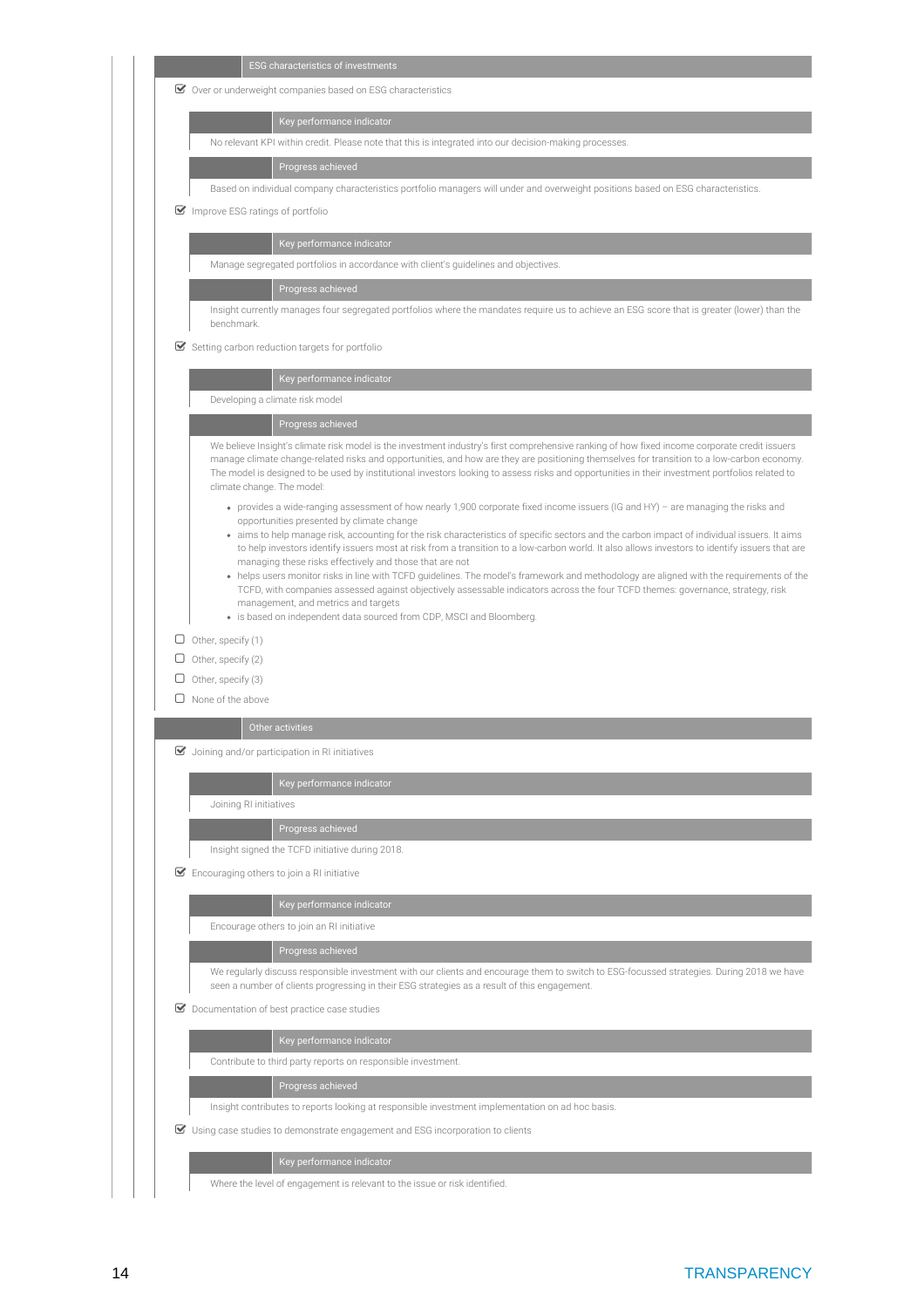|                | We provide several case studies as part of our annual responsible investment report and also make these available on our website.                                                                                                                                                                                                                                                                                            |                                                                                                                                                         |
|----------------|------------------------------------------------------------------------------------------------------------------------------------------------------------------------------------------------------------------------------------------------------------------------------------------------------------------------------------------------------------------------------------------------------------------------------|---------------------------------------------------------------------------------------------------------------------------------------------------------|
|                | $\Box$ Other, specify (1)<br>$\Box$ Other, specify (2)                                                                                                                                                                                                                                                                                                                                                                       |                                                                                                                                                         |
|                | Other, specify (3)<br>U                                                                                                                                                                                                                                                                                                                                                                                                      |                                                                                                                                                         |
|                | $\Box$ None of the above                                                                                                                                                                                                                                                                                                                                                                                                     |                                                                                                                                                         |
| <b>SG 07</b>   | Mandatory<br><b>Core Assessed</b>                                                                                                                                                                                                                                                                                                                                                                                            | General                                                                                                                                                 |
| SG 07.1        | Indicate the internal and/or external roles used by your organisation, and indicate for each whether they have oversight and/or                                                                                                                                                                                                                                                                                              |                                                                                                                                                         |
|                | implementation responsibilities for responsible investment.                                                                                                                                                                                                                                                                                                                                                                  |                                                                                                                                                         |
|                | <b>Roles</b><br>■ Board members or trustees                                                                                                                                                                                                                                                                                                                                                                                  |                                                                                                                                                         |
|                |                                                                                                                                                                                                                                                                                                                                                                                                                              |                                                                                                                                                         |
|                | ■ Oversight/accountability for responsible investment                                                                                                                                                                                                                                                                                                                                                                        |                                                                                                                                                         |
|                | $\Box$ Implementation of responsible investment                                                                                                                                                                                                                                                                                                                                                                              |                                                                                                                                                         |
|                | $\Box$ No oversight/accountability or implementation responsibility for responsible investment                                                                                                                                                                                                                                                                                                                               |                                                                                                                                                         |
|                | Internal Roles (triggers other options)                                                                                                                                                                                                                                                                                                                                                                                      |                                                                                                                                                         |
|                | Select from the below internal roles                                                                                                                                                                                                                                                                                                                                                                                         |                                                                                                                                                         |
|                | ■ Chief Executive Officer (CEO), Chief Investment Officer (CIO), Chief Operating Officer (COO), Investment Committee                                                                                                                                                                                                                                                                                                         |                                                                                                                                                         |
|                | ■ Oversight/accountability for responsible investment                                                                                                                                                                                                                                                                                                                                                                        |                                                                                                                                                         |
|                | $\square$ Implementation of responsible investment                                                                                                                                                                                                                                                                                                                                                                           |                                                                                                                                                         |
|                | $\Box$ No oversight/accountability or implementation responsibility for responsible investment                                                                                                                                                                                                                                                                                                                               |                                                                                                                                                         |
|                | $\Box$ Other Chief-level staff or head of department, specify                                                                                                                                                                                                                                                                                                                                                                |                                                                                                                                                         |
|                | Portfolio managers                                                                                                                                                                                                                                                                                                                                                                                                           |                                                                                                                                                         |
|                | $\Box$ Oversight/accountability for responsible investment                                                                                                                                                                                                                                                                                                                                                                   |                                                                                                                                                         |
|                | Implementation of responsible investment                                                                                                                                                                                                                                                                                                                                                                                     |                                                                                                                                                         |
|                | $\Box$ No oversight/accountability or implementation responsibility for responsible investment                                                                                                                                                                                                                                                                                                                               |                                                                                                                                                         |
|                | $\triangleright$ Investment analysts                                                                                                                                                                                                                                                                                                                                                                                         |                                                                                                                                                         |
|                | ■ Oversight/accountability for responsible investment                                                                                                                                                                                                                                                                                                                                                                        |                                                                                                                                                         |
|                | Implementation of responsible investment                                                                                                                                                                                                                                                                                                                                                                                     |                                                                                                                                                         |
|                | $\Box$ No oversight/accountability or implementation responsibility for responsible investment                                                                                                                                                                                                                                                                                                                               |                                                                                                                                                         |
|                | Dedicated responsible investment staff                                                                                                                                                                                                                                                                                                                                                                                       |                                                                                                                                                         |
|                | ■ Oversight/accountability for responsible investment                                                                                                                                                                                                                                                                                                                                                                        |                                                                                                                                                         |
|                | Implementation of responsible investment                                                                                                                                                                                                                                                                                                                                                                                     |                                                                                                                                                         |
|                | $\Box$ No oversight/accountability or implementation responsibility for responsible investment                                                                                                                                                                                                                                                                                                                               |                                                                                                                                                         |
|                | $\Box$ Investor relations                                                                                                                                                                                                                                                                                                                                                                                                    |                                                                                                                                                         |
|                | $\Box$ Other role, specify (1)                                                                                                                                                                                                                                                                                                                                                                                               |                                                                                                                                                         |
|                | $\Box$ Other role, specify (2)                                                                                                                                                                                                                                                                                                                                                                                               |                                                                                                                                                         |
|                | $\Box$ External managers or service providers                                                                                                                                                                                                                                                                                                                                                                                |                                                                                                                                                         |
| SG 07.2        | For the roles for which you have RI oversight/accountability or implementation responsibilities, indicate how you execute these<br>responsibilities.                                                                                                                                                                                                                                                                         |                                                                                                                                                         |
|                | Insight's approach to ESG activities is overseen by David Averre, Head of Credit Analysis and Senior ESG Analyst, Joshua Kendall. David and Joshua are                                                                                                                                                                                                                                                                       |                                                                                                                                                         |
|                | supported by an ESG Analyst, Francesca Turner and strategic advisor, Rory Sullivan.<br>Joshua is responsible for implementing, monitoring and reporting on the responsible investment programme at Insight, whilst Francesca focuses on ESG                                                                                                                                                                                  |                                                                                                                                                         |
|                | research and corporate engagement. Rory guides the development, thought leadership and communication aspects of our activities.                                                                                                                                                                                                                                                                                              |                                                                                                                                                         |
|                | We have an ESG Working Group who are responsible for reviewing key ESG issues and consists of investment and risk professionals, supporting key<br>information through the committee for discussion and action. We inform ourselves of important developments by participating in industry initiatives,<br>subscribing to news services and discussing issues directly with our clients, consultants and other stakeholders. |                                                                                                                                                         |
| SG 07.3        | Indicate the number of dedicated responsible investment staff your organisation has.                                                                                                                                                                                                                                                                                                                                         |                                                                                                                                                         |
| $\overline{4}$ |                                                                                                                                                                                                                                                                                                                                                                                                                              |                                                                                                                                                         |
| SG 07.4        | Additional information. [Optional]                                                                                                                                                                                                                                                                                                                                                                                           |                                                                                                                                                         |
|                | Insight Investment does not have a separate responsible investment team. Our philosophy and approach towards responsible investment places an<br>emphasis on the integration of responsible investment and stewardship principles within investment decision-making. This means that responsibility for                                                                                                                      | considering the ESG performance of the companies in which we invest rests principally with our team of investment analysts and decision-makers. Insight |

provided appropriate training where necessary. The investment teams are supported in their responsible investment activities by two specialists who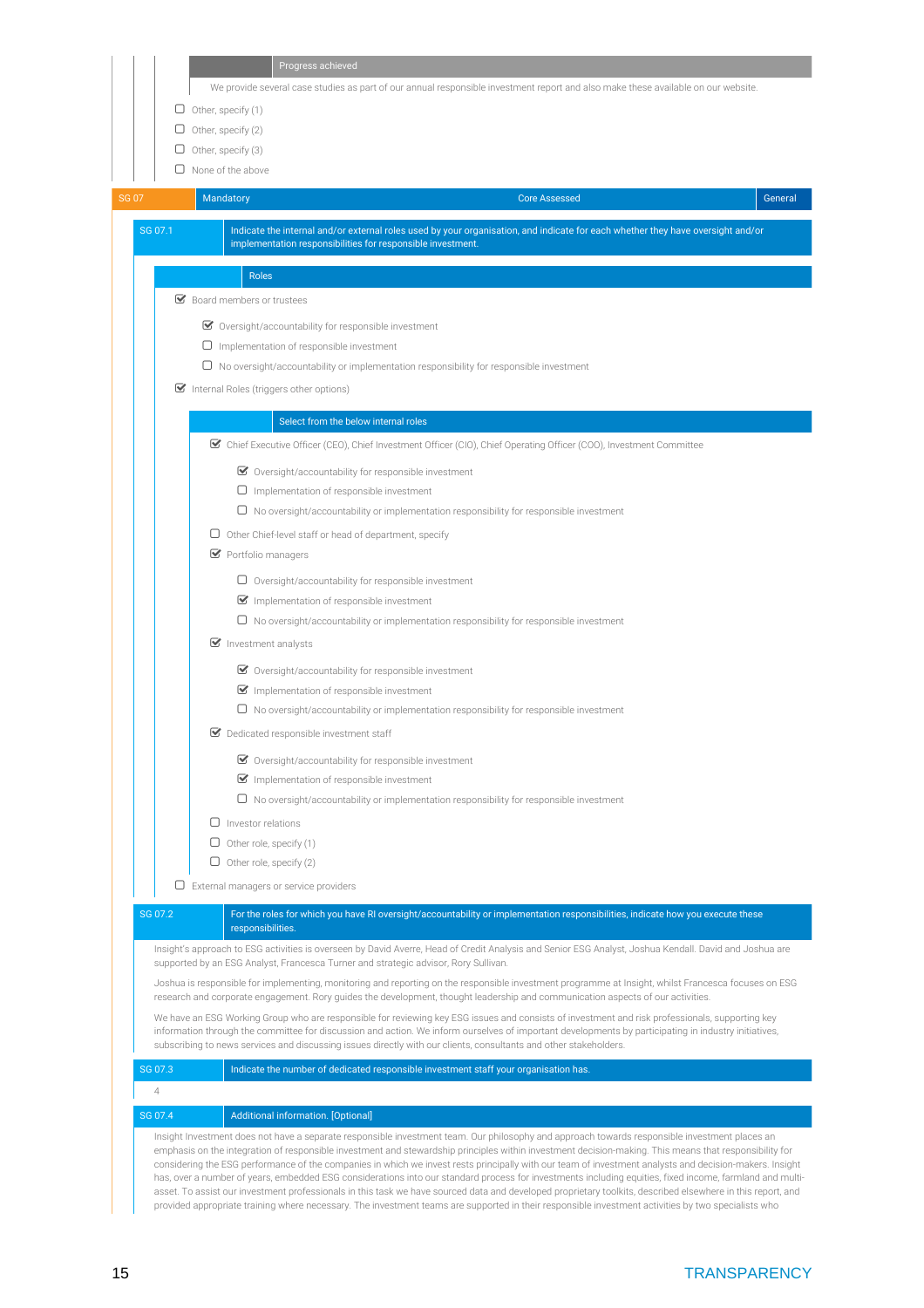monitor the implementation of our responsible investment policy and acts as advisors to the analysts and portfolio managers. Outside the investment department, representatives from our risk and communications departments assist in surveillance of regulatory developments and codes of practice, and in meeting our commitment to transparency.

| <b>SG 07 CC</b> | Voluntary<br>Descriptive                                                                                                                                                      | General |
|-----------------|-------------------------------------------------------------------------------------------------------------------------------------------------------------------------------|---------|
| SG 07.5 CC      | Indicate the roles in the organisation that have oversight, accountability and/or management responsibilities for climate-related issues.                                     |         |
|                 | <b>Board members or trustees</b>                                                                                                                                              |         |
|                 | $\Box$ Oversight/accountability for climate-related issues                                                                                                                    |         |
|                 | $\Box$ Assessment and management of climate-related issues<br>■ No responsibility for climate-related issues                                                                  |         |
|                 | Chief Executive Officer (CEO), Chief Investment Officer (CIO), Chief Risk Officer (CRO), Investment Committee                                                                 |         |
|                 | $\Box$ Oversight/accountability for climate-related issues                                                                                                                    |         |
|                 | $\square$ Assessment and management of climate-related issues<br>■ No responsibility for climate-related issues                                                               |         |
|                 | Portfolio managers                                                                                                                                                            |         |
|                 | $\Box$ Oversight/accountability for climate-related issues                                                                                                                    |         |
|                 | $\square$ Assessment and management of climate-related issues<br>■ No responsibility for climate-related issues                                                               |         |
|                 | Investment analysts                                                                                                                                                           |         |
|                 | $\Box$ Oversight/accountability for climate-related issues                                                                                                                    |         |
|                 | ■ Assessment and management of climate-related issues<br>$\Box$ No responsibility for climate-related issues                                                                  |         |
|                 | Dedicated responsible investment staff                                                                                                                                        |         |
|                 | $\Box$ Oversight/accountability for climate-related issues                                                                                                                    |         |
|                 | ■ Assessment and management of climate-related issues<br>$\Box$ No responsibility for climate-related issues                                                                  |         |
| <b>SG 08</b>    | Voluntary<br><b>Additional Assessed</b>                                                                                                                                       | General |
| SG 08.1         | Indicate if your organisation's performance management, reward and/or personal development processes have a responsible                                                       |         |
|                 | investment element.                                                                                                                                                           |         |
|                 | Board members/Board of trustees                                                                                                                                               |         |
|                 | SG 08.1b<br>RI in personal development and/or training plan                                                                                                                   |         |
|                 | $\blacktriangleright$ Responsible investment included in personal development and/or training plan                                                                            |         |
|                 | SG 08.2<br>Describe any activities undertaken during the reporting year to develop and maintain Board members' skills and<br>knowledge in relation to responsible investment. |         |
|                 | We have presented to the Insight Board (through the ESG Working Group) our progress towards responsible investment during 2018.<br>None of the above<br>U                     |         |
|                 | Portfolio managers                                                                                                                                                            |         |
|                 | SG 08.1a<br>RI in objectives, appraisal and/or reward                                                                                                                         |         |
|                 | ■ Responsible investment KPIs and/or goals included in objectives                                                                                                             |         |
|                 | $\blacktriangleright$ Responsible investment included in appraisal process<br>$\blacktriangleright$ Variable pay linked to responsible investment performance                 |         |
|                 | $\Box$ None of the above                                                                                                                                                      |         |
|                 | SG 08.1b<br>RI in personal development and/or training plan                                                                                                                   |         |
|                 | $\blacktriangleright$ Responsible investment included in personal development and/or training plan<br>$\Box$ None of the above                                                |         |
|                 | Investment analysts                                                                                                                                                           |         |
|                 | SG 08.1a<br>RI in objectives, appraisal and/or reward                                                                                                                         |         |
|                 | $\blacktriangleright$ Responsible investment KPIs and/or goals included in objectives                                                                                         |         |
|                 | $\blacktriangleright$ Responsible investment included in appraisal process                                                                                                    |         |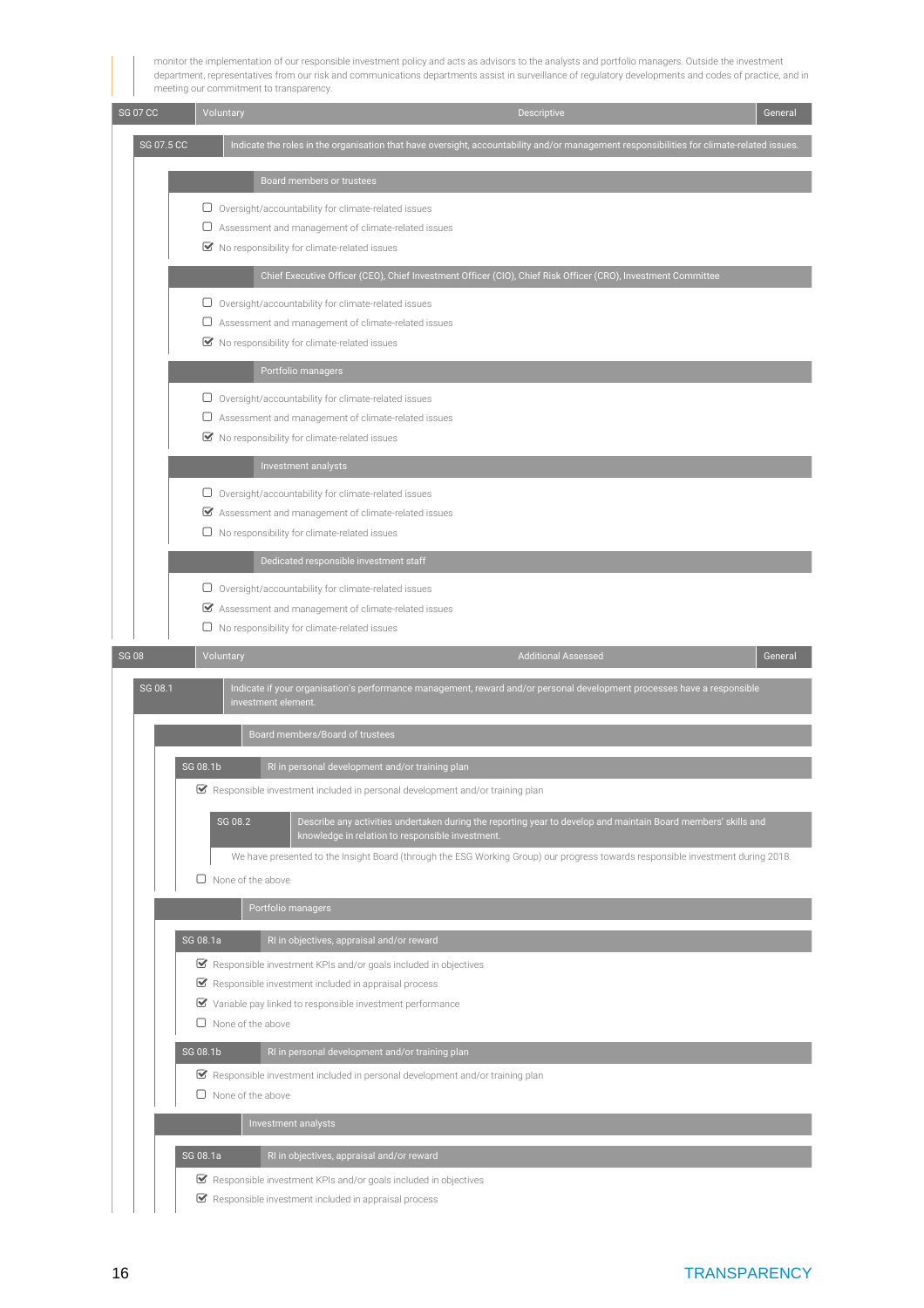|              | $\triangleright$ Variable pay linked to responsible investment performance                                                                                                                                                                                                                                                                                                                                                                                                                                                                                                                                                                          |
|--------------|-----------------------------------------------------------------------------------------------------------------------------------------------------------------------------------------------------------------------------------------------------------------------------------------------------------------------------------------------------------------------------------------------------------------------------------------------------------------------------------------------------------------------------------------------------------------------------------------------------------------------------------------------------|
|              | $\Box$ None of the above                                                                                                                                                                                                                                                                                                                                                                                                                                                                                                                                                                                                                            |
|              | SG 08.1b<br>RI in personal development and/or training plan                                                                                                                                                                                                                                                                                                                                                                                                                                                                                                                                                                                         |
|              |                                                                                                                                                                                                                                                                                                                                                                                                                                                                                                                                                                                                                                                     |
|              | $\triangleright$ Responsible investment included in personal development and/or training plan<br>$\Box$ None of the above                                                                                                                                                                                                                                                                                                                                                                                                                                                                                                                           |
|              |                                                                                                                                                                                                                                                                                                                                                                                                                                                                                                                                                                                                                                                     |
|              | Dedicated responsible investment staff                                                                                                                                                                                                                                                                                                                                                                                                                                                                                                                                                                                                              |
|              | SG 08.1a<br>RI in objectives, appraisal and/or reward                                                                                                                                                                                                                                                                                                                                                                                                                                                                                                                                                                                               |
|              | ■ Responsible investment KPIs and/or goals included in objectives                                                                                                                                                                                                                                                                                                                                                                                                                                                                                                                                                                                   |
|              | ■ Responsible investment included in appraisal process                                                                                                                                                                                                                                                                                                                                                                                                                                                                                                                                                                                              |
|              | ■ Variable pay linked to responsible investment performance                                                                                                                                                                                                                                                                                                                                                                                                                                                                                                                                                                                         |
|              | $\Box$ None of the above                                                                                                                                                                                                                                                                                                                                                                                                                                                                                                                                                                                                                            |
|              | SG 08.1b<br>RI in personal development and/or training plan                                                                                                                                                                                                                                                                                                                                                                                                                                                                                                                                                                                         |
|              | Responsible investment included in personal development and/or training plan                                                                                                                                                                                                                                                                                                                                                                                                                                                                                                                                                                        |
|              | $\Box$ None of the above                                                                                                                                                                                                                                                                                                                                                                                                                                                                                                                                                                                                                            |
| SG 08.3      | Provide any additional information on your organisation's performance management, reward and/or personal development processes                                                                                                                                                                                                                                                                                                                                                                                                                                                                                                                      |
|              | in relation to responsible investment.                                                                                                                                                                                                                                                                                                                                                                                                                                                                                                                                                                                                              |
|              | We have formally integrated analysis of ESG factors in our credit analysis for over a decade, and we have continually considered ways to further enhance<br>and build on our approach. We have linked our credit analysts' annual performance appraisal with their analysis of relevant ESG risks in their research. The<br>outcome of the performance appraisal is linked closely to any discretionary compensation element. A specific ESG objective accounted for 10% of analysts'<br>total objectives in 2018. We continue to consider ways to ensure all material short-term and long-term risks are considered across our research processes. |
| <b>SG 09</b> | <b>Core Assessed</b><br><b>PRI 4,5</b><br>Mandatory                                                                                                                                                                                                                                                                                                                                                                                                                                                                                                                                                                                                 |
|              |                                                                                                                                                                                                                                                                                                                                                                                                                                                                                                                                                                                                                                                     |
| SG 09.1      | Select the collaborative organisation and/or initiatives of which your organisation is a member or in which it participated during the<br>reporting year, and the role you played.                                                                                                                                                                                                                                                                                                                                                                                                                                                                  |
|              | ■ Principles for Responsible Investment                                                                                                                                                                                                                                                                                                                                                                                                                                                                                                                                                                                                             |
|              |                                                                                                                                                                                                                                                                                                                                                                                                                                                                                                                                                                                                                                                     |
|              | Your organisation's role in the initiative during the reporting period (see definitions)                                                                                                                                                                                                                                                                                                                                                                                                                                                                                                                                                            |
|              | Basic                                                                                                                                                                                                                                                                                                                                                                                                                                                                                                                                                                                                                                               |
|              | □ Asian Corporate Governance Association                                                                                                                                                                                                                                                                                                                                                                                                                                                                                                                                                                                                            |
| U            | Australian Council of Superannuation Investors                                                                                                                                                                                                                                                                                                                                                                                                                                                                                                                                                                                                      |
|              | AFIC - La Commission ESG                                                                                                                                                                                                                                                                                                                                                                                                                                                                                                                                                                                                                            |
| 0            | BVCA - Responsible Investment Advisory Board                                                                                                                                                                                                                                                                                                                                                                                                                                                                                                                                                                                                        |
|              | CDP Climate Change                                                                                                                                                                                                                                                                                                                                                                                                                                                                                                                                                                                                                                  |
|              | Your organisation's role in the initiative during the reporting period (see definitions)                                                                                                                                                                                                                                                                                                                                                                                                                                                                                                                                                            |
|              | Basic                                                                                                                                                                                                                                                                                                                                                                                                                                                                                                                                                                                                                                               |
|              | <b>■</b> CDP Forests                                                                                                                                                                                                                                                                                                                                                                                                                                                                                                                                                                                                                                |
|              | Your organisation's role in the initiative during the reporting period (see definitions)                                                                                                                                                                                                                                                                                                                                                                                                                                                                                                                                                            |
|              | Basic                                                                                                                                                                                                                                                                                                                                                                                                                                                                                                                                                                                                                                               |
|              | <b>○</b> CDP Water                                                                                                                                                                                                                                                                                                                                                                                                                                                                                                                                                                                                                                  |
|              |                                                                                                                                                                                                                                                                                                                                                                                                                                                                                                                                                                                                                                                     |
|              | Your organisation's role in the initiative during the reporting period (see definitions)                                                                                                                                                                                                                                                                                                                                                                                                                                                                                                                                                            |
|              | Basic                                                                                                                                                                                                                                                                                                                                                                                                                                                                                                                                                                                                                                               |
| ◡            | CFA Institute Centre for Financial Market Integrity                                                                                                                                                                                                                                                                                                                                                                                                                                                                                                                                                                                                 |
| $\Box$       | Code for Responsible Investment in SA (CRISA)                                                                                                                                                                                                                                                                                                                                                                                                                                                                                                                                                                                                       |
| ◡            | Code for Responsible Finance in the 21st Century                                                                                                                                                                                                                                                                                                                                                                                                                                                                                                                                                                                                    |
| ◡            | Council of Institutional Investors (CII)                                                                                                                                                                                                                                                                                                                                                                                                                                                                                                                                                                                                            |
| 0            | Eumedion                                                                                                                                                                                                                                                                                                                                                                                                                                                                                                                                                                                                                                            |
| ⋃<br>0       | Extractive Industries Transparency Initiative (EITI)<br>ESG Research Australia                                                                                                                                                                                                                                                                                                                                                                                                                                                                                                                                                                      |
| U            | Invest Europe Responsible Investment Roundtable                                                                                                                                                                                                                                                                                                                                                                                                                                                                                                                                                                                                     |
| $\Box$       | Global Investors Governance Network (GIGN)                                                                                                                                                                                                                                                                                                                                                                                                                                                                                                                                                                                                          |
| U            | Global Impact Investing Network (GIIN)                                                                                                                                                                                                                                                                                                                                                                                                                                                                                                                                                                                                              |
| ◡            | Global Real Estate Sustainability Benchmark (GRESB)                                                                                                                                                                                                                                                                                                                                                                                                                                                                                                                                                                                                 |
|              | Green Bond Principles                                                                                                                                                                                                                                                                                                                                                                                                                                                                                                                                                                                                                               |
|              |                                                                                                                                                                                                                                                                                                                                                                                                                                                                                                                                                                                                                                                     |
|              | Your organisation's role in the initiative during the reporting period (see definitions)                                                                                                                                                                                                                                                                                                                                                                                                                                                                                                                                                            |
|              | Basic                                                                                                                                                                                                                                                                                                                                                                                                                                                                                                                                                                                                                                               |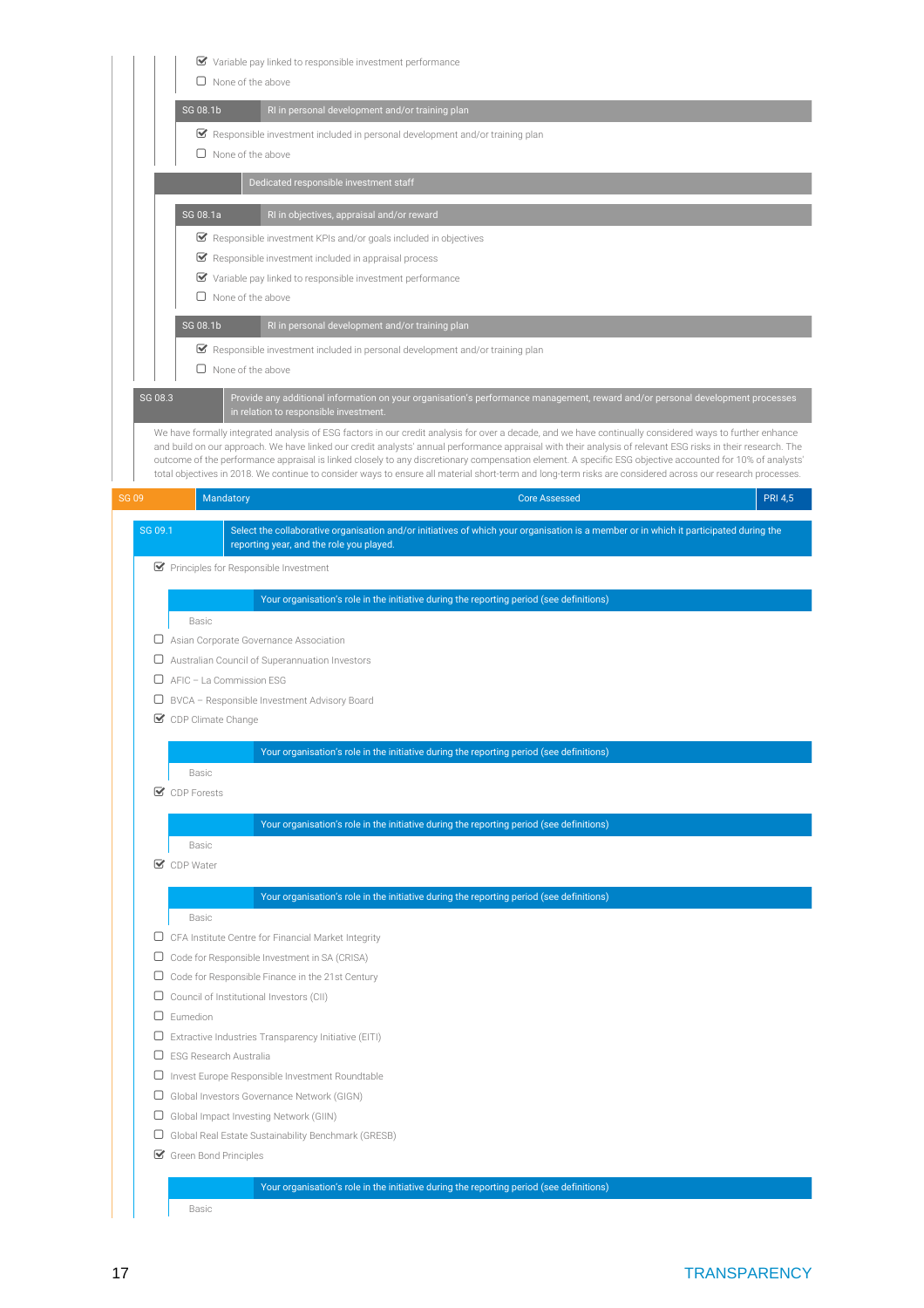■ Institutional Investors Group on Climate Change (IIGCC)

Your organisation's role in the initiative during the reporting period (see definitions) Basic  $\Box$  Interfaith Center on Corporate Responsibility (ICCR) International Corporate Governance Network (ICGN) Investor Group on Climate Change, Australia/New Zealand (IGCC) International Integrated Reporting Council (IIRC) Investor Network on Climate Risk (INCR)/CERES Local Authority Pension Fund Forum **D** Principles for Sustainable Insurance Regional or National Social Investment Forums (e.g. UKSIF, Eurosif, ASRIA, RIAA), specify Member of UKSIF Your organisation's role in the initiative during the reporting period (see definitions) Basic  $\square$  Responsible Finance Principles in Inclusive Finance Shareholder Association for Research and Education (Share) United Nations Environmental Program Finance Initiative (UNEP FI) United Nations Global Compact  $\boxtimes$  Other collaborative organisation/initiative, specify Climate Action 100+ Your organisation's role in the initiative during the reporting year (see definitions) Moderate Provide a brief commentary on the level of your organisation's involvement in the initiative. [Optional] Insight signed the Climate Action 100+ initiative, an investor initiative encouraging corporate environment disclosure in line with the TCFD recommendations.  $\triangleright$  Other collaborative organisation/initiative, specify CFA Society UK Your organisation's role in the initiative during the reporting year (see definitions) Basic Provide a brief commentary on the level of your organisation's involvement in the initiative. [Optional] Insight has participated in the CFA Society UK working group seeking to implement ESG content into the IMC curriculum.  $\triangleright$  Other collaborative organisation/initiative, specify Investment Association (IA) Your organisation's role in the initiative during the reporting year (see definitions) Basic Provide a brief commentary on the level of your organisation's involvement in the initiative. [Optional] Insight has joined the IA's Sustainable and Responsible Investment Committee  $\triangleright$  Other collaborative organisation/initiative, specify TCFD Your organisation's role in the initiative during the reporting year (see definitions) Basic Provide a brief commentary on the level of your organisation's involvement in the initiative. [Optional] During 2018, we became a signatory to the TCFD. SG 10 Mandatory Core Assessed PRI 4 SG 10.1 Indicate if your organisation promotes responsible investment, independently of collaborative initiatives. Yes SG 10.2 Indicate the actions your organisation has taken to promote responsible investment independently of collaborative initiatives. Provide a description of your role in contributing to the objectives of the selected action and the typical frequency of your participation/contribution.

 Provided or supported education or training programmes (this includes peer to peer RI support) Your education or training may be for clients, investment managers, actuaries, broker/dealers, investment consultants, legal advisers etc.)

Description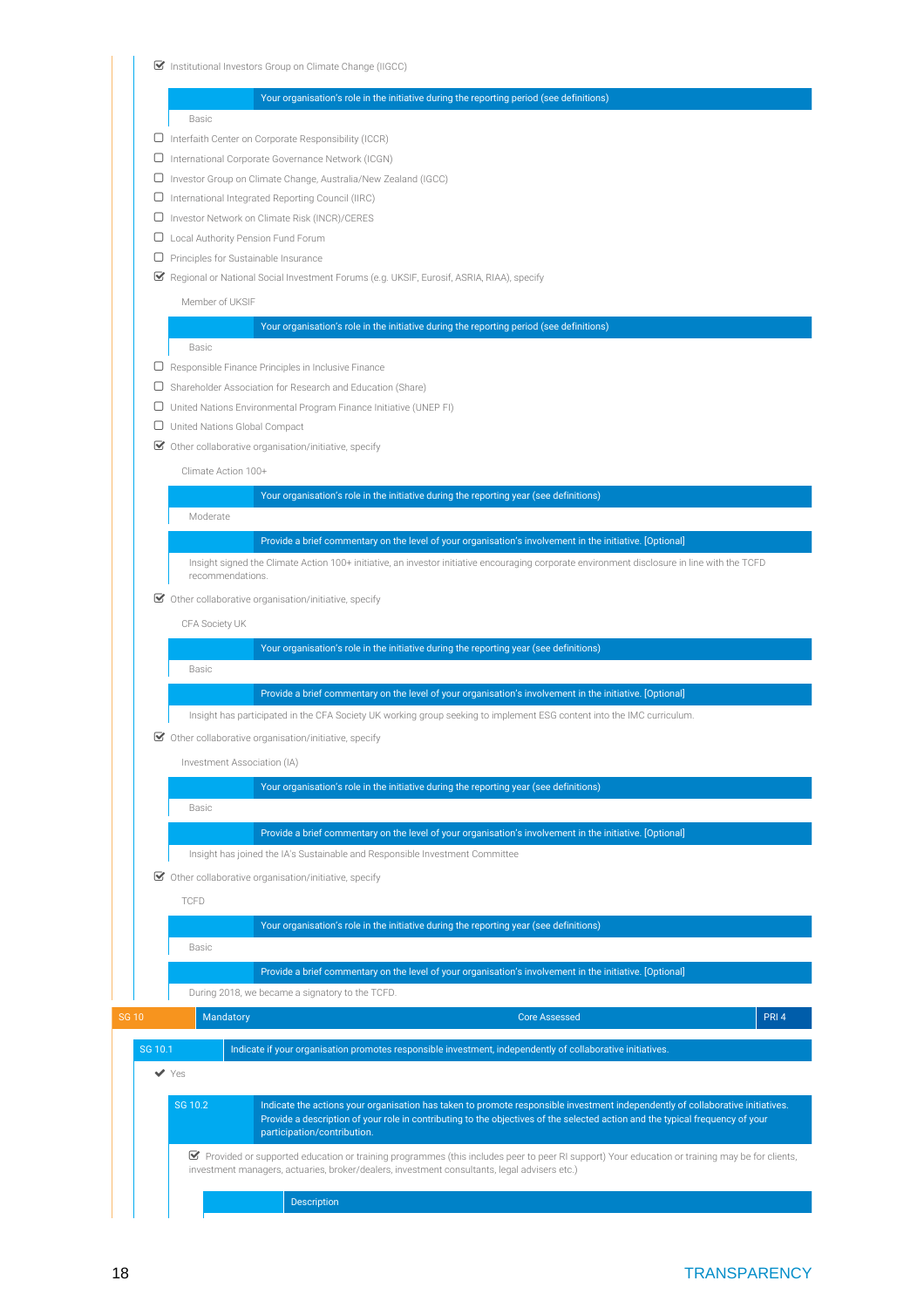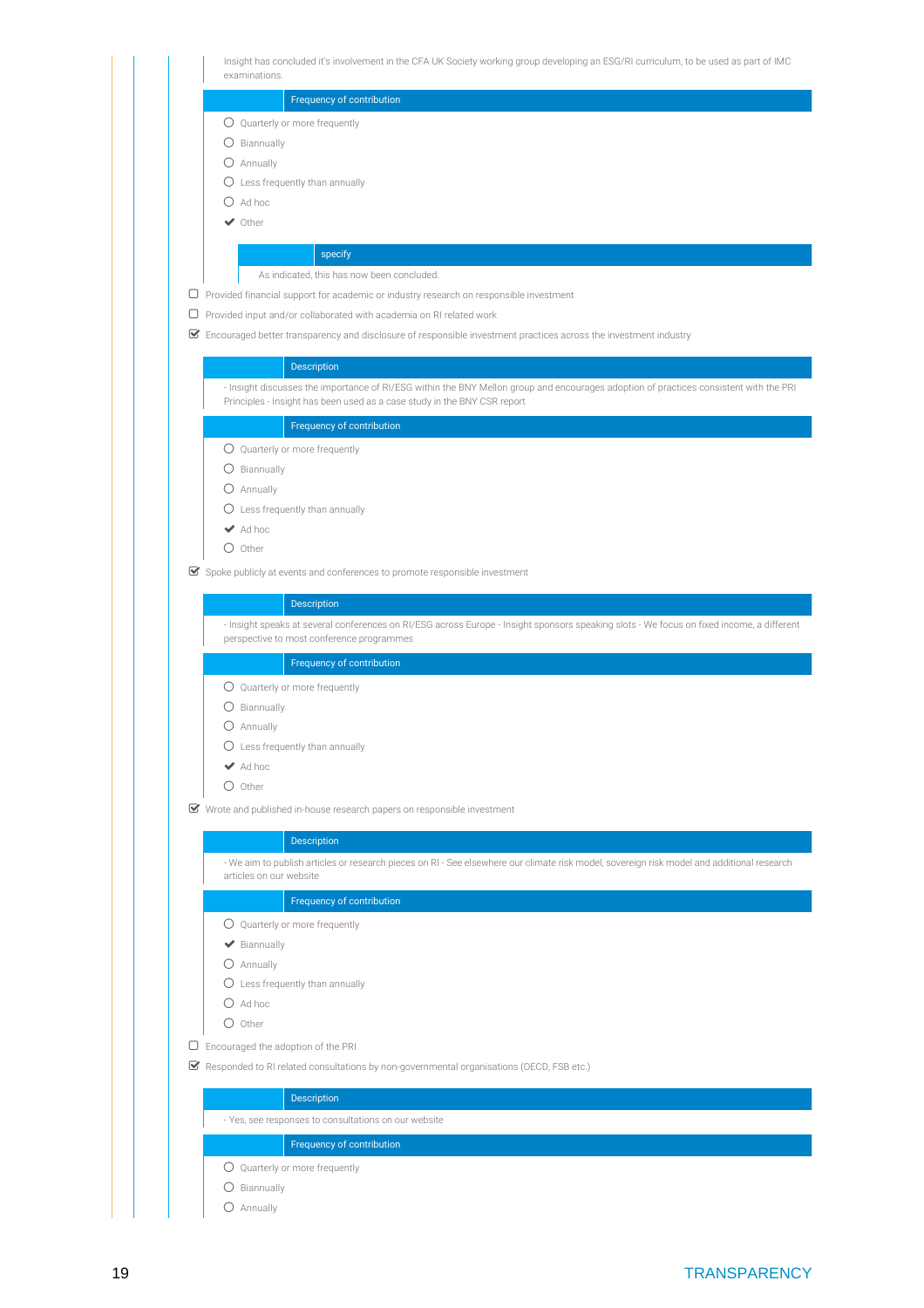|                          | $O$ Less frequently than annually<br>$\blacktriangleright$ Ad hoc                                                                     |                                                                                                                                              |           |
|--------------------------|---------------------------------------------------------------------------------------------------------------------------------------|----------------------------------------------------------------------------------------------------------------------------------------------|-----------|
|                          | $\bigcirc$ Other                                                                                                                      |                                                                                                                                              |           |
|                          | ■ Wrote and published articles on responsible investment in the media                                                                 |                                                                                                                                              |           |
|                          | <b>Description</b>                                                                                                                    |                                                                                                                                              |           |
|                          | investment/ri-literature-library/                                                                                                     | - Our published articles on responsible investment are made available on our website. https://www.insightinvestment.com/uk/responsible-      |           |
|                          | Frequency of contribution                                                                                                             |                                                                                                                                              |           |
|                          | O Quarterly or more frequently                                                                                                        |                                                                                                                                              |           |
|                          | O Biannually                                                                                                                          |                                                                                                                                              |           |
|                          | O Annually                                                                                                                            |                                                                                                                                              |           |
|                          | $\bigcirc$ Less frequently than annually                                                                                              |                                                                                                                                              |           |
|                          | $\blacktriangleright$ Ad hoc                                                                                                          |                                                                                                                                              |           |
|                          | $\bigcirc$ Other                                                                                                                      |                                                                                                                                              |           |
|                          | $\blacktriangleright$ A member of PRI advisory committees/ working groups, specify                                                    |                                                                                                                                              |           |
|                          | Description                                                                                                                           |                                                                                                                                              |           |
|                          | - Insight is a member of the Advisory Council on Credit Ratings                                                                       |                                                                                                                                              |           |
|                          | Frequency of contribution                                                                                                             |                                                                                                                                              |           |
|                          | ◆ Quarterly or more frequently                                                                                                        |                                                                                                                                              |           |
|                          | O Biannually                                                                                                                          |                                                                                                                                              |           |
|                          | O Annually                                                                                                                            |                                                                                                                                              |           |
|                          | $\bigcirc$ Less frequently than annually                                                                                              |                                                                                                                                              |           |
|                          | $O$ Ad hoc                                                                                                                            |                                                                                                                                              |           |
|                          |                                                                                                                                       |                                                                                                                                              |           |
| $O$ No<br>SG 10.3        | $\bigcirc$ Other<br>$\Box$ On the Board of, or officially advising, other RI organisations (e.g. local SIFs)<br>$\Box$ Other, specify | Describe any additional actions and initiatives that your organisation has taken part in during the reporting year to promote responsible    |           |
|                          | investment [Optional]                                                                                                                 |                                                                                                                                              |           |
| <b>SG 11</b>             | In addition, Insight participates as a member of the IA Sustainability and Responsible Investment Committee.<br>Voluntary             | <b>Additional Assessed</b>                                                                                                                   | PRI 4,5,6 |
| SG 11.1                  |                                                                                                                                       | Indicate if your organisation - individually or in collaboration with others - conducted dialogue with public policy makers or regulators in |           |
| $\blacktriangledown$ Yes | support of responsible investment in the reporting year.                                                                              |                                                                                                                                              |           |
|                          | If yes                                                                                                                                |                                                                                                                                              |           |
|                          | Yes, individually                                                                                                                     |                                                                                                                                              |           |
|                          | ■ Yes, in collaboration with others                                                                                                   |                                                                                                                                              |           |
| SG 11.2                  | Select the methods you have used.                                                                                                     |                                                                                                                                              |           |
|                          | $\blacktriangleright$ Endorsed written submissions to governments, regulators or public policy-makers developed by others             |                                                                                                                                              |           |
|                          | ■ Drafted your own written submissions to governments, regulators or public-policy markers                                            |                                                                                                                                              |           |
|                          | $\blacktriangleright$ Participated in face-to-face meetings with government members or officials to discuss policy                    |                                                                                                                                              |           |
|                          | $\Box$ Other, specify                                                                                                                 |                                                                                                                                              |           |
| SG 11.3                  |                                                                                                                                       | Where you have made written submissions (individually or collaboratively) to governments and regulatory authorities, indicate if             |           |
|                          | these are publicly available.                                                                                                         |                                                                                                                                              |           |
|                          | ◆ Yes, publicly available                                                                                                             |                                                                                                                                              |           |
|                          | https://www.insightinvestment.com/uk/responsible-investment/ri-literature-library/                                                    |                                                                                                                                              |           |
|                          |                                                                                                                                       |                                                                                                                                              |           |
|                          | $O$ No                                                                                                                                |                                                                                                                                              |           |
| $O$ No<br>SG 11.4        |                                                                                                                                       | Provide a brief description of the main topics your organisation has engaged with public policy-makers or regulators on.                     |           |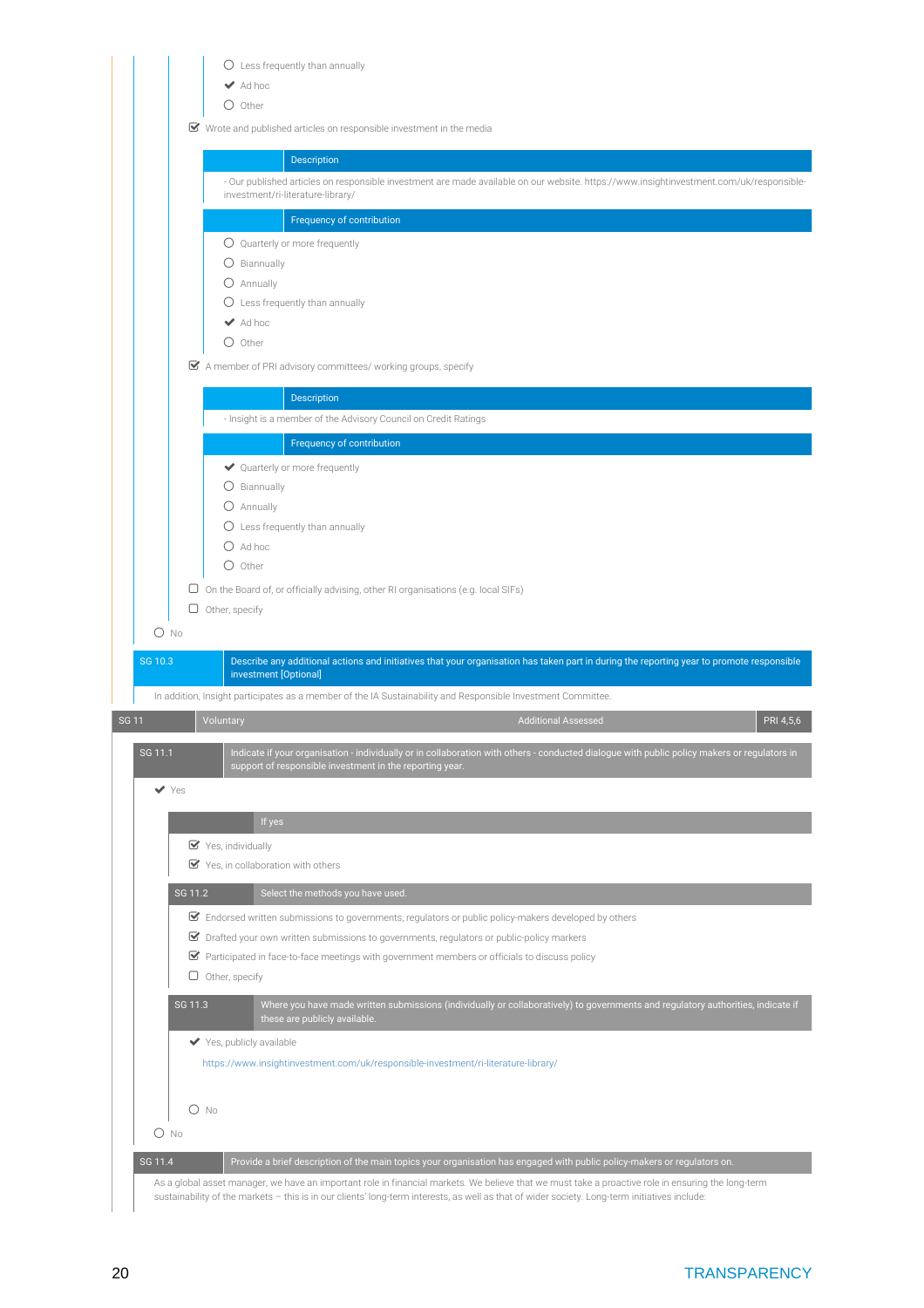- Active engagement with other industry members to ensure our clients' rights and considerations are fully represented, including joining the Working Group on Sterling Risk-Free Rates
- Development of new sources of repo liquidity a key issue for pension funds seeking to manage risk efficiently and effectively
- Challenging the pressure on derivatives users, including pension funds, to post only cash as variation margin on their derivatives transactions a key issue for pension funds seeking to manage risk effectively over the long term
- Participation in corporate governance consultations

| <b>SG 12</b> |                 |                           | Mandatory                                                                                                              | <b>Core Assessed</b>                                                                                                                            | PRI <sub>4</sub> |
|--------------|-----------------|---------------------------|------------------------------------------------------------------------------------------------------------------------|-------------------------------------------------------------------------------------------------------------------------------------------------|------------------|
|              | SG 12.1         |                           | Indicate whether your organisation uses investment consultants.                                                        |                                                                                                                                                 |                  |
|              |                 |                           | $\Box$ Yes, we use investment consultants                                                                              |                                                                                                                                                 |                  |
|              |                 |                           | ■ No, we do not use investment consultants.                                                                            |                                                                                                                                                 |                  |
| <b>SG 13</b> |                 |                           | Mandatory                                                                                                              | <b>Descriptive</b>                                                                                                                              | PRI <sub>1</sub> |
|              | SG 13.1         |                           | asset class, sector, strategic asset allocation, etc.).                                                                | Indicate whether the organisation undertakes scenario analysis and/or modelling and provide a description of the scenario analysis (by          |                  |
|              |                 |                           | Yes, to assess future ESG factors                                                                                      |                                                                                                                                                 |                  |
|              |                 |                           | <b>Describe</b>                                                                                                        |                                                                                                                                                 |                  |
|              |                 |                           | Insight uses it's sovereign risk model to assess future ESG factors                                                    |                                                                                                                                                 |                  |
|              |                 |                           | ■ Yes, to assess future climate-related risks and opportunities                                                        |                                                                                                                                                 |                  |
|              |                 |                           | <b>Describe</b>                                                                                                        |                                                                                                                                                 |                  |
|              |                 |                           | Insight uses it's climate risk model to assess both current and future climate change-related risks and opportunities. |                                                                                                                                                 |                  |
|              |                 |                           | $\Box$ No, not to assess future ESG/climate-related issues                                                             |                                                                                                                                                 |                  |
|              | SG 13.2         |                           |                                                                                                                        | Indicate if your organisation considers ESG issues in strategic asset allocation and/or allocation of assets between sectors or                 |                  |
|              |                 |                           | geographic markets.                                                                                                    |                                                                                                                                                 |                  |
|              |                 |                           | We do the following                                                                                                    |                                                                                                                                                 |                  |
|              |                 |                           | $\Box$ Allocation between asset classes                                                                                |                                                                                                                                                 |                  |
|              |                 |                           | $\Box$ Determining fixed income duration                                                                               |                                                                                                                                                 |                  |
|              |                 |                           | $\Box$ Allocation of assets between geographic markets<br>$\Box$ Sector weightings                                     |                                                                                                                                                 |                  |
|              |                 |                           | $\blacktriangleright$ Other, specify                                                                                   |                                                                                                                                                 |                  |
|              |                 |                           | For sovereign analysis, this can be relevant to investment decision-making processes.                                  |                                                                                                                                                 |                  |
|              |                 |                           | $\Box$ We do not consider ESG issues in strategic asset allocation                                                     |                                                                                                                                                 |                  |
|              |                 |                           |                                                                                                                        |                                                                                                                                                 |                  |
|              | <b>SG 13 CC</b> |                           |                                                                                                                        |                                                                                                                                                 | General          |
|              |                 |                           | Voluntary                                                                                                              | Descriptive                                                                                                                                     |                  |
|              | SG 13.4 CC      |                           | has been interpreted, the results and any future plans.                                                                | Describe how the organisation is using scenario analysis to manage climate-related risks and opportunities, including how the analysis          |                  |
|              |                 | $\Box$ Initial assessment |                                                                                                                        |                                                                                                                                                 |                  |
|              |                 |                           | $\triangleright$ Incorporation into investment analysis                                                                |                                                                                                                                                 |                  |
|              |                 |                           | Describe                                                                                                               |                                                                                                                                                 |                  |
|              |                 |                           | Insight uses it's climate risk model to assess climate change-related risks and opportunities.                         |                                                                                                                                                 |                  |
|              |                 |                           | For further information please see our climate risk model overview on our website at the following address:            |                                                                                                                                                 |                  |
|              |                 |                           | https://www.insightinvestment.com/uk/responsible-investment/a-new-climate-risk-model/summary/                          |                                                                                                                                                 |                  |
|              |                 |                           | Inform active ownership                                                                                                |                                                                                                                                                 |                  |
|              |                 |                           | <b>Describe</b>                                                                                                        |                                                                                                                                                 |                  |
|              |                 |                           |                                                                                                                        | Insight uses it's climate risk model to engage with the lowest (worst) scoring companies to encourage them to improve their business practices. |                  |
|              |                 | $\Box$ Other              |                                                                                                                        |                                                                                                                                                 |                  |
|              | SG 13.5 CC      |                           | Indicate who uses this analysis.                                                                                       |                                                                                                                                                 |                  |
|              |                 |                           | □ Board members, trustees, C-level roles, Investment Committee                                                         |                                                                                                                                                 |                  |
|              |                 |                           | $\Box$ Portfolio managers                                                                                              |                                                                                                                                                 |                  |
|              |                 |                           | Dedicated responsible investment staff                                                                                 |                                                                                                                                                 |                  |
|              |                 | $\Box$ External managers  |                                                                                                                        |                                                                                                                                                 |                  |
|              |                 | $\bullet$ Other           | $\Box$ Investment consultants/actuaries                                                                                |                                                                                                                                                 |                  |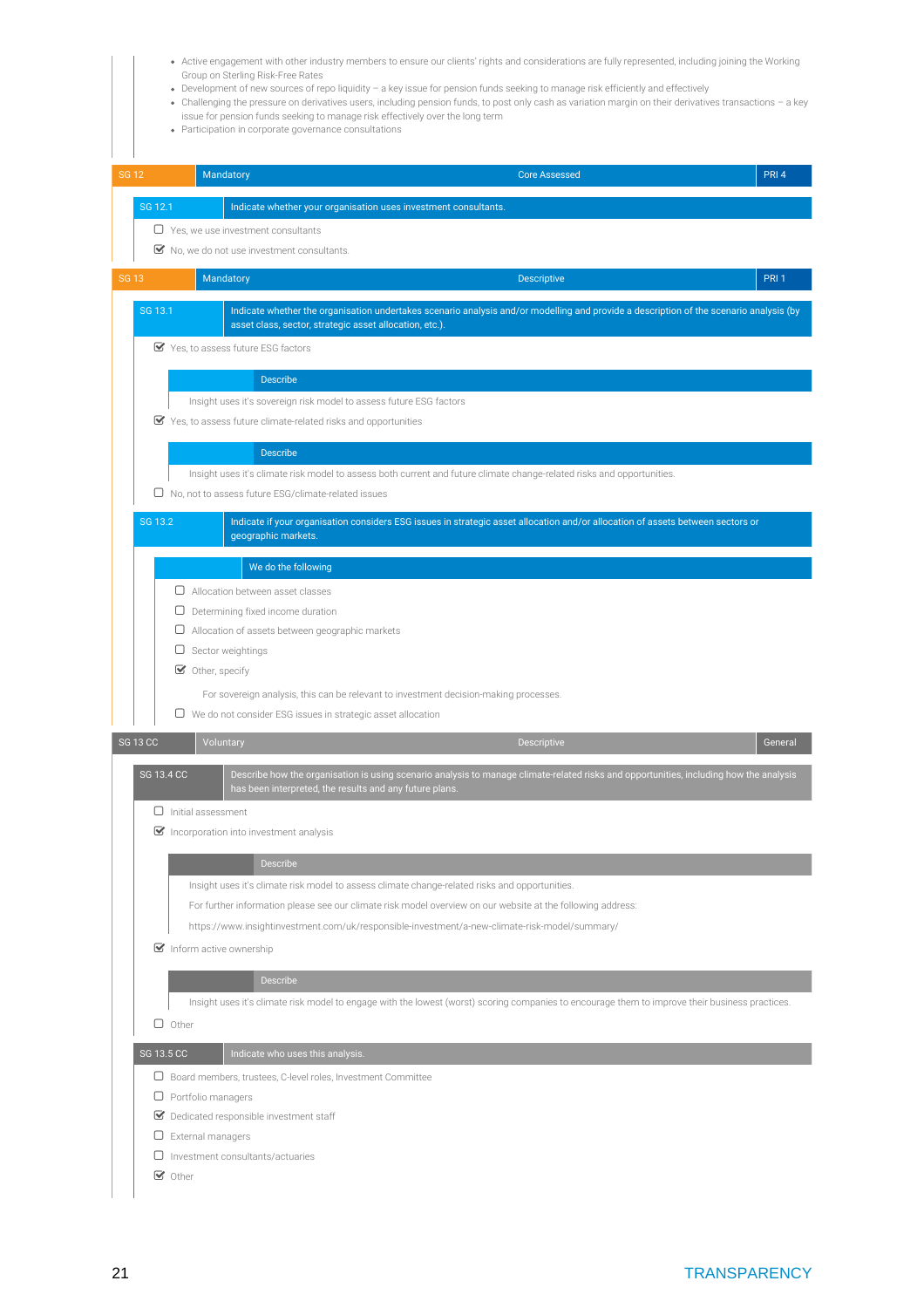|                                                      | specify                                                                                       |                                                                                                                                 |       |
|------------------------------------------------------|-----------------------------------------------------------------------------------------------|---------------------------------------------------------------------------------------------------------------------------------|-------|
| Credit analysts                                      |                                                                                               |                                                                                                                                 |       |
| SG 13.6 CC                                           | organisations investment strategy.                                                            | Indicate whether the organisation has evaluated the impacts of climate-related risk, beyond the investment time-horizon, on the |       |
| $O$ Yes                                              |                                                                                               |                                                                                                                                 |       |
| $\blacktriangledown$ No                              |                                                                                               |                                                                                                                                 |       |
|                                                      | Please explain the rationale                                                                  |                                                                                                                                 |       |
|                                                      | We assess climate change-related risks at the micro and sector level.                         |                                                                                                                                 |       |
| SG 13.7 CC                                           | Indicate whether a range of climate scenarios is used.                                        |                                                                                                                                 |       |
|                                                      | ○ Yes, including analysis based on a 2°C or lower scenario                                    |                                                                                                                                 |       |
|                                                      | O Yes, not including analysis based on a 2°C or lower scenario                                |                                                                                                                                 |       |
| ◆ No, a range is not used                            |                                                                                               |                                                                                                                                 |       |
| <b>SG 13.8 CC</b>                                    | Indicate the climate scenarios the organisation uses.                                         |                                                                                                                                 |       |
| Provider                                             | Scenario used                                                                                 |                                                                                                                                 |       |
| IEA                                                  |                                                                                               |                                                                                                                                 |       |
| IEA                                                  |                                                                                               |                                                                                                                                 |       |
| IEA                                                  |                                                                                               |                                                                                                                                 |       |
| IEA                                                  |                                                                                               |                                                                                                                                 |       |
| IEA                                                  |                                                                                               |                                                                                                                                 |       |
| <b>IRENA</b>                                         |                                                                                               |                                                                                                                                 |       |
| Greenpeace                                           |                                                                                               |                                                                                                                                 |       |
|                                                      | Institute for Sustainable Development                                                         |                                                                                                                                 |       |
| Bloomberg                                            |                                                                                               |                                                                                                                                 |       |
| <b>IPCC</b>                                          |                                                                                               |                                                                                                                                 |       |
| <b>IPCC</b>                                          |                                                                                               |                                                                                                                                 |       |
| <b>IPCC</b>                                          |                                                                                               |                                                                                                                                 |       |
| <b>IPCC</b>                                          |                                                                                               |                                                                                                                                 |       |
| Other                                                |                                                                                               |                                                                                                                                 |       |
| Other                                                |                                                                                               |                                                                                                                                 |       |
| Other                                                |                                                                                               |                                                                                                                                 |       |
| SG 14                                                | Mandatory to Report, Voluntary to Disclose                                                    | <b>Additional Assessed</b>                                                                                                      | PRI 1 |
| SG 14.1                                              |                                                                                               | Some investment risks and opportunities arise as a result of long term trends. Indicate which of the following are considered.  |       |
| Changing demographics                                |                                                                                               |                                                                                                                                 |       |
| Climate change                                       |                                                                                               |                                                                                                                                 |       |
| Resource scarcity                                    |                                                                                               |                                                                                                                                 |       |
| Technological developments<br>Other, specify(1)<br>U |                                                                                               |                                                                                                                                 |       |
| $\Box$<br>Other, specify(2)                          |                                                                                               |                                                                                                                                 |       |
| $\Box$ None of the above                             |                                                                                               |                                                                                                                                 |       |
| SG 14.2                                              |                                                                                               | Indicate which of the following activities you have undertaken to respond to climate change risk and opportunity                |       |
|                                                      | Established a climate change sensitive or climate change integrated asset allocation strategy |                                                                                                                                 |       |
|                                                      | ■ Targeted low carbon or climate resilient investments                                        |                                                                                                                                 |       |
|                                                      |                                                                                               |                                                                                                                                 |       |
|                                                      |                                                                                               | Specify the AUM invested in low carbon and climate resilient portfolios, funds, strategies or asset classes.                    |       |
| Total AUM                                            | 543,000,000 GBP                                                                               |                                                                                                                                 |       |
|                                                      | 695,579,010 USD                                                                               |                                                                                                                                 |       |
|                                                      |                                                                                               |                                                                                                                                 |       |
|                                                      | Specify the framework or taxonomy used.                                                       |                                                                                                                                 |       |
|                                                      | Relates to sustainability criteria such as impact bonds.                                      |                                                                                                                                 |       |
|                                                      | ■ Phase out your investments in your fossil fuel holdings                                     |                                                                                                                                 |       |
|                                                      | ■ Reduced portfolio exposure to emissions intensive or fossil fuel holdings                   |                                                                                                                                 |       |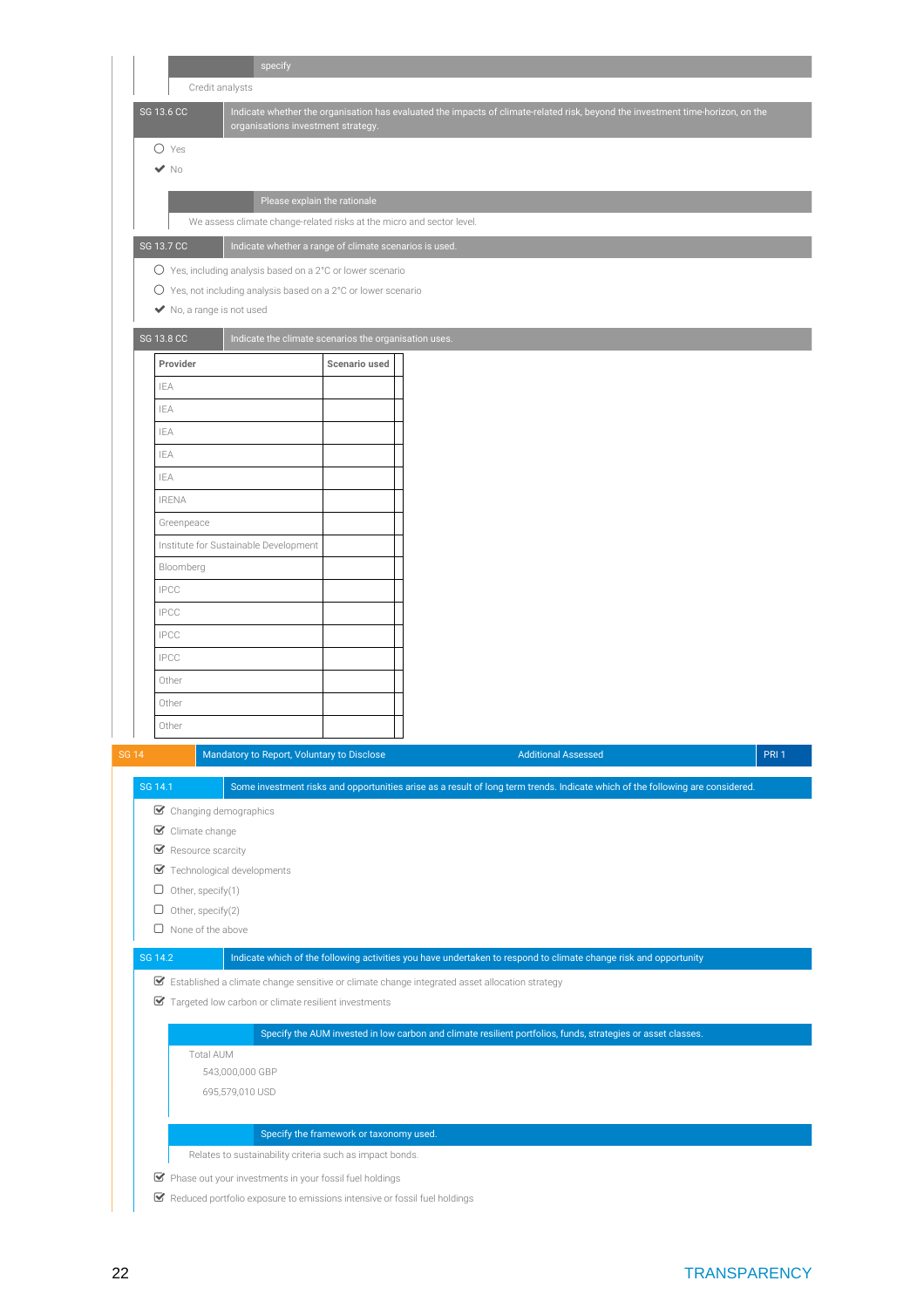- Used emissions data or analysis to inform investment decision making
- $\blacktriangleright$  Sought climate change integration by companies
- $\blacktriangleright$  Sought climate supportive policy from governments
- $\Box$  Other, specify
- $\Box$  None of the above

### SG 14.3 Indicate which of the following tools the organisation uses to manage climate-related risks and opportunities.

- $\Box$  Scenario analysis
- Disclosures on emissions risks to clients/trustees/management/beneficiaries
- Climate-related targets
- $\triangledown$  Encouraging internal and/or external portfolio managers to monitor emissions risks
- $\Box$  Emissions-risk monitoring and reporting are formalised into contracts when appointing managers
- Weighted average carbon intensity
- Carbon footprint (scope 1 and 2)
- Portfolio carbon footprint
- Total carbon emissions
- **Carbon intensity**
- Exposure to carbon-related assets
- Other emissions metrics
- $\Box$  Other, specify
- $\Box$  None of the above

### SG 14.4 If you selected disclosure on emissions risks, list any specific climate related disclosure tools or frameworks that you used.

Insight uses company reported carbon emmission information. SG 14 CC Voluntary General SG 14.6 CC Please provide further details on these key metric(s) used to assess climate related risks and opportunities. **Metric Type Coverage Purpose Metric Unit Metric Methodology Climate-related targets** Minority of assets **Weighted average carbon intensity** Minority of assets **Carbon footprint (scope 1 and 2)** Minority of assets **Portfolio carbon footprint** Minority of assets **Total carbon emissions** Minority of assets **Carbon intensity** Minority of assets **Exposure to carbon-related assets** Minority of assets **Other emissions metrics** SG 14.7 CC Describe in further detail the key targets **Target type Time Frame Description Attachments** SG 14.8 CC Indicate whether climate-related risks are integrated into overall risk management and explain the risks management processes for entifying, assessing, and managing climate-related ri  $\blacktriangleright$  Process for climate-related risks is integrated into overall risk management Please describe Insight uses its climate risk model and fundamental analysis to assess environment risks at the issuer level. We also engage with issuers where material climate change-related risks are identified.

 $O$  Process for climate-related risks is not integrated into our overall risk management

Please describe

SG 14.9 CC Indicate whether the organisation undertakes active ownership activities to encourage TCFD adoption.

Yes

| Insight communicated the importance of the TCFD inititative to our parent company The Bank of New York Mellon Corporation. |
|----------------------------------------------------------------------------------------------------------------------------|
|                                                                                                                            |

O No, we do not engage

| SG 15 |         | Mandatory to Report, Voluntary to Disclose |                                                                                                                               | <b>Descriptive</b> | PRI <sub>1</sub> |
|-------|---------|--------------------------------------------|-------------------------------------------------------------------------------------------------------------------------------|--------------------|------------------|
|       | SG 15.1 |                                            | Indicate if your organisation allocates assets to, or manages, funds based on specific environmental and social themed areas. |                    |                  |
|       | Yes     |                                            |                                                                                                                               |                    |                  |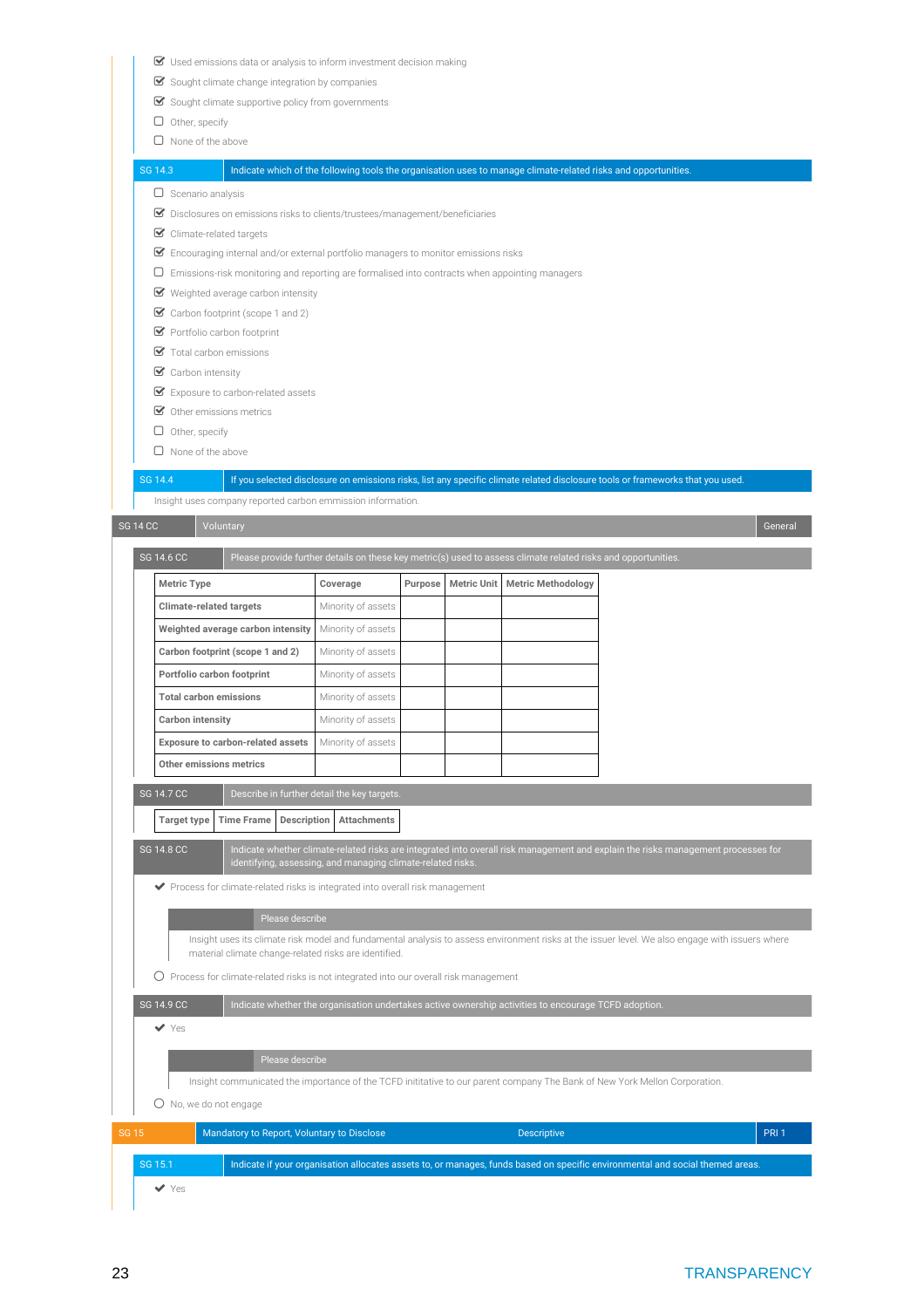

| We have internal systems to track and organise our company meeting activity. |  |  |
|------------------------------------------------------------------------------|--|--|

where relevant, environmental, social and governance factors.

stakeholders.

Listed equities - engagement management of the environmental and social aspects of the business provides important insights into its overall quality of management. We use ESG data to assess whether and how management have adopted and implemented appropriate policies, systems and controls to manage risks, to comply with relevant codes, laws and regulations and to meet the expectations of key

Our investment focus is UK-listed entities and meetings are organised directly with companies or via company brokers.

material financial implications and is best understood within the context of the wider investment process.

For our specialist equities funds, where we hold direct ownership positions, we meet with companies to discuss investment risks and opportunities. These meetings involve a review of all salient business investment issues, including strategy, financial performance and,

Engagement activity is undertaken in-house by analysts and portfolio managers. This is because we consider engagement to have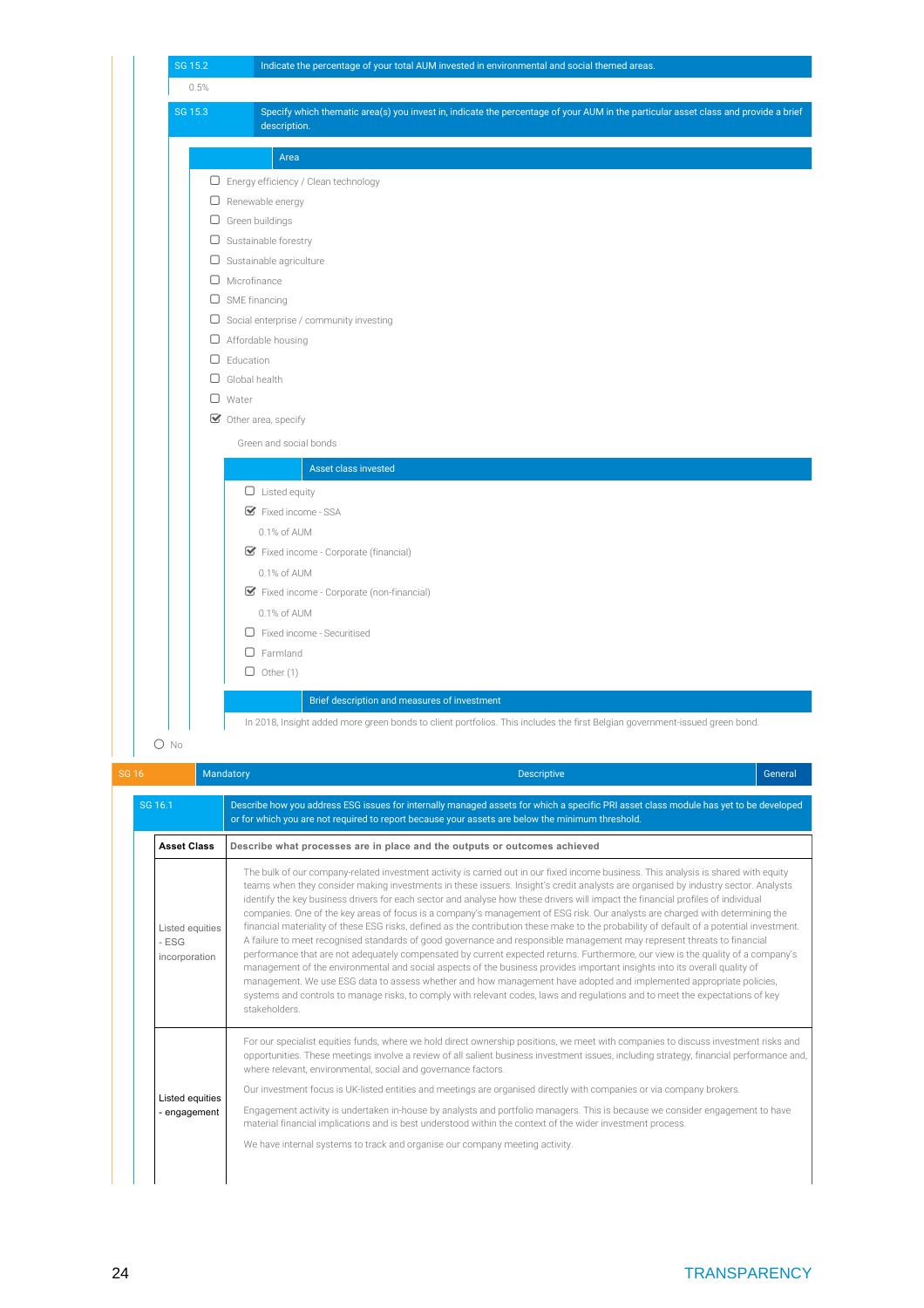| Listed equity -<br>(proxy) voting                                    | In the majority of Insight's current equity and multi-asset investment strategies we do not have significant direct investments in<br>companies; most of our investments are in derivatives.<br>In our equity strategies, we only have direct holdings in UK-listed issuers; our voting policy and activity therefore reflects UK market<br>requirements. We aim to vote all of our listed equity holdings.<br>Insight does not automatically support management or shareholder resolutions. Our voting decisions depend on a range of factors,<br>including our existing relationship with an issuer, the business environment, and type of resolution.<br>We do not have mandates with segmented voting instructions. We vote on all holdings and disclose voting results on our website. |
|----------------------------------------------------------------------|---------------------------------------------------------------------------------------------------------------------------------------------------------------------------------------------------------------------------------------------------------------------------------------------------------------------------------------------------------------------------------------------------------------------------------------------------------------------------------------------------------------------------------------------------------------------------------------------------------------------------------------------------------------------------------------------------------------------------------------------------------------------------------------------|
| Farmland                                                             | Since initial investment, the Farmland team has integrated ESG and sustainable and responsible investment (SRI) frameworks as a<br>core part of the operating and development activities of the underlying assets.                                                                                                                                                                                                                                                                                                                                                                                                                                                                                                                                                                          |
| Money market<br>instruments                                          | Insight considers the materiality of ESG factors for counterparties that we transact with within our money markets strategy.                                                                                                                                                                                                                                                                                                                                                                                                                                                                                                                                                                                                                                                                |
| Other $(1)$ as<br>defined in<br>Organisational<br>Overview<br>module | Insight considers the materiality of ESG factors for counterparties that we transact with within our LDI strategy.<br>For multi-asset, we have an extensive engagement programme with companies and as part of this, we frequently raise ESG issues<br>and actively encourage them to improve their practices. We also exercise our stewardship responsibilities by actively voting on our<br>shareholdings.                                                                                                                                                                                                                                                                                                                                                                                |

SG 18 | Voluntary | Descriptive | General

SG 18.1 Indicate whether any specific features of your approach to responsible investment are particu  $\vee$  Yes SG 18.2 **Describe any specific features of your approach to responsible investment that you believe are particularly innovative.** Insight combines a screening approach with an ESG risk evaluation procedure undertaken by financial analysts that is deeply embedded in our standard credit investment process. It means we ensure that analysts can focus their attention on key risks in the context of the overall investment appraisal. To evaluate the likelihood of future changes in a company's credit rating and the potential for a sudden change in credit quality, our analysts conduct detailed credit risk analysis. This involves a fundamental review of the company's financial risk, in particular its cash flow, revenue and profitability. Particular attention is paid to the scoring of key business risks using a checklist. This checklist, for so-called 'landmine risks', examines important sources of risk that can lead to a sudden deterioration in credit quality or that may not be readily apparent from an examination of a company's financial performance. The key risks are scored on a scale of 1 to 5, with higher numbers indicating greater risk and scores of 5 indicating areas of significant concern. An overall ESG risk score is also assigned to each issuer within our ESG coverage. **Internal ESG research** Additionally, some issuers are not covered by ESG research firms because their coverage levels are based around popular indices. However, this presents a problem for the fixed income investor that is committed to ESG analysis and believes it is a critical way to mitigate long-term risk and hold companies to account. As a result, Insight has developed a novel solution that provides our credit analysts with ESG analysis, including scores and red flags, similar to what we currently receive from our ESG research provider. We have a self-assessment survey that we send to companies that covers ESG risk issues relevant for their industry. During 2016, a dozen companies were sent this survey. The scoring process helps identify potential risks that would otherwise not have been seen. For example, we have picked up issues regarding turnover of the board, lack of independence and potentially inadequate management of sustainability risks. In all cases, it leads to dialogue direct with the company and follow-up with issuer when risks are identified. The survey supports our bottom up review of a credit and gives our analysts a more complete understanding of a company's risk profile, fair value and suitability for client portfolios. **Climate risk model** We developed what we believe to be the investment industry's first comprehensive ranking of how corporate fixed income issuers manage their climate change-related risks and opportunities. **Sustainable bond analysis framework** We created a framework to help our credit analysts assess sustainable bonds.  $O$  No SG 19 Mandatory **Music PRI 2, 6** Mandatory Core Assessed PRI 2, 6 Mandatory Core Assessed PRI 2, 6 Mandatory PRI 2, 6

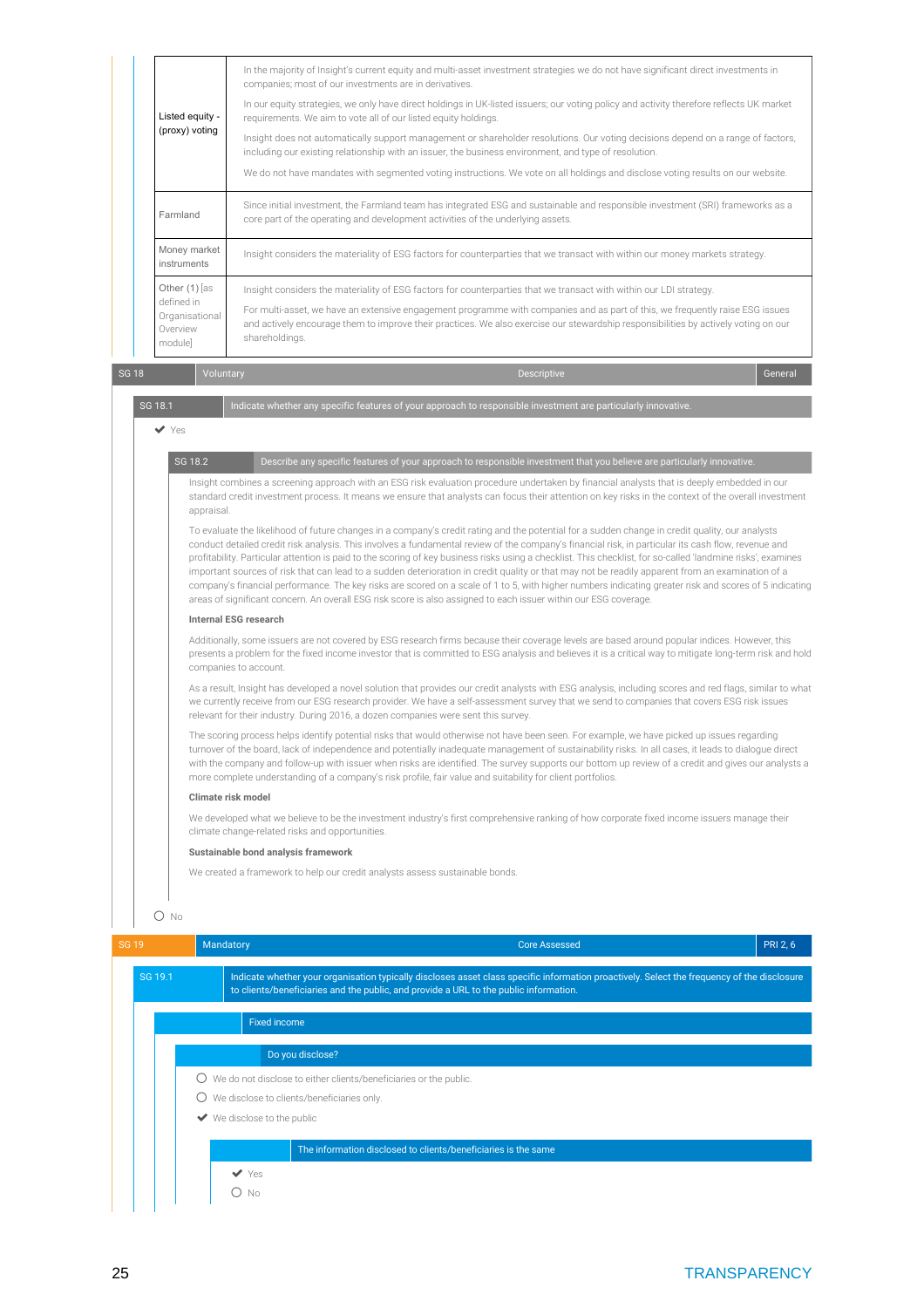Disclosure to public and URL

 $O$  Broad approach to RI incorporation

 $\blacktriangleright$  Detailed explanation of RI incorporation strategy used

Annually

<https://www.insightinvestment.com/uk/responsible-investment/ri-not-an-optional-extra/> <https://www.insightinvestment.com/uk/responsible-investment/>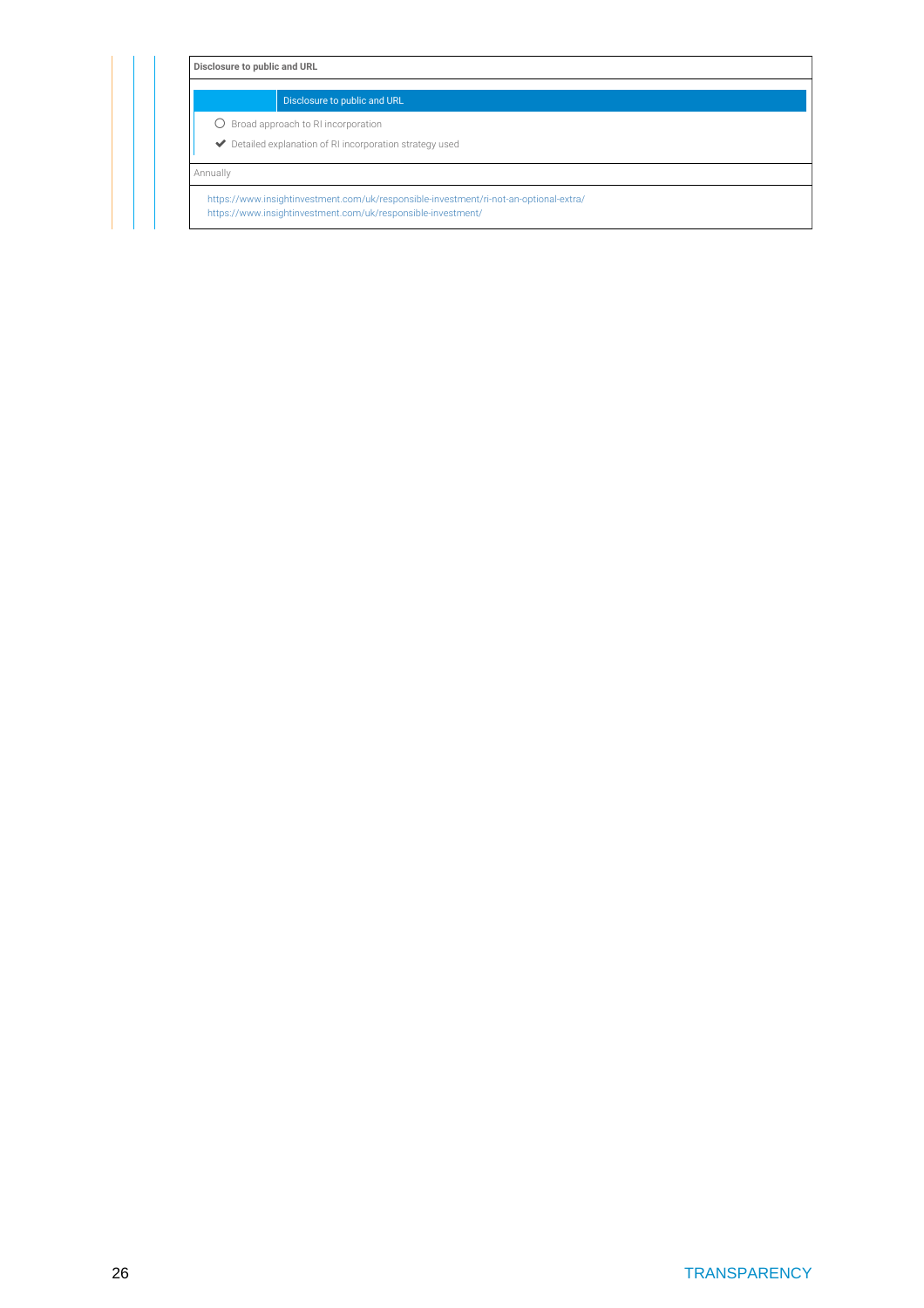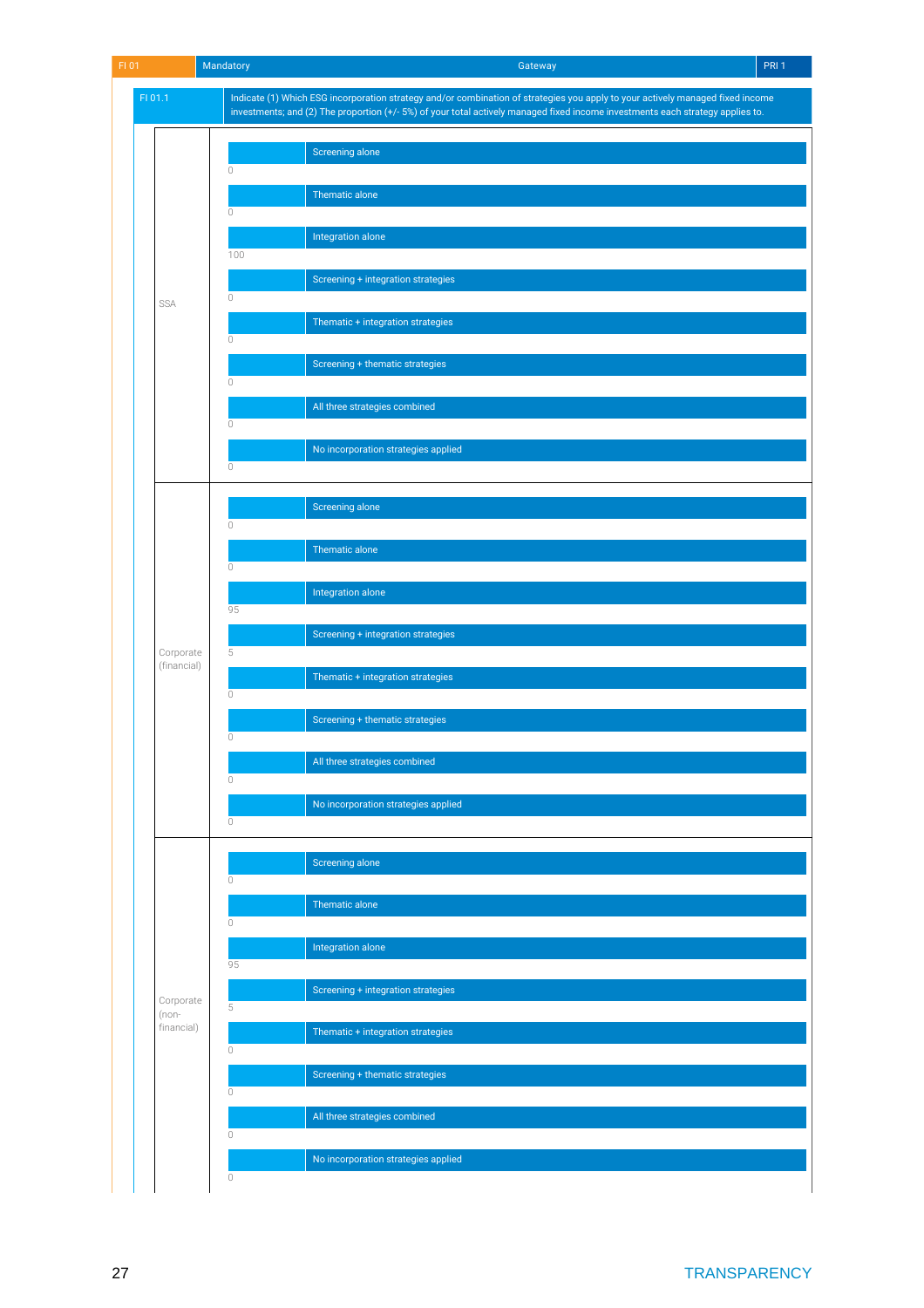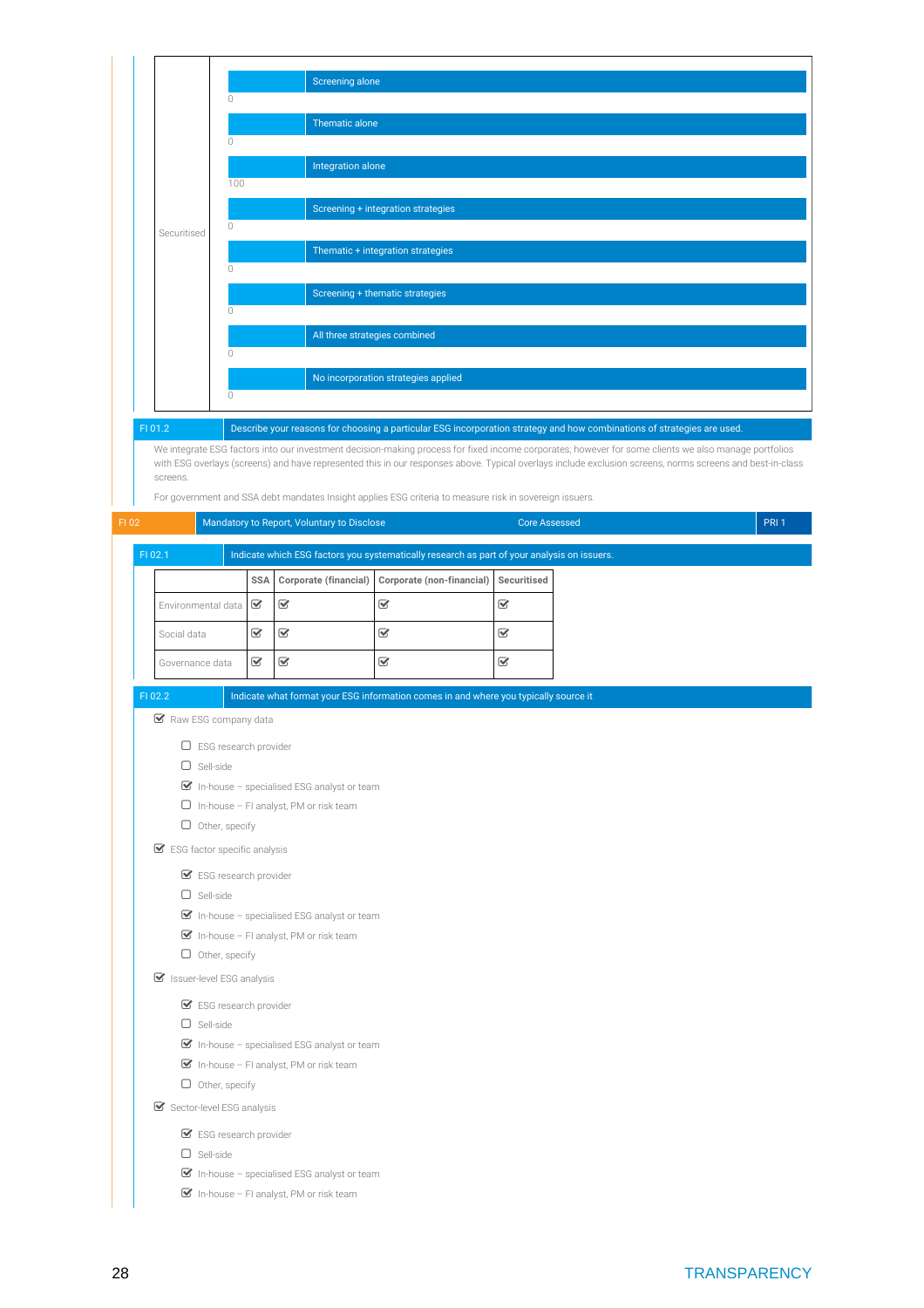$\Box$  Other, specify

Country-level ESG analysis

- ESG research provider
- $\Box$  Sell-side
- $\triangleright$  In-house specialised ESG analyst or team
- $\blacksquare$  In-house FI analyst, PM or risk team
- $\Box$  Other, specify

### FI 02.3 Provide a brief description of the ESG information used, highlighting any differences in sources of information across your ESG incorporation strategies.

We use the following:

- Third-party ESG research
- Internal models for rating ESG performance of corporate issuers
- Climate-focused model rating fixed income issuers
- Sovereign ESG rating and momentum model

| FI 03 |         | Mandatory                                                                                                             |                                             |                                                                                     | <b>Additional Assessed</b>                                                                                                                                                                                                                                                                             | PRI <sub>1</sub> |
|-------|---------|-----------------------------------------------------------------------------------------------------------------------|---------------------------------------------|-------------------------------------------------------------------------------------|--------------------------------------------------------------------------------------------------------------------------------------------------------------------------------------------------------------------------------------------------------------------------------------------------------|------------------|
|       | FI 03.1 |                                                                                                                       |                                             | Indicate how you ensure that your ESG research process is robust:                   |                                                                                                                                                                                                                                                                                                        |                  |
|       |         |                                                                                                                       |                                             |                                                                                     | Comprehensive ESG research is undertaken internally to determine companies' activities; and products and/or services                                                                                                                                                                                   |                  |
|       |         |                                                                                                                       |                                             |                                                                                     | $\blacktriangleright$ Issuers are given the opportunity by you or your research provider to review ESG research on them and correct inaccuracies                                                                                                                                                       |                  |
|       |         | $\blacktriangleright$ Issuer information and/or ESG ratings are updated regularly to ensure ESG research is accurate  |                                             |                                                                                     |                                                                                                                                                                                                                                                                                                        |                  |
|       |         | ■ Internal audits and regular reviews of ESG research are undertaken in a systematic way.                             |                                             |                                                                                     |                                                                                                                                                                                                                                                                                                        |                  |
|       |         |                                                                                                                       |                                             |                                                                                     | $\triangledown$ A materiality/sustainability framework is created and regularly updated that includes all the key ESG risks and opportunities for each sector/country.                                                                                                                                 |                  |
|       | $\Box$  | Other, specify                                                                                                        |                                             |                                                                                     |                                                                                                                                                                                                                                                                                                        |                  |
|       |         | $\Box$ None of the above                                                                                              |                                             |                                                                                     |                                                                                                                                                                                                                                                                                                        |                  |
|       | FI 03.2 |                                                                                                                       |                                             | Describe how your ESG information or analysis is shared among your investment team. |                                                                                                                                                                                                                                                                                                        |                  |
|       |         | $\blacktriangleright$ ESG information is held within a centralised database and is accessible to all investment staff |                                             |                                                                                     |                                                                                                                                                                                                                                                                                                        |                  |
|       |         | ■ ESG information is displayed on front office research platforms                                                     |                                             |                                                                                     |                                                                                                                                                                                                                                                                                                        |                  |
|       |         |                                                                                                                       |                                             |                                                                                     | ■ ESG information is a standard item on all individual issuer summaries, research notes, 'tear sheets', or similar documents                                                                                                                                                                           |                  |
|       |         |                                                                                                                       |                                             |                                                                                     | Investment staff are required to discuss ESG information on issuers as a standard item during investment committee meetings                                                                                                                                                                            |                  |
|       |         | Records capture how ESG information and research was incorporated into investment decisions                           |                                             |                                                                                     |                                                                                                                                                                                                                                                                                                        |                  |
|       |         | $\Box$ Other, specify                                                                                                 |                                             |                                                                                     |                                                                                                                                                                                                                                                                                                        |                  |
|       |         | $\Box$ None of the above                                                                                              |                                             |                                                                                     |                                                                                                                                                                                                                                                                                                        |                  |
| FI 04 |         | Mandatory                                                                                                             |                                             |                                                                                     | Gateway                                                                                                                                                                                                                                                                                                | PRI <sub>1</sub> |
|       | FI 04.1 |                                                                                                                       | Indicate the type of screening you conduct. |                                                                                     |                                                                                                                                                                                                                                                                                                        |                  |
|       |         |                                                                                                                       | Corporate (financial)                       | Corporate (non-financial)                                                           |                                                                                                                                                                                                                                                                                                        |                  |
|       |         | Negative/exclusionary screening                                                                                       | $\heartsuit$                                | $\mathbf{\overline{S}}$                                                             |                                                                                                                                                                                                                                                                                                        |                  |
|       |         | Positive/best-in-class screening                                                                                      | $\overline{\mathbf{S}}$                     | $\mathbf{\overline{S}}$                                                             |                                                                                                                                                                                                                                                                                                        |                  |
|       |         | Norms-based screening                                                                                                 | V                                           | $\heartsuit$                                                                        |                                                                                                                                                                                                                                                                                                        |                  |
|       |         |                                                                                                                       |                                             |                                                                                     |                                                                                                                                                                                                                                                                                                        |                  |
|       | FI 04.2 |                                                                                                                       |                                             | Describe your approach to screening for internally managed active fixed income      |                                                                                                                                                                                                                                                                                                        |                  |
|       |         | process).                                                                                                             |                                             |                                                                                     | We outline below, some of the screens which we have implemented for clients which have specifically requested them (in addition to our integration                                                                                                                                                     |                  |
|       |         |                                                                                                                       |                                             |                                                                                     | 1. Exclusion screens: Insight uses criteria provided by clients to prevent investments in certain business activities, such as tobacco, weapons and alcohol                                                                                                                                            |                  |
|       |         |                                                                                                                       |                                             |                                                                                     | 2. Best in class: Using ESG ratings to rank companies on their ESG performance, which can be used to identify leaders and tilt portfolios away from<br>companies with the worst ESG performance and/or the highest ESG risks, and towards companies with the best ESG performance/the lowest ESG risks |                  |
|       |         | the UN Global Compact and those set out by the International Labour Organisation                                      |                                             |                                                                                     | 3. Norms screens: Used to manage exposure to companies with past high-profile events that suggest they do not meet globally respected standards such as                                                                                                                                                |                  |
| FI 05 |         | Voluntary                                                                                                             |                                             |                                                                                     | <b>Additional Assessed</b>                                                                                                                                                                                                                                                                             | PRI <sub>1</sub> |
|       | FI 05.1 |                                                                                                                       |                                             | Provide examples of how ESG factors are included in your screening criteria.        |                                                                                                                                                                                                                                                                                                        |                  |
|       |         | ■ Example 1                                                                                                           |                                             |                                                                                     |                                                                                                                                                                                                                                                                                                        |                  |
|       |         |                                                                                                                       |                                             |                                                                                     |                                                                                                                                                                                                                                                                                                        |                  |
|       |         |                                                                                                                       | Type of fixed income                        |                                                                                     |                                                                                                                                                                                                                                                                                                        |                  |
|       |         | $\blacktriangleright$ Corporate (financial)                                                                           |                                             |                                                                                     |                                                                                                                                                                                                                                                                                                        |                  |
|       |         | Corporate (non-financial)                                                                                             |                                             |                                                                                     |                                                                                                                                                                                                                                                                                                        |                  |
|       |         |                                                                                                                       |                                             |                                                                                     |                                                                                                                                                                                                                                                                                                        |                  |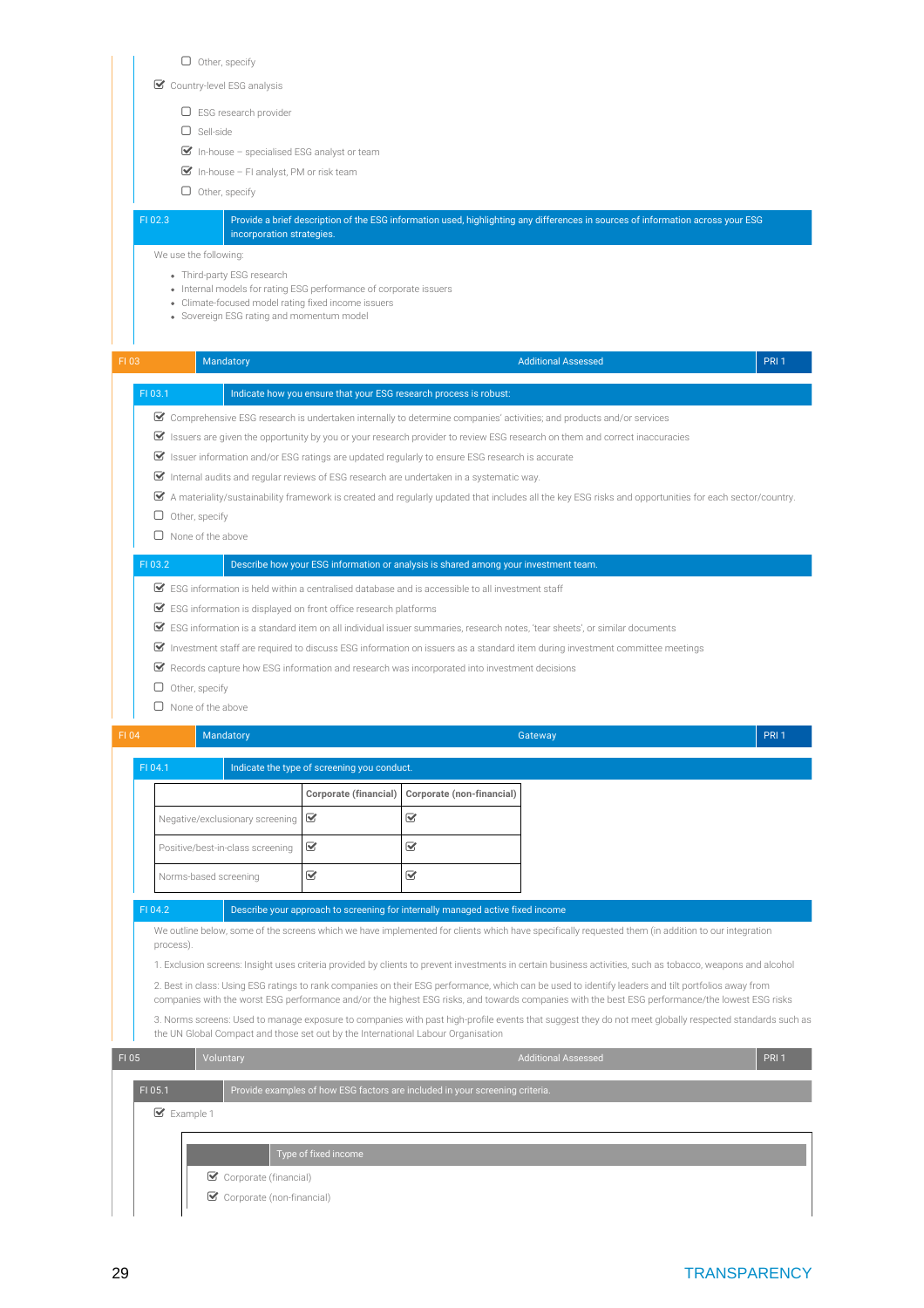|         | <b>ESG factors</b>                                                        |                                                                                                                                                                                                                                                                                |                  |
|---------|---------------------------------------------------------------------------|--------------------------------------------------------------------------------------------------------------------------------------------------------------------------------------------------------------------------------------------------------------------------------|------------------|
|         | $\mathcal G$ Environmental                                                |                                                                                                                                                                                                                                                                                |                  |
|         | $\triangleright$ Social                                                   |                                                                                                                                                                                                                                                                                |                  |
|         | $\mathcal G$ Governance                                                   |                                                                                                                                                                                                                                                                                |                  |
|         |                                                                           |                                                                                                                                                                                                                                                                                |                  |
|         | Screening                                                                 |                                                                                                                                                                                                                                                                                |                  |
|         | ■ Negative/ exclusionary                                                  |                                                                                                                                                                                                                                                                                |                  |
|         | Positive/best-in-class                                                    |                                                                                                                                                                                                                                                                                |                  |
|         | ■ Norms-based                                                             |                                                                                                                                                                                                                                                                                |                  |
|         |                                                                           | Description of how ESG factors are used as the screening criteria                                                                                                                                                                                                              |                  |
|         |                                                                           | We manage a number of sustainable focussed ESG fixed income mandates. We have built a methodology brings together:                                                                                                                                                             |                  |
|         |                                                                           | • Exclusions: we apply exclusions and screens focused on various ESG and sustainability factors aiming to avoid worst-in-class industry<br>players and unsuitable sectors. This leaves the strategy with an ESG-optimised universe from which to build a portfolio. Exclusions |                  |
|         | focus on tobacco, defense, coal and UN Global Compact violations.         | • Positive impact: we aim to tilt a portfolio in favour of companies with higher ESG ratings while balancing this goal with alpha-generating                                                                                                                                   |                  |
|         |                                                                           | targets. Secondly, we look to positively allocate to issuers deemed to have a positive social impact. This is aligned to UN SDGs.                                                                                                                                              |                  |
|         | ESG performance.                                                          | • Engagement: All our analysts regularly meet with issuers to discuss a range of factors, including ESG factors, singling out deteriorating                                                                                                                                    |                  |
|         |                                                                           | • Carbon: the strategy aims to have a carbon intensity that is significantly lower than benchmark levels                                                                                                                                                                       |                  |
|         | $\Box$ Example 2                                                          |                                                                                                                                                                                                                                                                                |                  |
|         | $\Box$ Example 3                                                          |                                                                                                                                                                                                                                                                                |                  |
|         | $\Box$ Example 4                                                          |                                                                                                                                                                                                                                                                                |                  |
|         | $\Box$ Example 5                                                          |                                                                                                                                                                                                                                                                                |                  |
| FI 05.2 | Additional information.                                                   |                                                                                                                                                                                                                                                                                |                  |
|         | Type of fixed income: Fixed income corporate financial and non-financial. |                                                                                                                                                                                                                                                                                |                  |
|         | Screening: Impact                                                         |                                                                                                                                                                                                                                                                                |                  |
|         |                                                                           | Description: Ensuring the portfolio is tilted towards issuers or securities that have positive environment or social impacts.                                                                                                                                                  |                  |
|         | munitions and landmine exclusions.                                        | In addition, Insight applies a controversies exclusion criteria for all issuers and all bonds, consistent with relevant European legislation. For example, cluster                                                                                                             |                  |
|         | funds. Typical negative screens that we apply include:                    | We apply a number of negative screening for clients. As clients will apply mandates that reflect individual tastes we do not apply them automatically for all                                                                                                                  |                  |
|         | • UN Global Compact                                                       |                                                                                                                                                                                                                                                                                |                  |
|         | • Coal exposure<br>• High carbon intensity                                |                                                                                                                                                                                                                                                                                |                  |
|         | • Defence                                                                 |                                                                                                                                                                                                                                                                                |                  |
|         | • Tobacco<br>· '5' (lowest) rated companies on ESG performance            |                                                                                                                                                                                                                                                                                |                  |
|         |                                                                           |                                                                                                                                                                                                                                                                                |                  |
|         |                                                                           |                                                                                                                                                                                                                                                                                |                  |
| $FI$ 06 | Mandatory                                                                 | Core Assessed                                                                                                                                                                                                                                                                  | PRI <sub>1</sub> |

| FI 06.1                             | Indicate which systems your organisation has to ensure that fund screening criteria are not breached in fixed income investments.                                                                                                                                                                                                                                                                                                                                       |
|-------------------------------------|-------------------------------------------------------------------------------------------------------------------------------------------------------------------------------------------------------------------------------------------------------------------------------------------------------------------------------------------------------------------------------------------------------------------------------------------------------------------------|
| Type of screening                   | Checks                                                                                                                                                                                                                                                                                                                                                                                                                                                                  |
| Negative/exclusionary<br>screening? | Analysis is performed to ensure that issuers meet screening criteria<br>☑<br>We ensure that data used for the screening criteria is updated at least once a year.<br>☑<br>☑<br>Automated IT systems prevent our portfolio managers from investing in excluded issuers or bonds that do not<br>meet screening criteria<br>Audits of fund holdings are undertaken yearly by internal audit or compliance functions<br>☑<br>Other, specify<br>u<br>None of the above       |
| Positive/best-in-class<br>screening | Analysis is performed to ensure that issuers meet screening criteria<br>■ We ensure that data used for the screening criteria is updated at least once a year.<br>$\triangledown$<br>Automated IT systems prevent our portfolio managers from investing in excluded issuers or bonds that do not<br>meet screening criteria<br>Audits of fund holdings are undertaken yearly by internal audit or compliance functions<br>⊻<br>Other, specify<br>u<br>None of the above |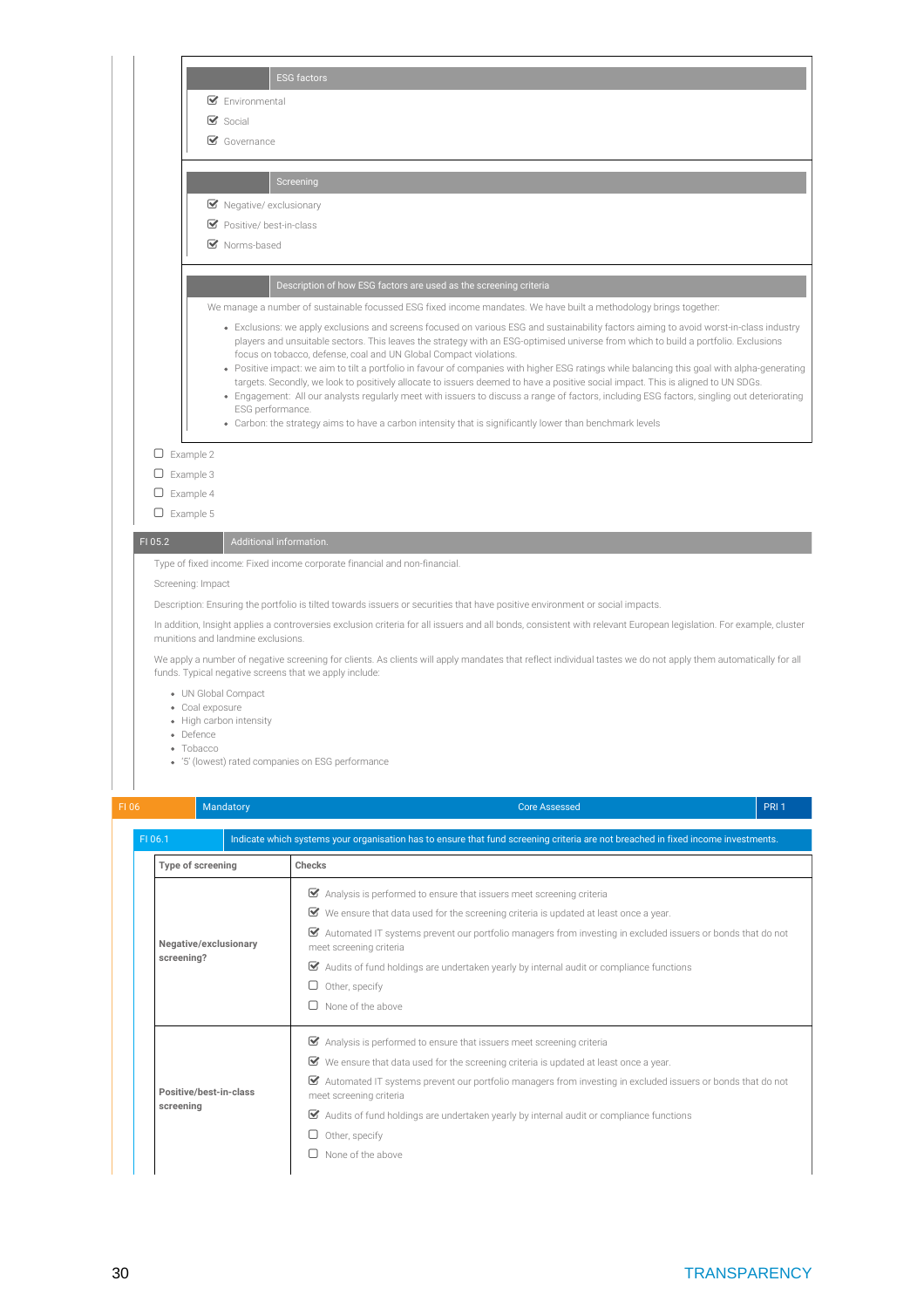|                                              |                                                                                                                                                                                                                           | Analysis is performed to ensure that issuers meet screening criteria                                                                                                                                                                                                                                                                                                                                                                                                                                                                                                                                                                                                                                                                                                          |                  |
|----------------------------------------------|---------------------------------------------------------------------------------------------------------------------------------------------------------------------------------------------------------------------------|-------------------------------------------------------------------------------------------------------------------------------------------------------------------------------------------------------------------------------------------------------------------------------------------------------------------------------------------------------------------------------------------------------------------------------------------------------------------------------------------------------------------------------------------------------------------------------------------------------------------------------------------------------------------------------------------------------------------------------------------------------------------------------|------------------|
|                                              |                                                                                                                                                                                                                           | ■ We ensure that data used for the screening criteria is updated at least once a year.                                                                                                                                                                                                                                                                                                                                                                                                                                                                                                                                                                                                                                                                                        |                  |
|                                              |                                                                                                                                                                                                                           | Automated IT systems prevent our portfolio managers from investing in excluded issuers or bonds that do not                                                                                                                                                                                                                                                                                                                                                                                                                                                                                                                                                                                                                                                                   |                  |
| Norms-based screening                        | meet screening criteria                                                                                                                                                                                                   |                                                                                                                                                                                                                                                                                                                                                                                                                                                                                                                                                                                                                                                                                                                                                                               |                  |
|                                              |                                                                                                                                                                                                                           | Audits of fund holdings are undertaken yearly by internal audit or compliance functions                                                                                                                                                                                                                                                                                                                                                                                                                                                                                                                                                                                                                                                                                       |                  |
|                                              | $\Box$ Other, specify                                                                                                                                                                                                     |                                                                                                                                                                                                                                                                                                                                                                                                                                                                                                                                                                                                                                                                                                                                                                               |                  |
|                                              | $\Box$ None of the above                                                                                                                                                                                                  |                                                                                                                                                                                                                                                                                                                                                                                                                                                                                                                                                                                                                                                                                                                                                                               |                  |
| Mandatory                                    |                                                                                                                                                                                                                           | <b>Descriptive</b>                                                                                                                                                                                                                                                                                                                                                                                                                                                                                                                                                                                                                                                                                                                                                            | PRI <sub>1</sub> |
| FI 10.1                                      | Describe your approach to integrating ESG into traditional financial analysis.                                                                                                                                            |                                                                                                                                                                                                                                                                                                                                                                                                                                                                                                                                                                                                                                                                                                                                                                               |                  |
|                                              |                                                                                                                                                                                                                           | Default risk is the prism through which our analysts consider every issue. A full investment analysis is required to inform an investment decision and ESG risk                                                                                                                                                                                                                                                                                                                                                                                                                                                                                                                                                                                                               |                  |
|                                              |                                                                                                                                                                                                                           | scores are a necessary element in assigning a credit rating that indicates the relative risk of default loss. Insight's credit analyst team is charged with<br>determining the materiality of issues on the checklist, defined as the contribution these make to the default likelihood of a potential investment.                                                                                                                                                                                                                                                                                                                                                                                                                                                            |                  |
| a part of the mainstream investment process. |                                                                                                                                                                                                                           | It is through the combination of ESG risk screening and financial analysis that Insight's extended credit risk appraisal process brings together an<br>assessment of the financial risks associated with a company's performance with a clearly defined set of key business risks, including ESG considerations, as                                                                                                                                                                                                                                                                                                                                                                                                                                                           |                  |
|                                              |                                                                                                                                                                                                                           | Insight's credit analysts are charged with determining the materiality of ESG risks in their contribution to the overall credit risk of a potential investment.<br>Sound corporate governance practices and adequate management of the environmental and social aspects of the business are useful indicators of the<br>overall quality of management: a failure to meet recognised standards of good governance and responsible management will imply higher risks in a<br>company, which may not be adequately compensated by the expected returns from an investment in it. We look for evidence that management have                                                                                                                                                      |                  |
|                                              |                                                                                                                                                                                                                           | adopted and implemented appropriate policies, systems, and controls to comply with relevant codes, laws and regulations.                                                                                                                                                                                                                                                                                                                                                                                                                                                                                                                                                                                                                                                      |                  |
|                                              |                                                                                                                                                                                                                           | Insight transposes third-party ESG ratings into the five-point risk scale Insight uses to assess the significance of non-financial risk factors. Our ESG<br>assessment focuses on the material risks in each sector or business. For example, we consider health and safety, and carbon emissions, as important risks<br>for companies operating in the mining sector, but we see these as generally of lower importance for financial services companies. The exception is with<br>corporate governance, where we consider the risks an important part of our evaluation for every type of issuer and credit quality.                                                                                                                                                        |                  |
| Filling the gap                              |                                                                                                                                                                                                                           |                                                                                                                                                                                                                                                                                                                                                                                                                                                                                                                                                                                                                                                                                                                                                                               |                  |
| associated with these issues.                |                                                                                                                                                                                                                           | Data from third-party providers is important, but not enough. For many smaller issuers, especially emerging market and high yield companies, the availability<br>of relevant non-financial data often lags behind that available for larger issuers. For issuers in our investment portfolios it is important that, wherever<br>possible, we have data that enables us to make a robust assessment of companies' risk exposure and risk management. We are particularly aware that<br>assuming that a lack of disclosure means that a company is not effectively managing the issue in question could lead to us significantly mispricing the risks                                                                                                                           |                  |
|                                              |                                                                                                                                                                                                                           | Insight follows a process to generate ESG ratings where we cannot source independent ESG analysis from our market data providers:                                                                                                                                                                                                                                                                                                                                                                                                                                                                                                                                                                                                                                             |                  |
|                                              |                                                                                                                                                                                                                           | 1. Credit analysts identify companies with no ESG ratings but where the company is, or may be, issuing bonds that may be suitable for Insight's credit                                                                                                                                                                                                                                                                                                                                                                                                                                                                                                                                                                                                                        |                  |
| portfolios<br>issuer                         |                                                                                                                                                                                                                           | 2. Credit analysts work with the ESG Analyst to develop a custom ESG self-assessment tool that reflects the sector-specific risk issues relevant to the                                                                                                                                                                                                                                                                                                                                                                                                                                                                                                                                                                                                                       |                  |
|                                              | 3. Company management is contacted to complete the self-assessment<br>4. Insight generates an ESG scorecard based on the self-assessment response<br>5. Insight credit analysts follow up with any risk issues identified |                                                                                                                                                                                                                                                                                                                                                                                                                                                                                                                                                                                                                                                                                                                                                                               |                  |
|                                              |                                                                                                                                                                                                                           | Additionally, we use our climate risk model, soveriegn risk model and sustinable bond analysis framework, as described earlier.                                                                                                                                                                                                                                                                                                                                                                                                                                                                                                                                                                                                                                               |                  |
| FI 10.2                                      |                                                                                                                                                                                                                           | Describe how your ESG integration approach is adapted to each of the different types of fixed income you invest in.                                                                                                                                                                                                                                                                                                                                                                                                                                                                                                                                                                                                                                                           |                  |
|                                              |                                                                                                                                                                                                                           |                                                                                                                                                                                                                                                                                                                                                                                                                                                                                                                                                                                                                                                                                                                                                                               |                  |
| <b>SSA</b>                                   |                                                                                                                                                                                                                           |                                                                                                                                                                                                                                                                                                                                                                                                                                                                                                                                                                                                                                                                                                                                                                               |                  |
|                                              |                                                                                                                                                                                                                           | As described previously, for government and SSA debt mandates Insight uses its sovereign risk model.                                                                                                                                                                                                                                                                                                                                                                                                                                                                                                                                                                                                                                                                          |                  |
|                                              |                                                                                                                                                                                                                           | The model uses comparable data points from bodies such as the World Bank to compare countries' risk profiles. This includes social risks such as<br>education, employment and gender equality plus environment factors including carbon exposure and renewable energy usage. Governance is a critical<br>input into the model and therefore we use a number of globally-recognised standards such as corruption, rule of law and ease of doing business.                                                                                                                                                                                                                                                                                                                      |                  |
| denoting high risk.                          |                                                                                                                                                                                                                           | The ESG data points are each individually weighted and used to generate an overall risk score. The score is on a 1-5 scale, with 1 denoting low risk and 5                                                                                                                                                                                                                                                                                                                                                                                                                                                                                                                                                                                                                    |                  |
| process.                                     |                                                                                                                                                                                                                           | Portfolio managers including emerging markets and developed markets have access to the ESG model which they use as part of the decision-making                                                                                                                                                                                                                                                                                                                                                                                                                                                                                                                                                                                                                                |                  |
| government mandates.                         |                                                                                                                                                                                                                           | Insight has not currently used the ratings to exclude countries from our investment universe but have discussed applying the model for ESG                                                                                                                                                                                                                                                                                                                                                                                                                                                                                                                                                                                                                                    |                  |
|                                              | Corporate (financial)                                                                                                                                                                                                     |                                                                                                                                                                                                                                                                                                                                                                                                                                                                                                                                                                                                                                                                                                                                                                               |                  |
|                                              |                                                                                                                                                                                                                           | For fixed income corporates (financial and non-financial), incorporating ESG factors into the decision-making process is the responsibility of our<br>analysts, with ultimate responsibility for any investment decision resting with the portfolio manager. Our credit analysts assess ESG factors as an<br>integral component of our broader assessment of non-financial risk factors. These are a standard component of our credit risk assessment template<br>we call the 'landmine checklist'. The performance of each analyst's recommendations is measured and monitored over the course of the year, and are<br>an important factor in our staff appraisal process. This provides an incentive for our analysts to regularly review and update their recommendations. |                  |
|                                              | challenge the current recommendations or positions.                                                                                                                                                                       | To ensure that the analysts continue to take ownership of any trade recommendation we monitor on a quarterly basis, using a live portfolio, their<br>contribution to performance. If a trade recommendation is not performing as expected, the analyst will review the issuer and circulate any change of<br>view to the portfolio managers. In our weekly credit meetings, the credit analysts and portfolio managers have the opportunity to exchange ideas and                                                                                                                                                                                                                                                                                                             |                  |
|                                              |                                                                                                                                                                                                                           |                                                                                                                                                                                                                                                                                                                                                                                                                                                                                                                                                                                                                                                                                                                                                                               |                  |

Corporate (non-financial)

For fixed income corporates (financial and non-financial), incorporating ESG factors into the decision-making process is the responsibility of our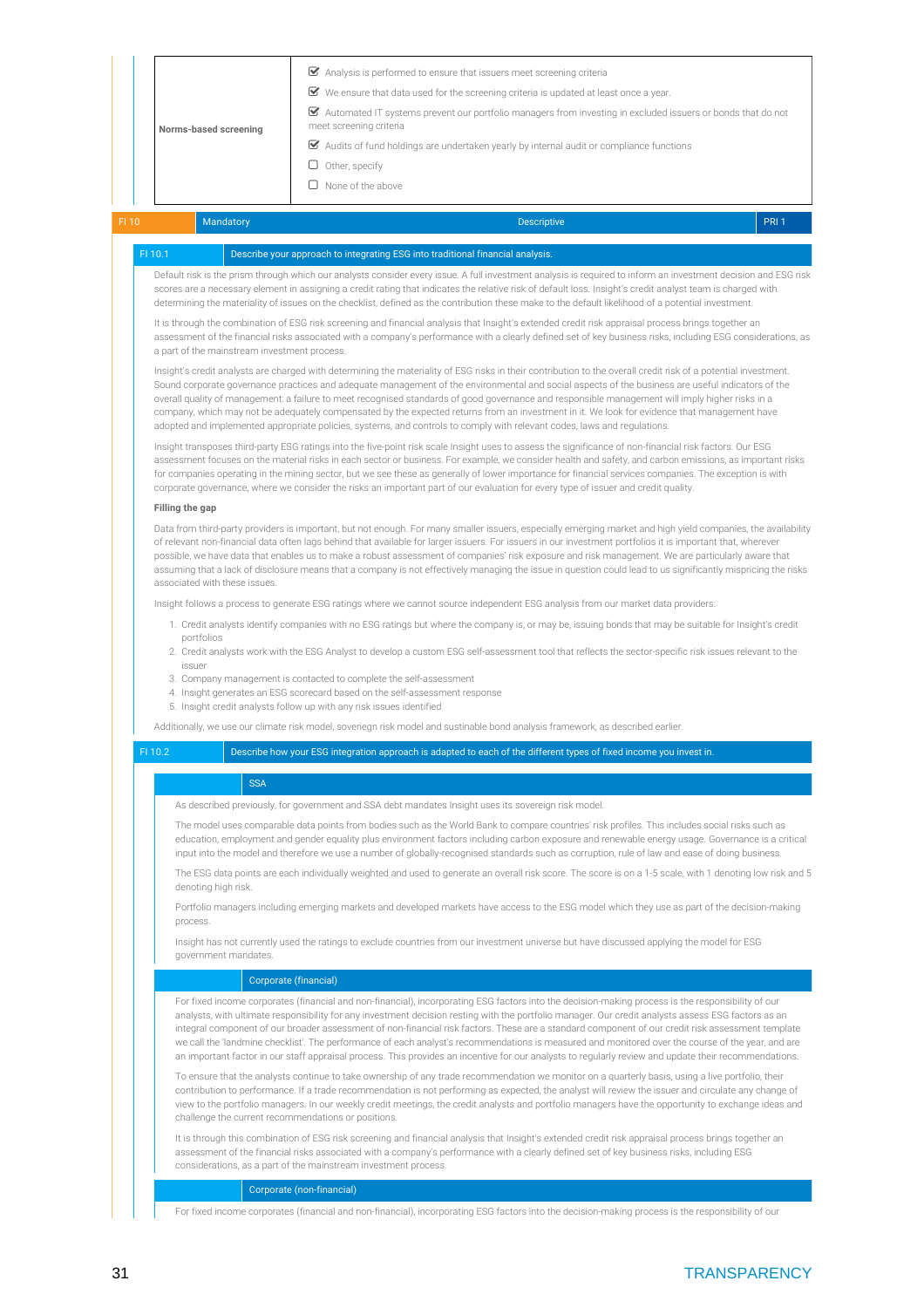analysts, with ultimate responsibility for any investment decision resting with the portfolio manager. Our credit analysts assess ESG factors as an integral component of our broader assessment of non-financial risk factors. These are a standard component of our credit risk assessment template we call the 'landmine checklist'. The performance of each analyst's recommendations is measured and monitored over the course of the year, and are an important factor in our staff appraisal process. This provides an incentive for our analysts to regularly review and update their recommendations.

To ensure that the analysts continue to take ownership of any trade recommendation we monitor on a quarterly basis, using a live portfolio, their contribution to performance. If a trade recommendation is not performing as expected, the analyst will review the issuer and circulate any change of view to the portfolio managers. In our weekly credit meetings, the credit analysts and portfolio managers have the opportunity to exchange ideas and challenge the current recommendations or positions.

It is through this combination of ESG risk screening and financial analysis that Insight's extended credit risk appraisal process brings together an assessment of the financial risks associated with a company's performance with a clearly defined set of key business risks, including ESG considerations, as a part of the mainstream investment process.

### Securitised

Our due diligence process within secured finance involves a summary of an issuer's financial performance and we apply a filter to assess management and corporate governance qualities. The governance assessment uses third-party research from MSCI, where this information is available. Our process includes a general overview of all risks and often includes discussion on environment and governance risks where this is deemed appropriate. The process is consistent with the approach described for corporate fixed income.

| FI 11 |                | <b>Mandatory</b>                                                                                                                                                 | <b>Core Assessed</b> |                            |                          |                              | PRI 1                   |
|-------|----------------|------------------------------------------------------------------------------------------------------------------------------------------------------------------|----------------------|----------------------------|--------------------------|------------------------------|-------------------------|
|       | FI 11.1        | Indicate how ESG information is typically used as part of your investment process.                                                                               |                      |                            |                          |                              |                         |
|       |                |                                                                                                                                                                  |                      | <b>SSA</b>                 | Corporate<br>(financial) | Corporate<br>(non-financial) | Securitised             |
|       |                | ESG analysis is integrated into fundamental analysis                                                                                                             |                      | $\overline{\mathbf{v}}$    | $\heartsuit$             | $\overline{\mathbf{v}}$      | $\overline{\mathbf{v}}$ |
|       |                | ESG analysis is used to adjust the internal credit assessments of issuers.                                                                                       |                      | $\overline{\mathbf{v}}$    | $\heartsuit$             | $\overline{\mathbf{v}}$      | $\overline{\mathbf{v}}$ |
|       |                | ESG analysis is used to adjust forecasted financials and future cash flow estimates.                                                                             |                      | □                          | $\overline{\mathbf{v}}$  | V                            | □                       |
|       |                | ESG analysis impacts the ranking of an issuer relative to a chosen peer group.                                                                                   |                      | $\triangledown$            | $\triangledown$          | $\overline{\mathbf{v}}$      | □                       |
|       |                | An issuer's ESG bond spreads and its relative value versus its sector peers are analysed to find out if<br>all risks are priced in.                              |                      | $\Box$                     | $\mathbf{\overline{S}}$  | $\overline{\mathbf{v}}$      | $\Box$                  |
|       |                | The impact of ESG analysis on bonds of an issuer with different durations/maturities are analysed.                                                               |                      | $\Box$                     | $\overline{\mathbf{v}}$  | $\overline{\mathbf{v}}$      | $\Box$                  |
|       |                | Sensitivity analysis and scenario analysis are applied to valuation models to compare the difference<br>between base-case and ESG-integrated security valuation. |                      | $\Box$                     | $\overline{\mathbf{y}}$  | $\overline{\mathbf{v}}$      | П                       |
|       |                | ESG analysis is integrated into portfolio weighting decisions.                                                                                                   |                      | $\triangledown$            | $\overline{\mathbf{y}}$  | $\overline{\mathbf{v}}$      | $\Box$                  |
|       |                | Companies, sectors, countries and currency and monitored for changes in ESG exposure and for<br>breaches of risk limits.                                         |                      | $\overline{\mathbf{v}}$    | $\overline{\mathbf{y}}$  | $\overline{\mathbf{v}}$      | $\overline{\mathbf{v}}$ |
|       |                | The ESG profile of portfolios is examined for securities with high ESG risks and assessed relative to<br>the ESG profile of a benchmark.                         |                      | $\overline{\mathbf{v}}$    | $\overline{\mathbf{y}}$  | $\overline{\mathbf{v}}$      | $\Box$                  |
|       | Other, specify |                                                                                                                                                                  |                      | $\Box$                     | $\Box$                   | ∩                            | ∩                       |
| FI 12 |                | Mandatory                                                                                                                                                        |                      | <b>Additional Assessed</b> |                          |                              | PRI <sub>1</sub>        |

FI 12.1 Indicate the extent to which ESG issues are reviewed in your integration process. **Environment Social Governance** SSA Environmental Systematically O Occasionally  $O$  Not at all Social  $\blacktriangleright$  Systematically O Occasionally  $O$  Not at all Governance Systematically O Occasionally  $O$  Not at all Corporate (financial) Environmental Systematically O Occasionally  $O$  Not at all Social  $\blacktriangleright$  Systematically O Occasionally  $\bigcap$  Not at all Governance  $\blacktriangleright$  Systematically O Occasionally  $O$  Not at all Corporate (nonfinancial) Environmental Systematically O Occasionally  $\bigcap$  Not at all Social  $\blacktriangleright$  Systematically O Occasionally Not at all Governance Systematically O Occasionally  $O$  Not at all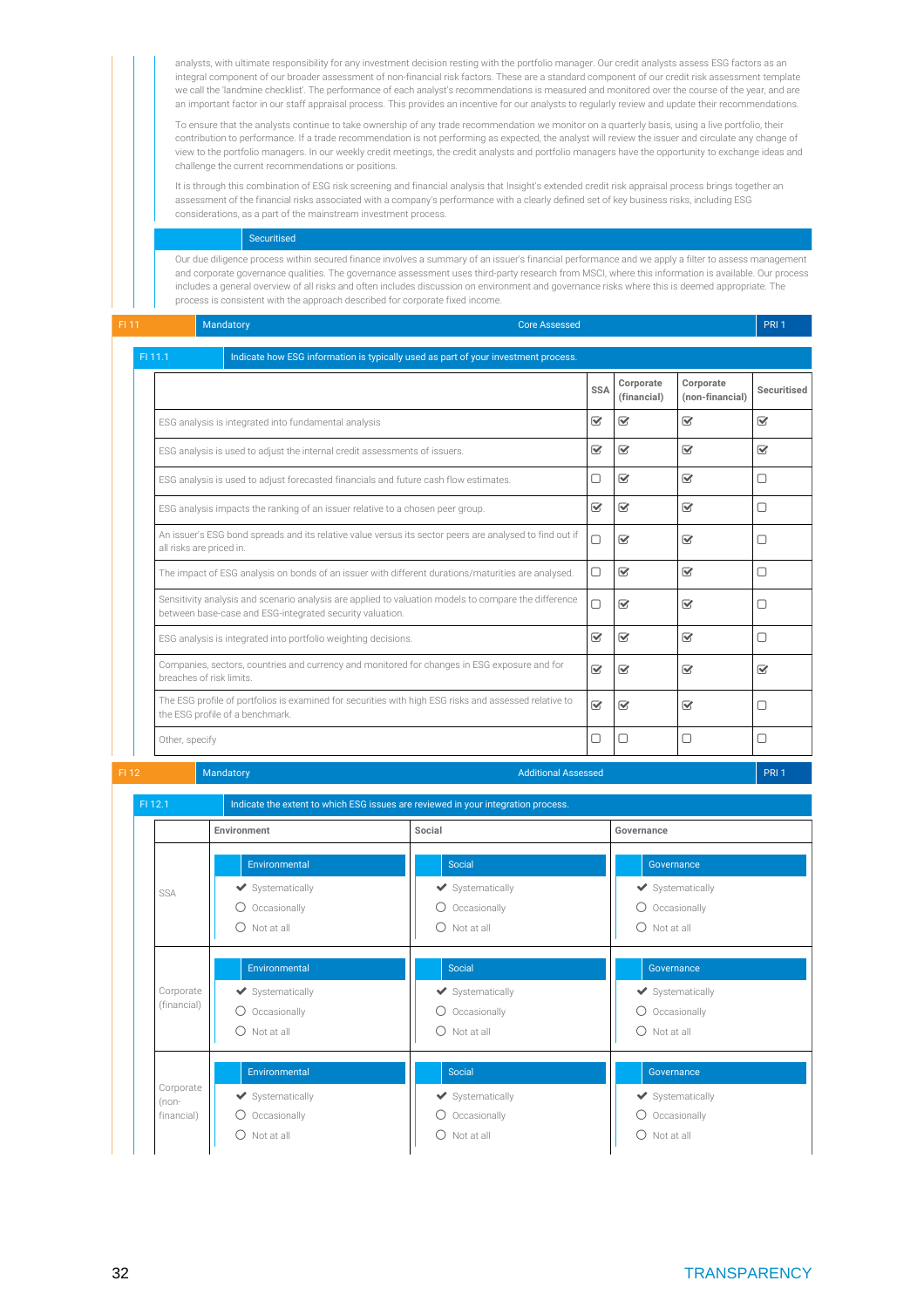| Securitised                                                                                                                                                                                                                                                                                                                                                                                                                                                                                  |          | Environmental<br>◆ Systematically<br>O Occasionally<br>$\bigcirc$ Not at all                                        | <b>Social</b><br>◆ Systematically<br>O Occasionally<br>$\bigcirc$ Not at all                                                                 | Governance<br>◆ Systematically<br>O Occasionally<br>$\bigcirc$ Not at all                                                                                                                                                                                                                                       |  |
|----------------------------------------------------------------------------------------------------------------------------------------------------------------------------------------------------------------------------------------------------------------------------------------------------------------------------------------------------------------------------------------------------------------------------------------------------------------------------------------------|----------|---------------------------------------------------------------------------------------------------------------------|----------------------------------------------------------------------------------------------------------------------------------------------|-----------------------------------------------------------------------------------------------------------------------------------------------------------------------------------------------------------------------------------------------------------------------------------------------------------------|--|
| FI 12.2                                                                                                                                                                                                                                                                                                                                                                                                                                                                                      |          |                                                                                                                     | Please provide more detail on how you review E, S and/or G factors in your integration process.                                              |                                                                                                                                                                                                                                                                                                                 |  |
|                                                                                                                                                                                                                                                                                                                                                                                                                                                                                              |          | <b>SSA</b>                                                                                                          |                                                                                                                                              |                                                                                                                                                                                                                                                                                                                 |  |
|                                                                                                                                                                                                                                                                                                                                                                                                                                                                                              |          |                                                                                                                     | As described previously, for government and SSA debt mandates Insight uses its sovereign risk model.                                         |                                                                                                                                                                                                                                                                                                                 |  |
|                                                                                                                                                                                                                                                                                                                                                                                                                                                                                              |          |                                                                                                                     |                                                                                                                                              | The model uses comparable data points from bodies such as the World Bank to compare countries' risk profiles. This includes social risks such as                                                                                                                                                                |  |
|                                                                                                                                                                                                                                                                                                                                                                                                                                                                                              |          |                                                                                                                     |                                                                                                                                              | education, employment and gender equality plus environment factors including carbon exposure and renewable energy usage. Governance is a critical<br>input into the model and therefore we use a number of globally-recognised standards such as corruption, rule of law and ease of doing business.            |  |
|                                                                                                                                                                                                                                                                                                                                                                                                                                                                                              |          |                                                                                                                     |                                                                                                                                              | The ESG data points are each individually weighted and used to generate an overall risk score. The score is on a 1-5 scale, with 1 denoting low risk and 5                                                                                                                                                      |  |
|                                                                                                                                                                                                                                                                                                                                                                                                                                                                                              |          | denoting high risk.                                                                                                 |                                                                                                                                              |                                                                                                                                                                                                                                                                                                                 |  |
|                                                                                                                                                                                                                                                                                                                                                                                                                                                                                              |          |                                                                                                                     |                                                                                                                                              | Portfolio managers including emerging markets and developed markets have access to the ESG model which they use as part of the decision-making                                                                                                                                                                  |  |
|                                                                                                                                                                                                                                                                                                                                                                                                                                                                                              | process. |                                                                                                                     | Insight has not currently used the ratings to exclude countries from our investment universe but have discussed applying the model for ESG   |                                                                                                                                                                                                                                                                                                                 |  |
|                                                                                                                                                                                                                                                                                                                                                                                                                                                                                              |          | government mandates.                                                                                                |                                                                                                                                              |                                                                                                                                                                                                                                                                                                                 |  |
|                                                                                                                                                                                                                                                                                                                                                                                                                                                                                              |          | Corporate (financial)                                                                                               |                                                                                                                                              |                                                                                                                                                                                                                                                                                                                 |  |
| As outlined, in order to evaluate the likelihood of future changes in a company's credit rating and the potential for a sudden change in credit quality, our<br>analysts conduct detailed credit risk analysis. This involves a fundamental review of the company's financial risk, in particular its cash flow, revenue and<br>profitability. Particular attention is paid to the scoring of key business risks using a checklist. This checklist, for so-called 'landmine risks', which we |          |                                                                                                                     |                                                                                                                                              |                                                                                                                                                                                                                                                                                                                 |  |
|                                                                                                                                                                                                                                                                                                                                                                                                                                                                                              |          |                                                                                                                     |                                                                                                                                              |                                                                                                                                                                                                                                                                                                                 |  |
|                                                                                                                                                                                                                                                                                                                                                                                                                                                                                              |          |                                                                                                                     | scores of 5 indicating areas of significant concern. An overall ESG risk score is also assigned to each issuer within our ESG coverage.      | an examination of a company's financial performance. The key risks are scored on a scale of 1 to 5, with higher numbers indicating greater risk and                                                                                                                                                             |  |
|                                                                                                                                                                                                                                                                                                                                                                                                                                                                                              |          |                                                                                                                     |                                                                                                                                              |                                                                                                                                                                                                                                                                                                                 |  |
|                                                                                                                                                                                                                                                                                                                                                                                                                                                                                              |          | Corporate (non-financial)                                                                                           |                                                                                                                                              |                                                                                                                                                                                                                                                                                                                 |  |
| As outlined, in order to evaluate the likelihood of future changes in a company's credit rating and the potential for a sudden change in credit quality, our<br>analysts conduct detailed credit risk analysis. This involves a fundamental review of the company's financial risk, in particular its cash flow, revenue and<br>profitability. Particular attention is paid to the scoring of key business risks using a checklist. This checklist, for so-called 'landmine risks', which we |          |                                                                                                                     |                                                                                                                                              |                                                                                                                                                                                                                                                                                                                 |  |
|                                                                                                                                                                                                                                                                                                                                                                                                                                                                                              |          |                                                                                                                     |                                                                                                                                              |                                                                                                                                                                                                                                                                                                                 |  |
|                                                                                                                                                                                                                                                                                                                                                                                                                                                                                              |          |                                                                                                                     |                                                                                                                                              |                                                                                                                                                                                                                                                                                                                 |  |
|                                                                                                                                                                                                                                                                                                                                                                                                                                                                                              |          |                                                                                                                     | scores of 5 indicating areas of significant concern. An overall ESG risk score is also assigned to each issuer within our ESG coverage.      | described earlier, examines important sources of risk that can lead to a sudden deterioration in credit quality or that may not be readily apparent from<br>an examination of a company's financial performance. The key risks are scored on a scale of 1 to 5, with higher numbers indicating greater risk and |  |
|                                                                                                                                                                                                                                                                                                                                                                                                                                                                                              |          | Securitised                                                                                                         |                                                                                                                                              |                                                                                                                                                                                                                                                                                                                 |  |
|                                                                                                                                                                                                                                                                                                                                                                                                                                                                                              |          |                                                                                                                     |                                                                                                                                              | Our due diligence process within secured finance involves a summary of an issuer's financial performance and we apply a filter to assess management                                                                                                                                                             |  |
|                                                                                                                                                                                                                                                                                                                                                                                                                                                                                              |          |                                                                                                                     |                                                                                                                                              | and corporate governance qualities. The governance assessment uses third-party research from MSCI, where this information is available. Our process                                                                                                                                                             |  |
|                                                                                                                                                                                                                                                                                                                                                                                                                                                                                              |          |                                                                                                                     | includes a general overview of all risks and often includes discussion on environment and governance risks where this is deemed appropriate. |                                                                                                                                                                                                                                                                                                                 |  |
| FI 14                                                                                                                                                                                                                                                                                                                                                                                                                                                                                        |          | Mandatory to Report, Voluntary to Disclose                                                                          | <b>Core Assessed</b>                                                                                                                         | PRI <sub>2</sub>                                                                                                                                                                                                                                                                                                |  |
| FI 14.1                                                                                                                                                                                                                                                                                                                                                                                                                                                                                      |          | capacity as a shareholder.                                                                                          |                                                                                                                                              | Indicate the proportion of your fixed income assets on which you engage. Please exclude any engagements carried out solely in your                                                                                                                                                                              |  |
| Category                                                                                                                                                                                                                                                                                                                                                                                                                                                                                     |          | <b>Proportion of assets</b>                                                                                         |                                                                                                                                              |                                                                                                                                                                                                                                                                                                                 |  |
|                                                                                                                                                                                                                                                                                                                                                                                                                                                                                              |          |                                                                                                                     |                                                                                                                                              |                                                                                                                                                                                                                                                                                                                 |  |
|                                                                                                                                                                                                                                                                                                                                                                                                                                                                                              |          | O > 50%<br>$O$ 26-50%                                                                                               |                                                                                                                                              |                                                                                                                                                                                                                                                                                                                 |  |
|                                                                                                                                                                                                                                                                                                                                                                                                                                                                                              |          | $\times$ 5-25%                                                                                                      |                                                                                                                                              |                                                                                                                                                                                                                                                                                                                 |  |
|                                                                                                                                                                                                                                                                                                                                                                                                                                                                                              |          | $\bigcirc$ More than 0%, less than 5%                                                                               |                                                                                                                                              |                                                                                                                                                                                                                                                                                                                 |  |
| <b>SSA</b>                                                                                                                                                                                                                                                                                                                                                                                                                                                                                   |          |                                                                                                                     |                                                                                                                                              |                                                                                                                                                                                                                                                                                                                 |  |
|                                                                                                                                                                                                                                                                                                                                                                                                                                                                                              |          | FI 14.2                                                                                                             | Indicate your motivations for conducting engagement (SSA fixed income assets).                                                               |                                                                                                                                                                                                                                                                                                                 |  |
|                                                                                                                                                                                                                                                                                                                                                                                                                                                                                              |          | ◆ To gain an understanding of ESG strategy and/or management                                                        |                                                                                                                                              |                                                                                                                                                                                                                                                                                                                 |  |
|                                                                                                                                                                                                                                                                                                                                                                                                                                                                                              |          | O To encourage improved/increased ESG disclosure                                                                    |                                                                                                                                              |                                                                                                                                                                                                                                                                                                                 |  |
|                                                                                                                                                                                                                                                                                                                                                                                                                                                                                              |          |                                                                                                                     | $\circ$ To influence issuer practice (or identify the need to influence) on ESG issue                                                        |                                                                                                                                                                                                                                                                                                                 |  |
|                                                                                                                                                                                                                                                                                                                                                                                                                                                                                              |          | $\blacktriangleright$ 50%                                                                                           |                                                                                                                                              |                                                                                                                                                                                                                                                                                                                 |  |
|                                                                                                                                                                                                                                                                                                                                                                                                                                                                                              |          | $O$ 26-50%                                                                                                          |                                                                                                                                              |                                                                                                                                                                                                                                                                                                                 |  |
|                                                                                                                                                                                                                                                                                                                                                                                                                                                                                              |          | $O$ 5-25%                                                                                                           |                                                                                                                                              |                                                                                                                                                                                                                                                                                                                 |  |
|                                                                                                                                                                                                                                                                                                                                                                                                                                                                                              |          | $\bigcirc$ More than 0%, less than 5%                                                                               |                                                                                                                                              |                                                                                                                                                                                                                                                                                                                 |  |
| Corporate<br>(financial)                                                                                                                                                                                                                                                                                                                                                                                                                                                                     |          | FI 14.2                                                                                                             |                                                                                                                                              |                                                                                                                                                                                                                                                                                                                 |  |
|                                                                                                                                                                                                                                                                                                                                                                                                                                                                                              |          |                                                                                                                     | Indicate your motivations for conducting engagement (Corporate, Financial fixed income assets)                                               |                                                                                                                                                                                                                                                                                                                 |  |
|                                                                                                                                                                                                                                                                                                                                                                                                                                                                                              |          | ◆ To gain an understanding of ESG strategy and/or management<br>To encourage improved/increased ESG disclosure<br>✔ |                                                                                                                                              |                                                                                                                                                                                                                                                                                                                 |  |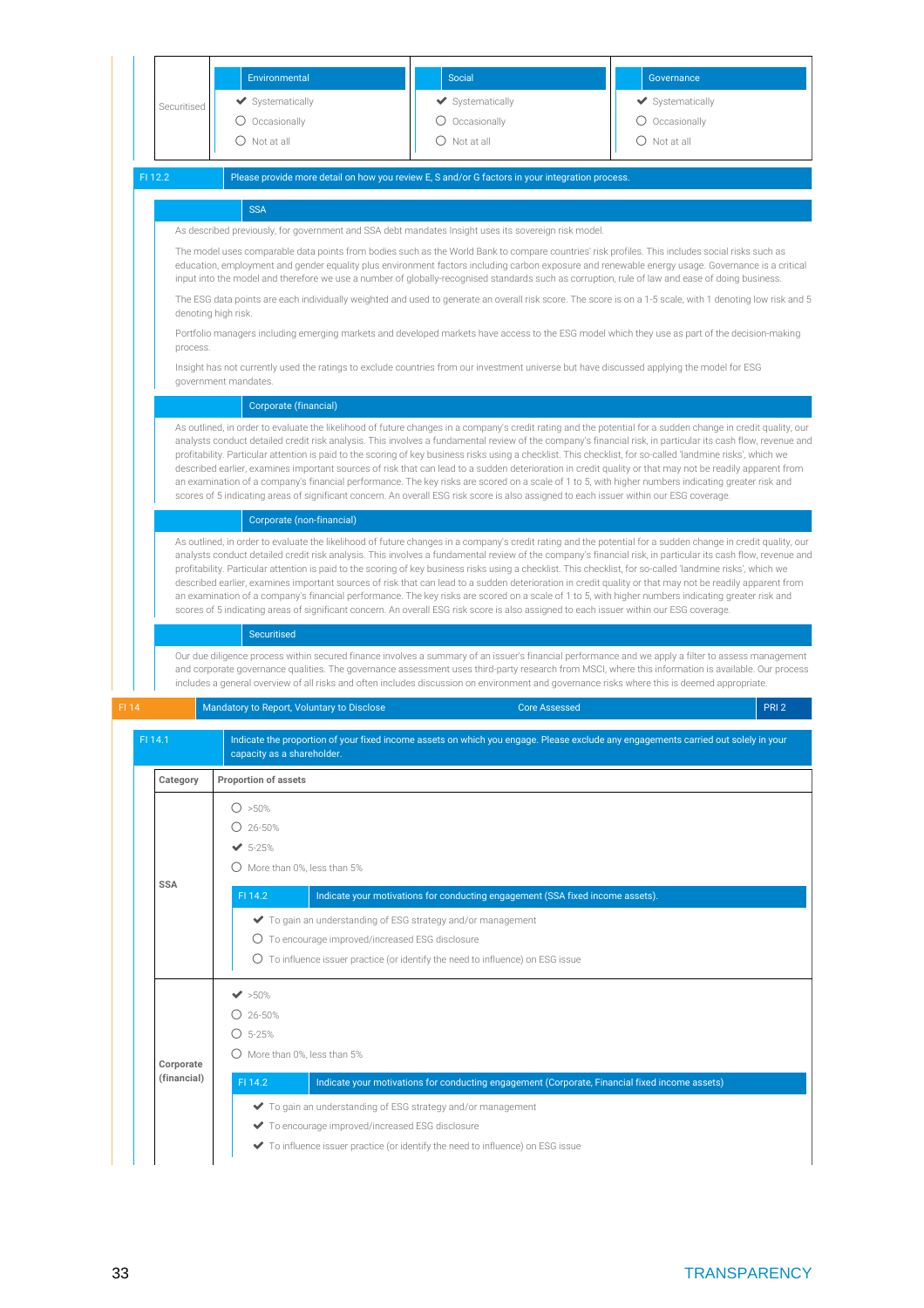| Corporate<br>(non-<br>financial) | $\blacktriangledown$ >50%<br>$O$ 26-50%<br>$O$ 5-25%<br>$\bigcirc$ More than 0%, less than 5%<br>FI 14.2 |              | Indicate your motivations for conducting engagement (Corporate, non-financial fixed income assets)<br>◆ To gain an understanding of ESG strategy and/or management<br>◆ To encourage improved/increased ESG disclosure<br>To influence issuer practice (or identify the need to influence) on ESG issue |                                                                      |                         |                              |                                                  |                                       |                                                          |                                |
|----------------------------------|----------------------------------------------------------------------------------------------------------|--------------|---------------------------------------------------------------------------------------------------------------------------------------------------------------------------------------------------------------------------------------------------------------------------------------------------------|----------------------------------------------------------------------|-------------------------|------------------------------|--------------------------------------------------|---------------------------------------|----------------------------------------------------------|--------------------------------|
| Securitised                      | O > 50%<br>$O$ 26-50%<br>$5 - 25%$<br>$\bigcirc$ More than 0%, less than 5%<br>FI 14.2                   |              | Indicate your motivations for conducting engagement (Securitised fixed income assets).<br>◆ To gain an understanding of ESG strategy and/or management<br>O To encourage improved/increased ESG disclosure<br>$\circ$ To influence issuer practice (or identify the need to influence) on ESG issue     |                                                                      |                         |                              |                                                  |                                       |                                                          |                                |
| FI 15                            | Mandatory to Report, Voluntary to Disclose                                                               |              |                                                                                                                                                                                                                                                                                                         |                                                                      |                         |                              | <b>Additional Assessed</b>                       |                                       |                                                          | <b>PRI 1,2</b>                 |
| FI 15.1                          |                                                                                                          |              | Indicate how you typically engage with issuers as a fixed income investor, or as both a fixed income and listed equity investor. (Please do<br>not include engagements where you are both a bondholder and shareholder but engage as a listed equity investor only.)                                    |                                                                      |                         |                              |                                                  |                                       |                                                          |                                |
| Type of engagement               |                                                                                                          | <b>SSA</b>   | Corporate (financial)                                                                                                                                                                                                                                                                                   | Corporate (non-financial)                                            |                         |                              | Securitised                                      |                                       |                                                          |                                |
|                                  | Individual/Internal staff engagements                                                                    | $\heartsuit$ | $\overline{\mathbf{S}}$                                                                                                                                                                                                                                                                                 | ☑                                                                    |                         |                              | $\overline{\mathbf{S}}$                          |                                       |                                                          |                                |
|                                  | Collaborative engagements                                                                                | V            | $\overline{\mathbf{S}}$                                                                                                                                                                                                                                                                                 | Q                                                                    |                         |                              | $\Box$                                           |                                       |                                                          |                                |
|                                  | Service provider engagements                                                                             | 0            | $\Box$                                                                                                                                                                                                                                                                                                  | 0                                                                    |                         |                              | 0                                                |                                       |                                                          |                                |
| FI 15.2                          |                                                                                                          |              |                                                                                                                                                                                                                                                                                                         | Indicate how your organisation prioritises engagements with issuers. |                         |                              |                                                  |                                       |                                                          |                                |
| Size of holdings                 |                                                                                                          |              |                                                                                                                                                                                                                                                                                                         |                                                                      |                         | <b>SSA</b><br>0              | Corporate (financial)<br>$\overline{\mathbf{S}}$ |                                       | Corporate (non-<br>financial)<br>$\mathbf{\overline{v}}$ | Securitised<br>$\triangledown$ |
|                                  | Credit quality of the issuer                                                                             |              |                                                                                                                                                                                                                                                                                                         |                                                                      |                         | B                            | $\overline{\mathbf{v}}$                          |                                       | $\overline{\mathbf{v}}$                                  | □                              |
| Duration of holdings             |                                                                                                          |              |                                                                                                                                                                                                                                                                                                         |                                                                      |                         | 0                            | $\textcolor{red}{\bm{\mathsf{g}}}$               |                                       | $\mathbf{\overline{S}}$                                  | 0                              |
|                                  | Quality of transparency on ESG                                                                           |              |                                                                                                                                                                                                                                                                                                         |                                                                      |                         | Q                            | $\overline{\mathbf{v}}$                          |                                       | $\mathbf{\overline{v}}$                                  | $\Box$                         |
|                                  | Specific markets and/or sectors                                                                          |              |                                                                                                                                                                                                                                                                                                         |                                                                      |                         | 0                            | Q                                                |                                       | $\mathbf{\overline{S}}$                                  | 0                              |
| Specific ESG themes              |                                                                                                          |              |                                                                                                                                                                                                                                                                                                         |                                                                      |                         | $\Box$                       | Q                                                |                                       | $\mathbf{\overline{S}}$                                  | 0                              |
|                                  | Issuers in the lowest ranks of ESG benchmarks                                                            |              |                                                                                                                                                                                                                                                                                                         |                                                                      |                         | 0                            | Q                                                |                                       | $\overline{\mathbf{v}}$                                  | $\Box$                         |
|                                  | Issuers in the highest ranks of ESG benchmarks                                                           |              |                                                                                                                                                                                                                                                                                                         |                                                                      |                         | $\Box$                       | $\overline{\mathbf{S}}$                          |                                       | $\textcolor{red}{\blacktriangledown}$                    | $\Box$                         |
| beneficiaries                    | Specific issues considered priorities for the investor based on input from clients and                   |              |                                                                                                                                                                                                                                                                                                         |                                                                      |                         | $\Box$                       | $\textcolor{red}{\bm{\mathsf{g}}}$               |                                       | $\overline{\mathbf{v}}$                                  | $\Box$                         |
| Other                            |                                                                                                          |              |                                                                                                                                                                                                                                                                                                         |                                                                      |                         | $\Box$                       | $\Box$                                           |                                       | $\Box$                                                   | $\Box$                         |
| FI 15.3                          |                                                                                                          |              | Indicate when your organisation conducts engagements with issuers.                                                                                                                                                                                                                                      |                                                                      |                         |                              |                                                  |                                       |                                                          |                                |
|                                  |                                                                                                          |              |                                                                                                                                                                                                                                                                                                         |                                                                      | SSA                     |                              | Corporate (financial)                            |                                       | Corporate (non-financial)                                | Securitised                    |
|                                  | We engage pre-investment.                                                                                |              |                                                                                                                                                                                                                                                                                                         |                                                                      | $\overline{\mathbf{S}}$ | $\overline{\mathbf{S}}$      |                                                  | $\textcolor{red}{\blacktriangledown}$ |                                                          | $\overline{\mathbf{S}}$        |
|                                  | We engage post-investment.                                                                               |              |                                                                                                                                                                                                                                                                                                         |                                                                      | $\overline{\mathbf{S}}$ | $\mathbf{\overline{S}}$      |                                                  | Q                                     |                                                          | 0                              |
|                                  | We engage proactively in anticipation of specific ESG risks and/or opportunities.                        |              |                                                                                                                                                                                                                                                                                                         |                                                                      | $\Box$                  | Q                            |                                                  | $\overline{\mathbf{S}}$               |                                                          | 0                              |
|                                  | We engage in reaction to ESG issues that have already affected the issuer.                               |              |                                                                                                                                                                                                                                                                                                         |                                                                      | V                       | $\boldsymbol{\triangledown}$ |                                                  | V                                     |                                                          | 0                              |
|                                  | We engage prior to ESG-related divestments.                                                              |              |                                                                                                                                                                                                                                                                                                         |                                                                      | $\overline{\mathbf{S}}$ | $\mathbf{\overline{S}}$      |                                                  | Q                                     |                                                          | 0                              |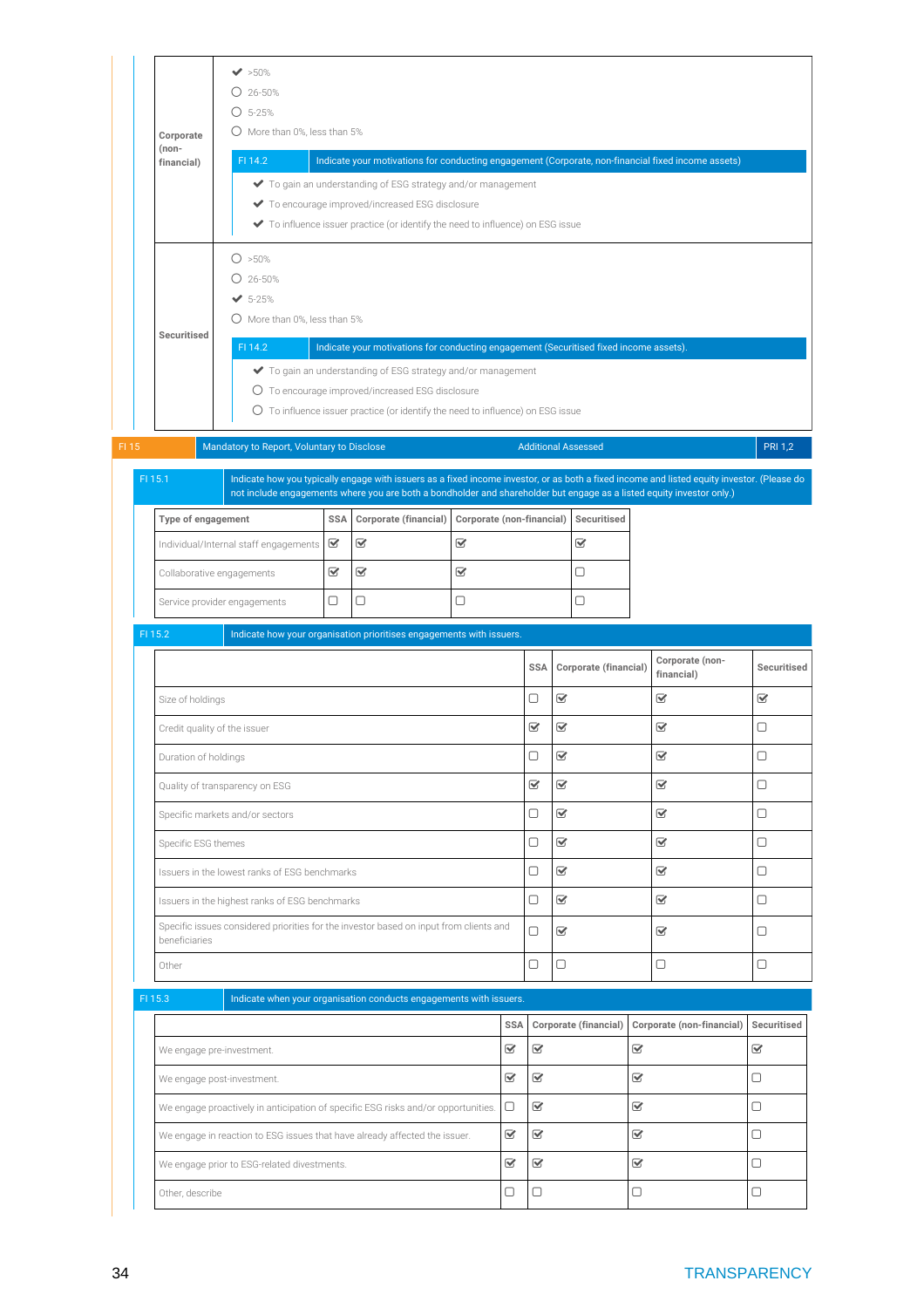|                           | Indicate what your organisation conducts engagements with issuers on.                                                                                                         |            |                         |                              |            |                               |                                          |
|---------------------------|-------------------------------------------------------------------------------------------------------------------------------------------------------------------------------|------------|-------------------------|------------------------------|------------|-------------------------------|------------------------------------------|
|                           |                                                                                                                                                                               |            | <b>SSA</b>              | Corporate (financial)        |            | Corporate (non-<br>financial) | Securitised                              |
|                           | We engage on ESG risks and opportunities affecting a specific bond issuer or its issuer.                                                                                      |            | V                       | $\boldsymbol{\triangledown}$ |            | Q                             | V                                        |
| the issuer belongs to.    | We engage on ESG risks and opportunities affecting the entire industry or region that                                                                                         |            | $\Box$                  | B                            |            | $\overline{\mathbf{v}}$       | □                                        |
|                           | We engage on specific ESG themes across issuers and industries (e.g., human rights).                                                                                          |            | 0                       | V                            |            | V                             | 0                                        |
| Other, describe           |                                                                                                                                                                               |            | 0                       | 0                            |            | 0                             | 0                                        |
| FI 15.5                   | Indicate how your organisation ensures that information and insights collected through engagement can feed into the investment<br>decision-making process.                    |            |                         |                              |            |                               |                                          |
|                           |                                                                                                                                                                               |            | <b>SSA</b>              | Corporate (financial)        |            | Corporate (non-<br>financial) | <b>Securitised</b>                       |
|                           | Ensuring regular cross-team meetings and presentations.                                                                                                                       |            | V                       | $\mathbf{\overline{S}}$      |            | $\mathbf{\overline{S}}$       | V                                        |
| teams.                    | Sharing engagement data across platforms that is accessible to ESG and investment                                                                                             |            | Q                       | $\boldsymbol{\nabla}$        |            | Q                             | V                                        |
|                           | Encouraging ESG and investment teams to join engagement meetings and roadshows.                                                                                               |            | O                       | ☑                            |            | $\heartsuit$                  | 0                                        |
|                           | Delegating some engagement dialogue to portfolio managers/credit analysts.                                                                                                    |            | 0                       | ☑                            |            | V                             | Ø                                        |
| engagement decisions.     | Involving portfolio managers when defining an engagement programme and developing                                                                                             |            | Q                       | $\mathbf{\overline{S}}$      |            | $\overline{\mathbf{v}}$       | □                                        |
|                           | Establishing mechanisms to rebalance portfolio holdings based on levels of interaction and<br>outcomes of engagements.                                                        |            | $\Box$                  | ☑                            |            | $\triangledown$               | □                                        |
|                           | Considering active ownership as a mechanism to assess potential future investments.                                                                                           |            | 0                       | $\mathbf{\overline{S}}$      |            | $\triangledown$               | Ø                                        |
| Other, describe           |                                                                                                                                                                               |            | 0                       | $\Box$                       |            | $\Box$                        | 0                                        |
|                           | We do not ensure that information and insights collected through engagement can feed<br>into the investment decision-making process.                                          |            | 0                       | $\Box$                       |            | $\Box$                        | 0                                        |
| FI 16                     | Mandatory to Report, Voluntary to Disclose                                                                                                                                    |            |                         | <b>Additional Assessed</b>   |            |                               | <b>PRI 1,2</b>                           |
| FI 16.1                   | Indicate if your publicly available policy documents explicitly refer to fixed income engagement separately from engagements in relation<br>to other asset classes.           |            |                         |                              |            |                               |                                          |
| $\blacktriangledown$ Yes  |                                                                                                                                                                               |            |                         |                              |            |                               |                                          |
| FI 16.2<br>$O$ No         | Please attach or provide a URL to your fixed income engagement policy document. [Optional]<br>https://www.insightinvestment.com/uk/responsible-investment/insights-ri-policy/ |            |                         |                              |            |                               |                                          |
|                           | Mandatory to Report, Voluntary to Disclose                                                                                                                                    |            |                         | <b>Additional Assessed</b>   |            |                               |                                          |
| FI 17.1                   | Indicate whether your organisation measures how your incorporation of ESG analysis in fixed income has affected investment<br>outcomes and/or performance.                    |            |                         |                              |            |                               |                                          |
|                           |                                                                                                                                                                               | <b>SSA</b> |                         | Corporate (financial)        | financial) | Corporate (non-               |                                          |
|                           | We measure whether incorporating ESG impacts portfolio risk.                                                                                                                  | 0          | $\mathbf{\overline{S}}$ |                              | Q          |                               | $\Box$                                   |
|                           | We measure whether incorporating ESG impacts portfolio returns.                                                                                                               | 0          | 0                       |                              | 0          |                               | $\Box$                                   |
| benchmark).               | We measure the ESG performance/profile of portfolios (relative to the                                                                                                         | Q          | B                       |                              | Q          |                               | 0                                        |
| None of the above         |                                                                                                                                                                               | 0          | $\Box$                  |                              | $\Box$     |                               | $\overline{\mathbf{v}}$                  |
|                           | Voluntary                                                                                                                                                                     |            | Descriptive             |                              |            |                               |                                          |
| FI 17<br>FI 18<br>FI 18.1 | Provide examples of how your incorporation of ESG analysis and/or your engagement of issuers has affected your fixed income<br>investment outcomes during the reporting year. |            |                         |                              |            |                               | General<br>Securitised<br><b>PRI 1,2</b> |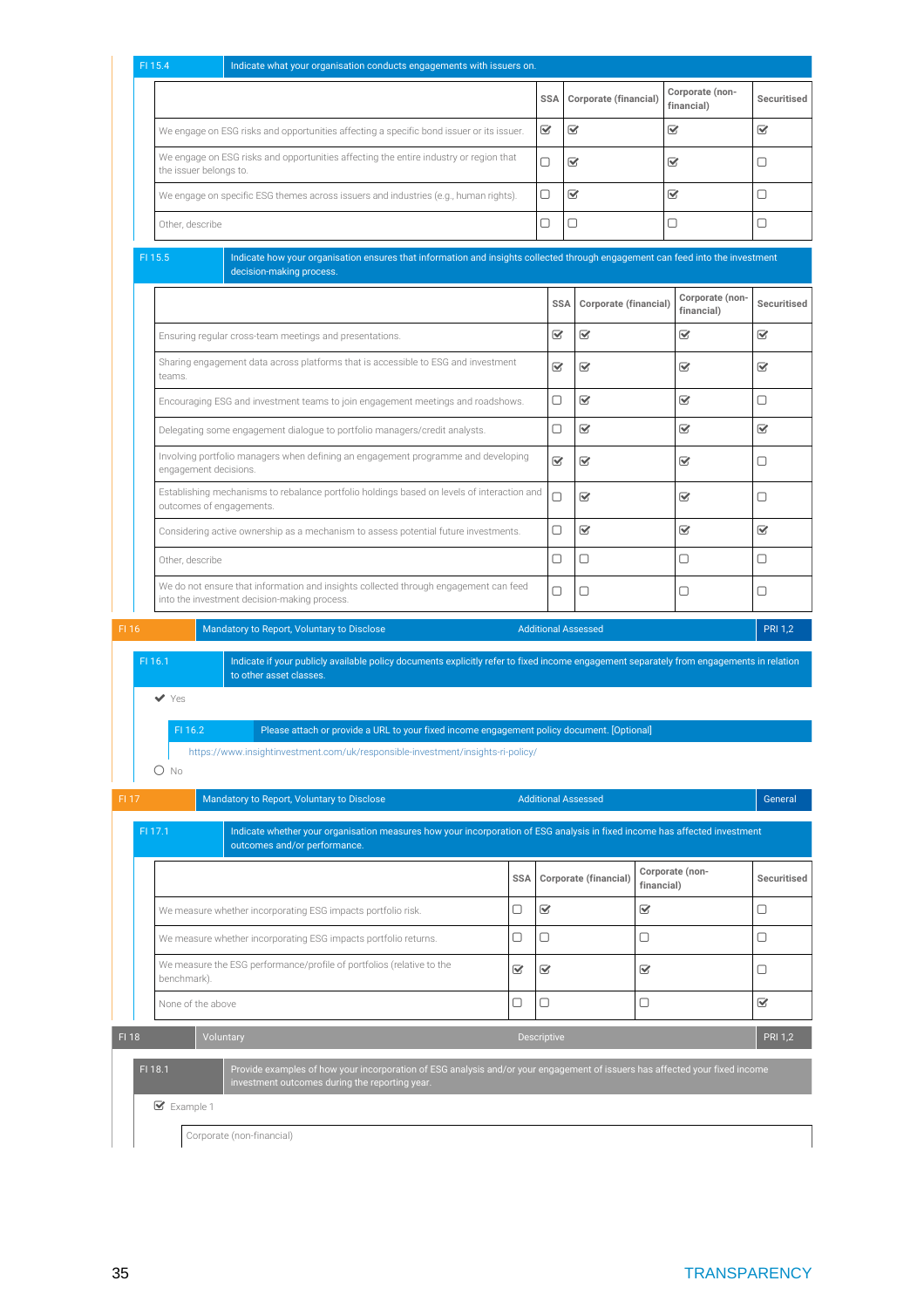### ESG issue and explanation

Insight engaged with Danish utility provider Ørsted as a result of its green bond issuance. We broadly support green bonds that have a positive environment impact, and aim to add bonds that are high quality and fit the risk profile of client mandates to clients' portfolios.

However, Ørsted's green bond led us to raise critical questions on the use of proceeds. The company's strategy was to convert coal plants into biomass renewable energy generation. During our research, we identified a number of initial problems with the green credentials of Ørsted's strategy. We were concerned that the carbon emissions from biomass would be comparable to coal due to a combination of factors, including: importing wood, deforestation, absolute carbon emissions, inefficient incineration, loss of heat and transport carbon impact. While an engagement call with management was organised, we did not receive clarity on the risks identified or any transparency on the carbon emissions from biomass plants.

Engagement

As a result, our analysis suggested that Ørsted green bonds would be compatible with a sustainable bond portfolio and the impact was positive overall. We continue to add Ørsted green bonds to our portfolios and believe the company is well positioned to further decarbonise its asset portfolio.

### Example 2

SSA

## ESG issue and explanation

In February 2018, Belgium issued its inaugural green bond, which was added to various client accounts. Belgium became the third European nation after Poland and France to issue a green bond with the proceeds aimed at energy efficiency, clean transportation, renewable energy, circular economy, and living resources and land use.

Belgium, like most states has a number of aspirational targets for renewable energy generation and energy efficiency. The bond proceeds are used to meet these objectives.

The green bond's framework outlines how tax credits will form a key role in allocating expenditure to related energy efficiency programmes. While this has some merit, the impact will depend on how much consumer interest there is and there are no targets or details on the programmes that would qualify. The lack of detail in the framework is a reason we awarded the green bond an amber score. Further, there are no defined targets or minimum standards from the use of green bond proceeds – this is a significant weakness but more clarity is provided from other countries.

This is mitigated by a commitment for annual reporting on the use of proceeds, which is anticipated to be independently evaluated and include quantifiable metrics.

Thematic

While the framework and proceeds guidance needs improvement we recognise the opportunity to invest the proceeds across a wide variety of eligible projects that will serve a positive environment purpose.

### ■ Example 3

Corporate (financial)

Financials have a huge opportunity to fund broad sustainability goals in the real economy. This is particularly the case outside green-related themes. HSBC issued a bond linked to the UN Sustainable Development Goals, where the proceeds will be used for health and wellbeing, quality education, clean water and sanitation, affordable and clean energy, industry innovation and infrastructure, sustainable cities and communities and climate action. Eligible businesses or projects must derive 90% or more of revenues from the eligible sectors.

Accountability and governance for impact bonds are important, especially for repeat bond issuers. HSBC follows best practice by with a green bond committee and the sustainability representatives having oversight of projects with the power to veto. The bank's 2018 report shows that 52% of proceeds went to new projects, and that 51% went to industry, innovation and infrastructure. Our sustainable bond analysis framework gave the bond a green score.

### Thematic

### ■ Example 4

Securitised

### ESG issue and explanation

In 2018, we rejected an opportunity to lend to a company that provides finance to borrowers who have had credit events in the past, such as missed mortgage payments or lower credit scores due to past indebtedness.

Our decision was driven by a range of factors, such as concerns over data quality, but ESG concerns played a significant role. Notably, while the business had good processes in place for lending, we believed it needed to refine its policies to comply with Treating Customers Fairly principles and to deal appropriately with vulnerable customers. The company's policies for both were out of date and not up to industry best standards. While this could be rectified, we believe it demonstrated a lack of focus on compliance – a must for this sector.

Example 5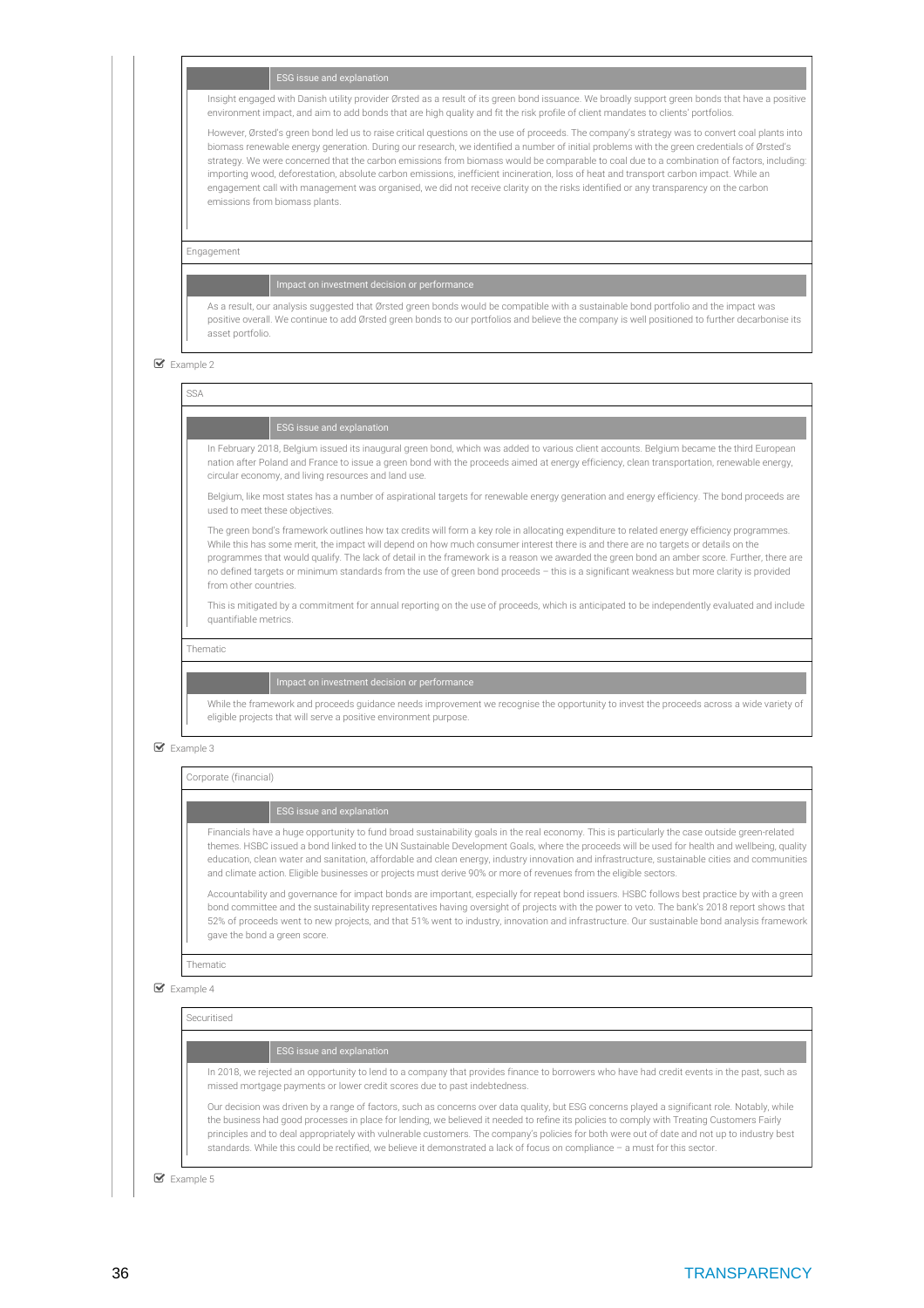| Emerging market issuer<br>We engaged with an issuer to help it demonstrate better ESG performance. Indonesian company Tower Bersama develops and maintains<br>telecom towers. It has annuity-like long-term contracts with major mobile network operators, with all its debt fully hedged back to the<br>Indonesian rupee. ESG data provider MSCI lowered its governance score to the worst possible as the company had not signed up to the UN<br>Global Compact nor publicly disclosed key policies and procedures.<br>We disagreed with this assessment and informed management so they could counter the accusations. Tower Bersama has adopted ISO<br>26000, which incorporates all UN Global Compact Principles; all standard operating procedures are in place; and following our engagement,<br>the one shortcoming identified $-$ the lack of a whistle-blower policy $-$ is being addressed. We believe the company remains one of the most |  |
|-------------------------------------------------------------------------------------------------------------------------------------------------------------------------------------------------------------------------------------------------------------------------------------------------------------------------------------------------------------------------------------------------------------------------------------------------------------------------------------------------------------------------------------------------------------------------------------------------------------------------------------------------------------------------------------------------------------------------------------------------------------------------------------------------------------------------------------------------------------------------------------------------------------------------------------------------------|--|
|                                                                                                                                                                                                                                                                                                                                                                                                                                                                                                                                                                                                                                                                                                                                                                                                                                                                                                                                                       |  |
|                                                                                                                                                                                                                                                                                                                                                                                                                                                                                                                                                                                                                                                                                                                                                                                                                                                                                                                                                       |  |
| defensive Indonesian corporates with strong ESG risk management.                                                                                                                                                                                                                                                                                                                                                                                                                                                                                                                                                                                                                                                                                                                                                                                                                                                                                      |  |
| Engagement                                                                                                                                                                                                                                                                                                                                                                                                                                                                                                                                                                                                                                                                                                                                                                                                                                                                                                                                            |  |
| Impact on investment decision or performance                                                                                                                                                                                                                                                                                                                                                                                                                                                                                                                                                                                                                                                                                                                                                                                                                                                                                                          |  |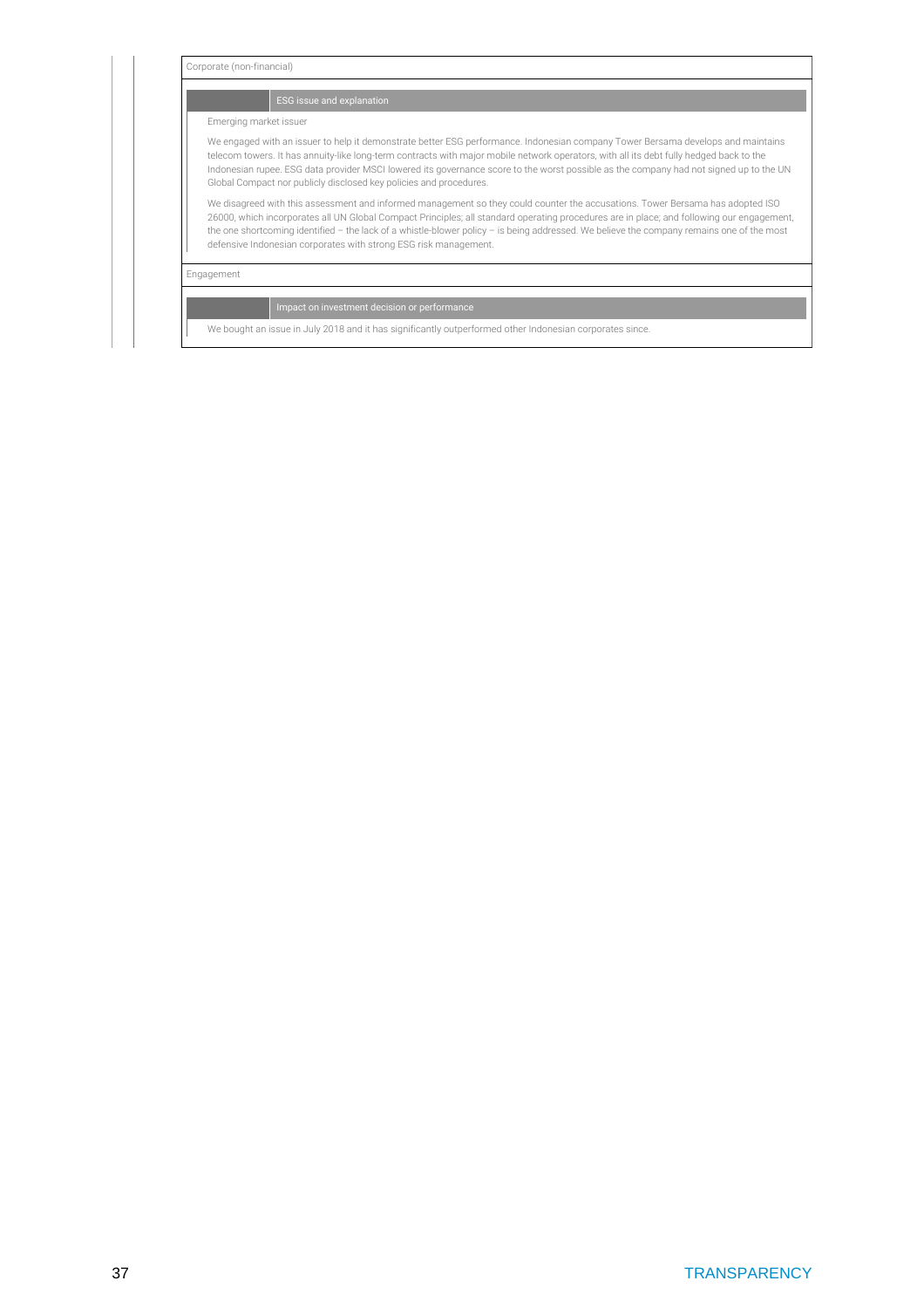| CM101        |          |                                   | Mandatory                                                                                                                                                                                                           | <b>Additional Assessed</b> | General |
|--------------|----------|-----------------------------------|---------------------------------------------------------------------------------------------------------------------------------------------------------------------------------------------------------------------|----------------------------|---------|
|              | CM1 01.1 |                                   | Indicate whether the reported information you have provided for your PRI Transparency Report this year has undergone:                                                                                               |                            |         |
|              |          |                                   | $\Box$ Third party assurance over selected responses from this year's PRI Transparency Report                                                                                                                       |                            |         |
|              | U        |                                   | Third party assurance over data points from other sources that have subsequently been used in your PRI responses this year                                                                                          |                            |         |
|              |          |                                   | $\Box$ Third party assurance or audit of the correct implementation of RI processes (that have been reported to the PRI this year)                                                                                  |                            |         |
|              |          |                                   | $\blacktriangleright$ Internal audit of the correct implementation of RI processes and/or accuracy of RI data (that have been reported to the PRI this year)                                                        |                            |         |
|              |          |                                   | $\Box$ Internal verification of responses before submission to the PRI (e.g. by the CEO or the board)                                                                                                               |                            |         |
|              |          | $\triangleright$ Other, specify   |                                                                                                                                                                                                                     |                            |         |
|              |          | Compliance                        |                                                                                                                                                                                                                     |                            |         |
|              |          | $\Box$ None of the above          |                                                                                                                                                                                                                     |                            |         |
| <b>CM102</b> |          |                                   | Mandatory                                                                                                                                                                                                           | <b>Descriptive</b>         | General |
|              | CM1 02.1 |                                   | We undertook third party assurance on last year's PRI Transparency Report                                                                                                                                           |                            |         |
|              |          |                                   | $\bigcirc$ Whole PRI Transparency Report was assured last year                                                                                                                                                      |                            |         |
|              |          |                                   | $\bigcirc$ Selected data was assured in last year's PRI Transparency Report                                                                                                                                         |                            |         |
|              |          |                                   | ◆ We did not assure last year's PRI Transparency report                                                                                                                                                             |                            |         |
|              |          |                                   | $\bigcirc$ None of the above, we were in our preparation year and did not report last year.                                                                                                                         |                            |         |
| CM103        |          |                                   | Mandatory                                                                                                                                                                                                           | <b>Descriptive</b>         | General |
|              |          |                                   |                                                                                                                                                                                                                     |                            |         |
|              | CM1 03.1 |                                   | We undertake confidence building measures that are unspecific to the data contained in our PRI Transparency Report:                                                                                                 |                            |         |
|              |          |                                   | $\Box$ We adhere to an RI certification or labelling scheme                                                                                                                                                         |                            |         |
|              |          | PRI Transparency Report           | U We carry out independent/third party assurance over a whole public report (such as a sustainability report) extracts of which are included in this year's                                                         |                            |         |
|              |          | $\Box$ ESG audit of holdings      |                                                                                                                                                                                                                     |                            |         |
|              |          | $\triangleright$ Other, specify   |                                                                                                                                                                                                                     |                            |         |
|              |          |                                   | We disclose responses in full on our website and make these available to clients on request.                                                                                                                        |                            |         |
|              |          | $\Box$ None of the above          |                                                                                                                                                                                                                     |                            |         |
| <b>CM104</b> |          |                                   | Mandatory                                                                                                                                                                                                           | <b>Descriptive</b>         | General |
|              | CM1 04.1 |                                   | Do you plan to conduct third party assurance of this year's PRI Transparency report?                                                                                                                                |                            |         |
|              |          |                                   | O Whole PRI Transparency Report will be assured                                                                                                                                                                     |                            |         |
|              |          |                                   | Selected data will be assured                                                                                                                                                                                       |                            |         |
|              |          |                                   | We do not plan to assure this year's PRI Transparency report                                                                                                                                                        |                            |         |
| CM1 06       |          |                                   | Mandatory                                                                                                                                                                                                           | <b>Descriptive</b>         | General |
|              |          |                                   |                                                                                                                                                                                                                     |                            |         |
|              | CM1 06.1 |                                   | Provide details of the third party assurance of RI related processes, and/or details of the internal audit conducted by internal auditors of<br>RI related processes (that have been reported to the PRI this year) |                            |         |
|              |          |                                   |                                                                                                                                                                                                                     |                            |         |
|              |          |                                   | What RI processes have been assured                                                                                                                                                                                 |                            |         |
|              |          | $\blacktriangleright$ RI policies | $\triangleright$ Data related to RI activities                                                                                                                                                                      |                            |         |
|              |          |                                   |                                                                                                                                                                                                                     |                            |         |
|              |          |                                   | <b>Specify</b>                                                                                                                                                                                                      |                            |         |
|              |          |                                   | Responsible Investment Policy                                                                                                                                                                                       |                            |         |
|              |          |                                   | RI related governance                                                                                                                                                                                               |                            |         |
|              |          |                                   | $\blacktriangleright$ Engagement processes                                                                                                                                                                          |                            |         |
|              |          | ◡                                 | $\Box$ Proxy voting process<br>Integration process in listed assets                                                                                                                                                 |                            |         |
|              |          | U                                 | Screening process in listed assets                                                                                                                                                                                  |                            |         |
|              |          | 0                                 | Thematic process in listed assets                                                                                                                                                                                   |                            |         |
|              |          | $\Box$ Other                      |                                                                                                                                                                                                                     |                            |         |
|              |          |                                   | When was the process assurance completed(dd/ mm/yy)                                                                                                                                                                 |                            |         |
|              |          | 31/12/2018                        |                                                                                                                                                                                                                     |                            |         |
|              |          |                                   |                                                                                                                                                                                                                     |                            |         |
|              |          |                                   |                                                                                                                                                                                                                     |                            |         |
|              |          | $\Box$ ISAE 3402                  |                                                                                                                                                                                                                     |                            |         |
|              |          |                                   | Assurance standard used<br>$\Box$ IIA's International Standards for the Professional Practice of Internal Auditing                                                                                                  |                            |         |
|              |          |                                   |                                                                                                                                                                                                                     |                            |         |